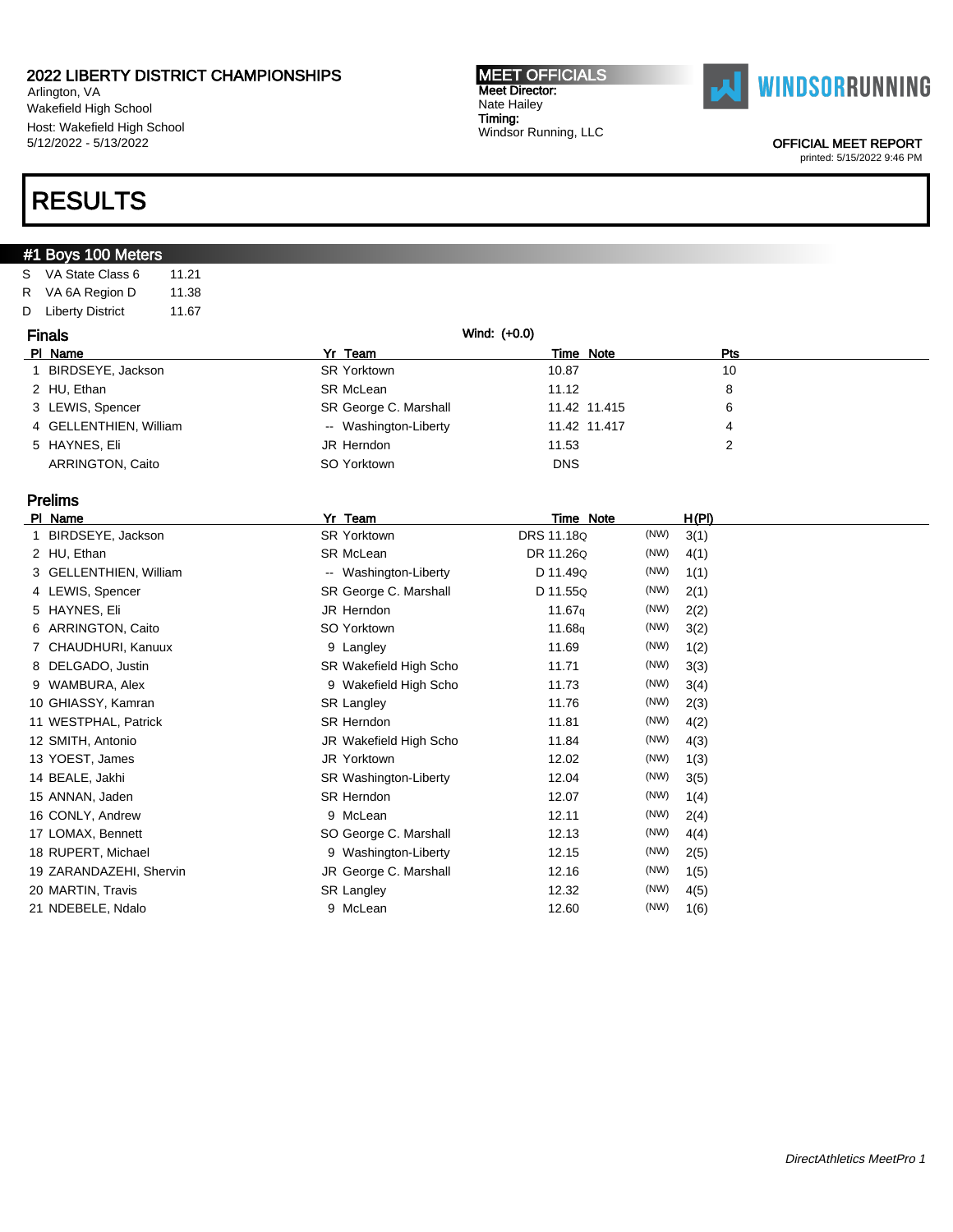Arlington, VA Wakefield High School Host: Wakefield High School 5/12/2022 - 5/13/2022

### RESULTS

### #2 Girls 100 Meters

S VA State Class 6 12.53 R VA 6A Region D 12.87 D Liberty District 13.34

| <b>Finals</b> |                    | Wind: (+0.0)           |       |           |     |
|---------------|--------------------|------------------------|-------|-----------|-----|
|               | PI Name            | Yr Team                |       | Time Note | Pts |
|               | 1 ANDREWS, Aneka   | SR McLean              | 12.56 |           | 10  |
|               | 2 RUPERT, Anna     | SR Washington-Liberty  | 12.66 |           | 8   |
|               | 3 FITZGERALD, Mia  | SR McLean              | 12.90 |           | 6   |
|               | 4 CURRAN, Veronica | JR George C. Marshall  | 13.08 |           |     |
|               | 5 PATRICK, Jada    | SO George C. Marshall  | 13.45 |           |     |
|               | SHIELDS, Kenedy    | SO Wakefield High Scho | DQ    |           |     |

### Prelims

| PI Name                    | Yr<br>Team             | Time Note  |      | <u>H(PI)</u> |
|----------------------------|------------------------|------------|------|--------------|
| RUPERT, Anna               | SR Washington-Liberty  | DR 12.80Q  | (NW) | 3(1)         |
| 2 ANDREWS, Aneka           | SR McLean              | DR 12.83Q  | (NW) | 4(1)         |
| 3 FITZGERALD, Mia          | <b>SR McLean</b>       | D 13.00Q   | (NW) | 1(1)         |
| 4 SHIELDS, Kenedy          | SO Wakefield High Scho | D 13.28Q   | (NW) | 2(1)         |
| 5 CURRAN, Veronica         | JR George C. Marshall  | D 13.30q   | (NW) | 1(2)         |
| 6 PATRICK, Jada            | SO George C. Marshall  | 13.51q     | (NW) | 3(2)         |
| 7 DOCENA, Elise            | JR Washington-Liberty  | 13.56      | (NW) | 4(2)         |
| 8 LYNCH, Molly             | JR Yorktown            | 13.63      | (NW) | 4(3)         |
| 9 CONLY, Kaitlyn           | SR McLean              | 13.74      | (NW) | 2(2)         |
| 10 IGER, Abigail           | 9 Yorktown             | 13.83      | (NW) | 3(3)         |
| 11 ICHWANTORO, Simone      | SO Wakefield High Scho | 13.89      | (NW) | 2(3)         |
| 12 CAUDILL, Caleigh        | SR Herndon             | 13.91      | (NW) | 1(3)         |
| 13 MCCRACKEN, Ellie        | 9 Yorktown             | 13.93      | (NW) | 4(4)         |
| 14 JONES, Arwen            | JR Langley             | 13.95      | (NW) | 1(4)         |
| 15 CHERRY, Evelyn          | 9 Herndon              | 14.05      | (NW) | 3(4)         |
| 16 GREEN, Jayleeah         | SO Wakefield High Scho | 14.21      | (NW) | 3(5)         |
| 17 KINNARD, Maya           | 9 Washington-Liberty   | 14.29      | (NW) | 1(5)         |
| 18 FONTAINE-RASAIAH, Jaeda | JR Langley             | 14.31      | (NW) | 2(4)         |
| 19 LAUBER, Samantha        | SO George C. Marshall  | 14.82      | (NW) | 2(5)         |
| DZWONCZYK, Katie           | JR Langley             | <b>DNS</b> |      | 4            |
|                            |                        |            |      |              |

#### MEET OFFICIALS Meet Director: Nate Hailey Timing: Windsor Running, LLC



OFFICIAL MEET REPORT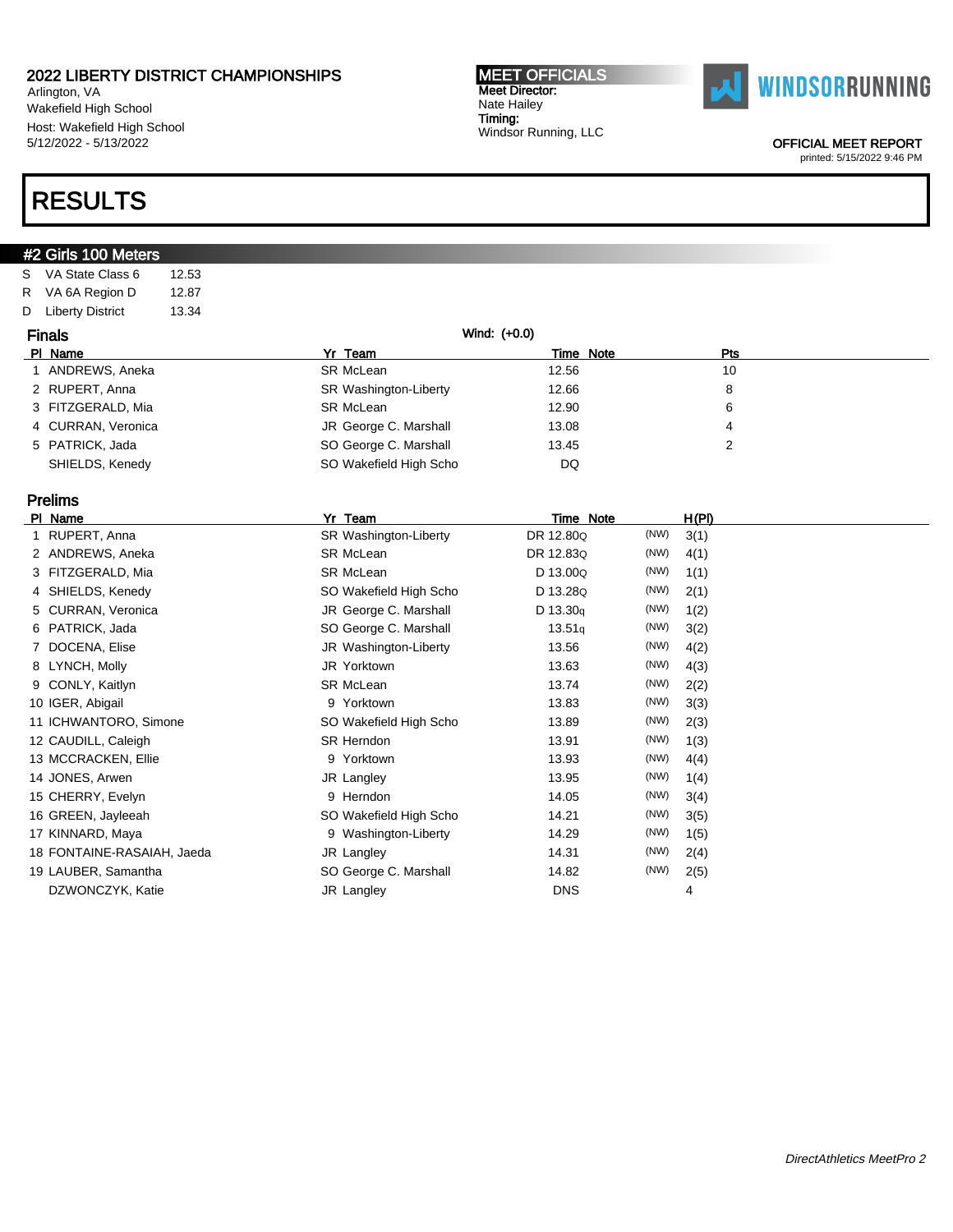Arlington, VA Wakefield High School Host: Wakefield High School 5/12/2022 - 5/13/2022

### RESULTS

#### #3 Boys 200 Meters

S VA State Class 6 22.44 R VA 6A Region D 23.00 D Liberty District 23.63 Pl Name Yr Team Time Note H(Pl) Pts 1 OLIVER, Alexander **JR George C. Marshall** DR 22.68 (NW) 4(1) 10 2 BIRDSEYE, Jackson SR Yorktown DR 22.78 (NW) 4(2) 8 3 HU, Ethan 14(3) 6 SR McLean 1 Contact D 23.08 (NW) 4(3) 6 4 GELLENTHIEN, William -- Washington-Liberty D 23.61 (NW) 4(4) 4 5 LEWIS, Spencer SR George C. Marshall 23.64 (NW) 3(1) 2 6 ARRINGTON, Caito SO Yorktown 23.76 (NW) 2(1) 1 7 WESTPHAL, Patrick SR Herndon 23.82 23.815 (NW) 2(2) 8 HAYNES, Eli JR Herndon 23.82 23.820 (NW) 4(5) 9 SMITH, Antonio JR Wakefield High Scho 23.90 (NW) 3(2) 10 BOGLE, Douglas SR Yorktown 24.10 (NW) 3(3) 11 NOWINSKI, Jackson **--** Washington-Liberty 24.21 (NW) 3(4) 12 DILLER, Justin **SO Wakefield High Scho** 24.25 (NW) 2(3) 13 ZARANDAZEHI, Shervin **13 George C. Marshall** 24.40 (NW) 1(1) 14 CONLY, Andrew 9 McLean 24.42 (NW) 1(2) 15 DAVIS, Lee SO McLean 30 Davis 24.52 (NW) 2(4) 16 EMMATTY, Nathan **SR Herndon** SR Herndon 24.66 (NW) 2(5) 17 YENESW, Balem **JR Washington-Liberty** 25.44 (NW) 1(3) WAMBURA, Alex 3 Nakefield High Scho DNS 3 KORDZIEL, David JR Langley DNS 3 VERMA, Tejus and the state of the UR Langley Contract of the DNS 2 PINO, Jack JR Langley DNS 4

MEET OFFICIALS Meet Director: Nate Hailey Timing:

Windsor Running, LLC



OFFICIAL MEET REPORT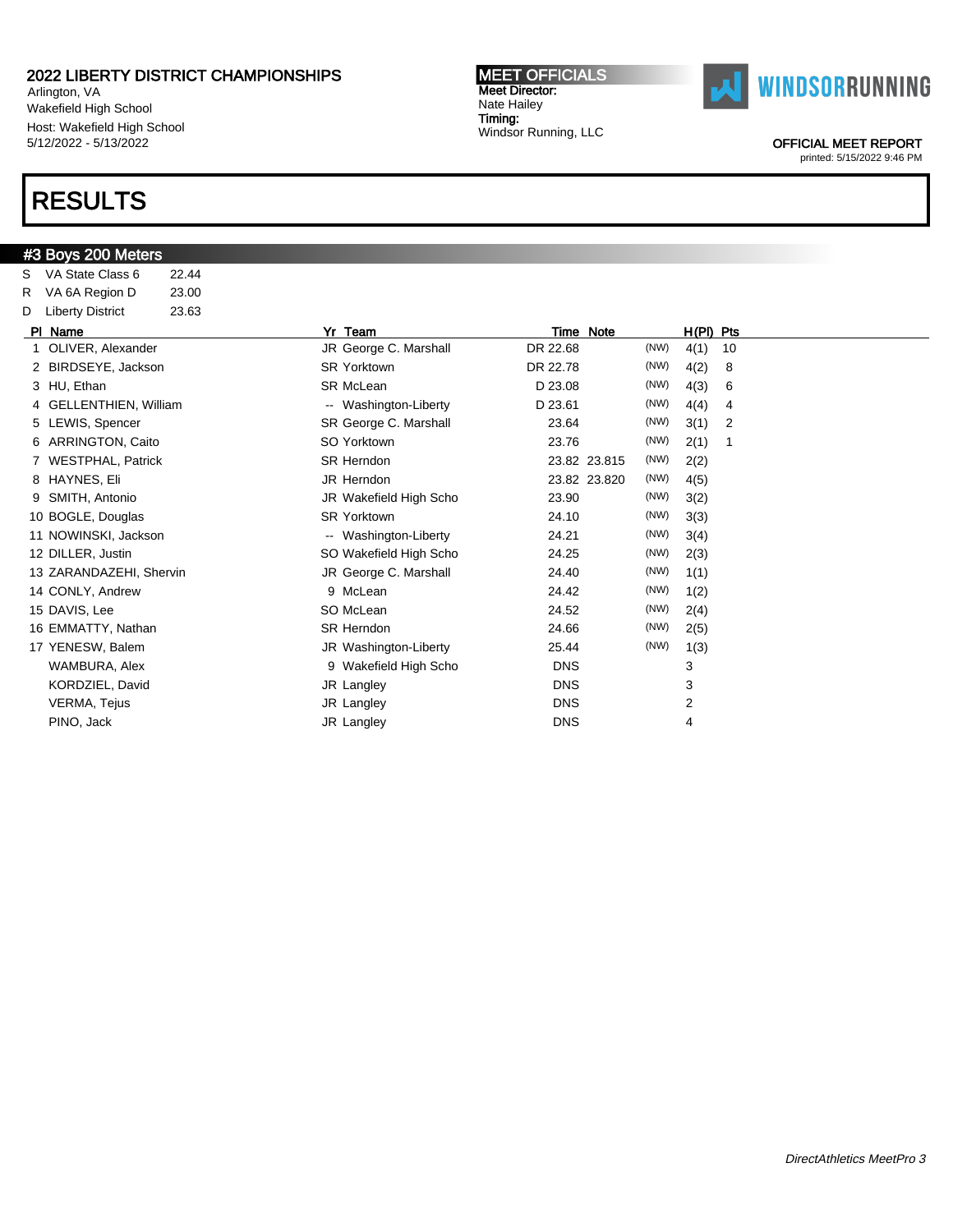Arlington, VA Wakefield High School Host: Wakefield High School 5/12/2022 - 5/13/2022

### RESULTS

### #4 Girls 200 Meters

S VA State Class 6 25.67 R VA 6A Region D 26.39 D Liberty District 27.49 Pl Name Yr Team Time Note H(Pl) Pts 1 EVUNA EKI, Alma de Miguel SR Yorktown DR 25.91 (NW) 4(1) 10 2 MCFADYEN, Zoey 9 Langley D 26.60 (NW) 4(2) 8 3 FITZGERALD, Mia **SR McLean** SR McLean **D 26.62** (NW) 4(3) 6 4 WALKE, Olivia **SR Langley 5 Company 12 Company 12 Company 12 Company 12 Company 21 Company 21 Company 21 Company 21 Company 21 Company 27.37 (NW) 4(4) 4** 5 SHIELDS, Kenedy **SO Wakefield High Scho** D 27.38 (NW) 4(5) 2 6 MUNSON, Ella 9 McLean 27.98 (NW) 3(1) 1 7 FORD, Emma SR George C. Marshall 28.10 (NW) 3(2) 8 DOCENA, Elise Case of the Mashington-Liberty 28.17 (NW) 2(1) 9 ICHWANTORO, Simone SO Wakefield High Scho 28.29 (NW) 3(3) 10 ERIC, Miracle JR George C. Marshall 28.31 (NW) 3(4) 11 MCNABB, Torrie SR George C. Marshall 28.39 (NW) 3(5) 12 IGER, Abigail 9 Yorktown 28.45 (NW) 2(2) 13 ROSEN, Hayden 9 Yorktown 28.56 28.552 (NW) 1(1) 14 CONLY, Kaitlyn SR McLean 28.56 28.558 (NW) 4(6) 15 CHERRY, Evelyn 9 Herndon 28.64 (NW) 2(3) 16 CAUDILL, Caleigh SR Herndon 28.86 (NW) 3(6) 17 PRASAD, Yuvika 9 Washington-Liberty 28.99 (NW) 1(2) 18 HAMMOND, Celeste 9 Herndon 29.38 (NW) 2(4)

CHENG, Sylvia **DNS** 1

MEET OFFICIALS Meet Director: Nate Hailey Timing: Windsor Running, LLC



OFFICIAL MEET REPORT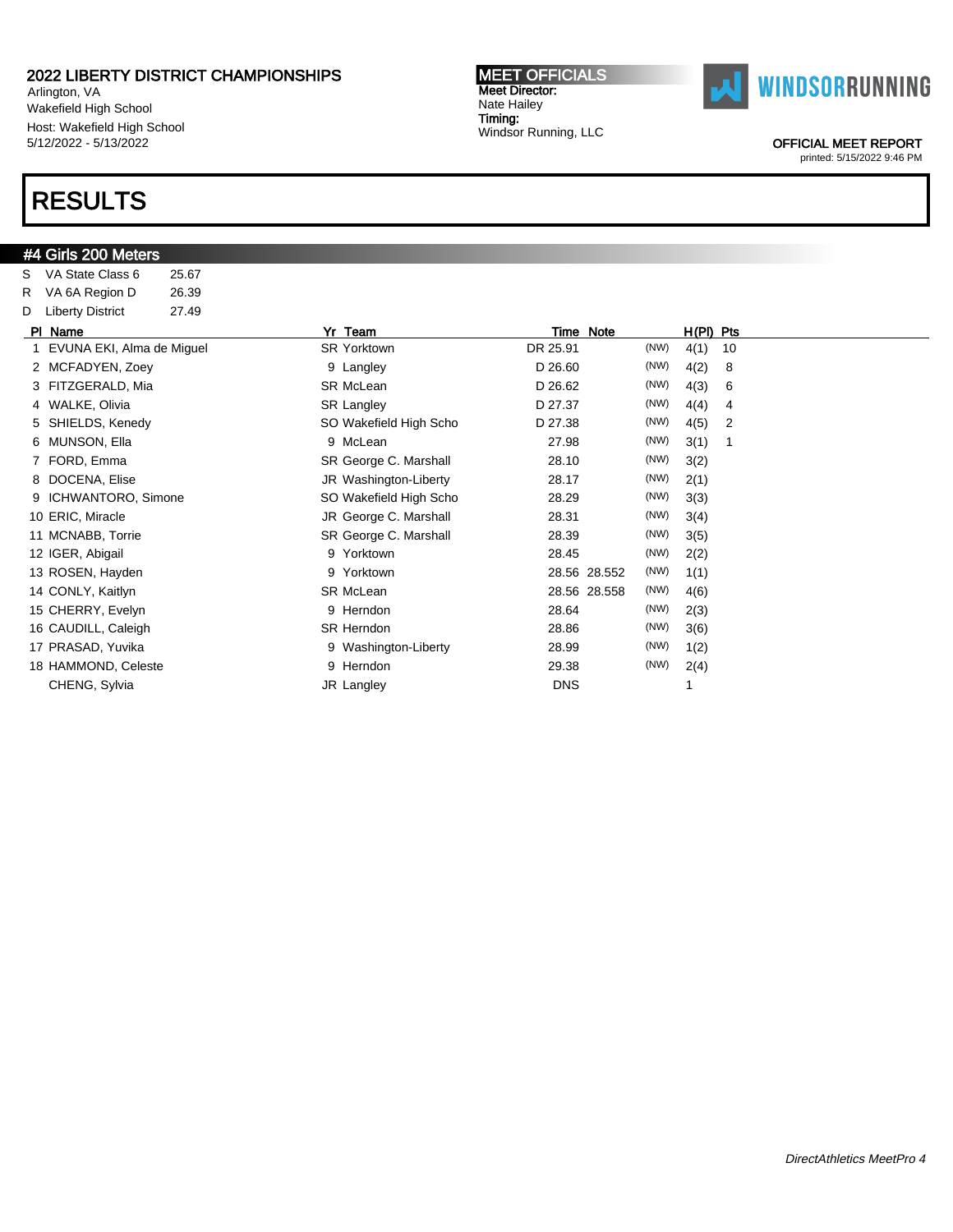Arlington, VA Wakefield High School Host: Wakefield High School 5/12/2022 - 5/13/2022

# RESULTS

#### #5 Boys 400 Meters

S VA State Class 6 50.00 R VA 6A Region D 51.40 D Liberty District 53.00

| PI Name             | Yr<br>Team             | Time Note | H(PI) Pts |    |
|---------------------|------------------------|-----------|-----------|----|
| 1 NAFF, lan         | JR Washington-Liberty  | DR 50.37  | 4(1)      | 10 |
| 2 PINO, Jack        | JR Langley             | DR 50.73  | 4(2)      | 8  |
| 3 WEBB, Denzel      | JR Herndon             | D 51.55   | 4(3)      | 6  |
| 4 STODDARD, Matteo  | JR Langley             | D 51.64   | 4(4)      | 4  |
| 5 ELLIOTT, Cameron  | JR Herndon             | D 51.79   | 4(5)      | 2  |
| 6 SANDALL, Gavin    | JR George C. Marshall  | 53.05     | 4(6)      |    |
| 7 JEMISON, Jahi     | SO McLean              | 53.25     | 3(1)      |    |
| 8 NOWINSKI, Jackson | -- Washington-Liberty  | 53.46     | 3(2)      |    |
| 9 BOGLE, Douglas    | <b>SR Yorktown</b>     | 53.89     | 3(3)      |    |
| 10 KAPADIA, Mikail  | JR Herndon             | 54.43     | 3(4)      |    |
| 11 KORDZIEL, David  | JR Langley             | 54.68     | 3(5)      |    |
| 12 LYNCH, Joaquin   | SO Washington-Liberty  | 55.08     | 3(6)      |    |
| 13 REING, Colin     | SR McLean              | 55.57     | 2(1)      |    |
| 14 ANIS, Neil       | SO George C. Marshall  | 55.82     | 2(2)      |    |
| 15 NDEBELE, Ndalo   | 9 McLean               | 56.28     | 1(1)      |    |
| 16 JACQUES, Owen    | SO Wakefield High Scho | 56.70     | 2(3)      |    |
| 17 FRIZELL, Colin   | 9 George C. Marshall   | 56.75     | 1(2)      |    |
| 18 MAGUIRE, Graeme  | JR Wakefield High Scho | 56.85     | 2(4)      |    |
| 19 JONES, Javion    | SO Yorktown            | 57.87     | 1(3)      |    |
| 20 JONES, Giovanni  | SO Yorktown            | 58.69     | 2(5)      |    |
|                     |                        |           |           |    |

MEET OFFICIALS Meet Director: Nate Hailey Timing: Windsor Running, LLC



OFFICIAL MEET REPORT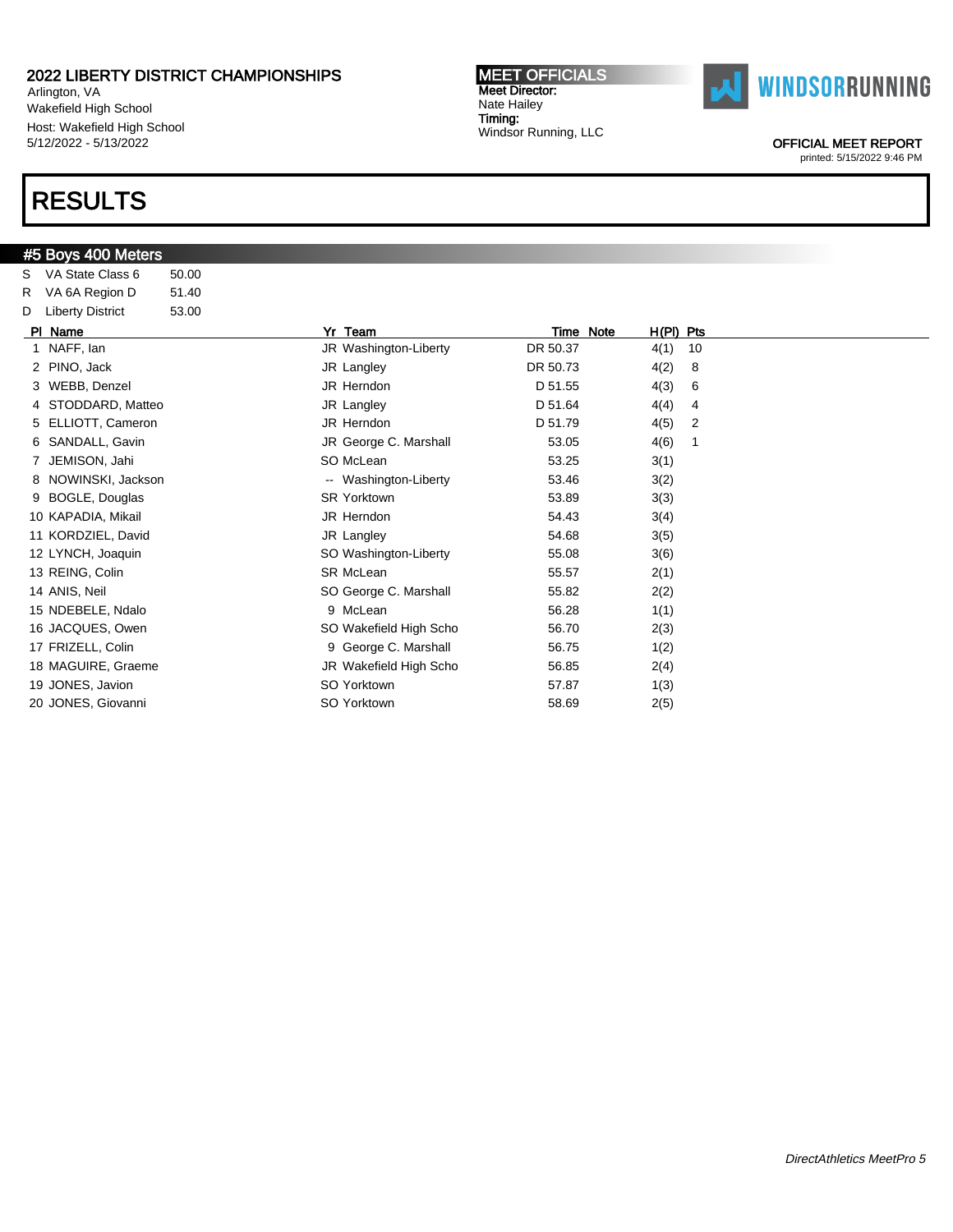Arlington, VA Wakefield High School Host: Wakefield High School 5/12/2022 - 5/13/2022

### RESULTS

### #6 Girls 400 Meters

| S  | VA State Class 6         | 58.46   |   |                        |           |           |             |    |
|----|--------------------------|---------|---|------------------------|-----------|-----------|-------------|----|
| R  | VA 6A Region D           | 1:00.32 |   |                        |           |           |             |    |
| D  | <b>Liberty District</b>  | 1:02.37 |   |                        |           |           |             |    |
|    | PI Name                  |         |   | Yr Team                |           | Time Note | $H(PI)$ Pts |    |
| 1. | MCFADYEN, Zoey           |         |   | 9 Langley              | D 1:00.47 |           | 3(1)        | 10 |
| 2  | RUPERT, Anna             |         |   | SR Washington-Liberty  | D 1:00.63 |           | 3(2)        | 8  |
| 3  | STEINBICKER, Mary        |         |   | <b>SR McLean</b>       | D 1:01.08 |           | 3(3)        | 6  |
|    | 4 TARUTANI, Avery        |         |   | SR George C. Marshall  | D 1:02.23 |           | 3(4)        | 4  |
| 5  | ARMSTRONG, Lily          |         |   | JR Wakefield High Scho | 1:03.04   |           | 3(5)        | 2  |
| 6  | KAPLAN, Ella             |         |   | 9 Washington-Liberty   | 1:03.26   |           | 3(6)        | 1  |
|    | SKAGGS, Sarah            |         |   | JR George C. Marshall  | 1:04.38   |           | 2(1)        |    |
| 8  | REYZER, Vivian           |         | 9 | Herndon                | 1:05.03   |           | 2(2)        |    |
|    | ARMITAGE, Grace          |         |   | 9 Wakefield High Scho  | 1:05.20   |           | 2(3)        |    |
|    | 10 MUNSON, Ella          |         | 9 | McLean                 | 1:05.70   |           | 2(4)        |    |
|    | 11 HAMMOND, Celeste      |         |   | 9 Herndon              | 1:06.26   |           | 2(5)        |    |
|    | 12 GILBERT, Hena         |         |   | SO Langley             | 1:07.86   |           | 2(6)        |    |
|    | 13 ZAFFUTS, Jessica      |         |   | JR Langley             | 1:08.12   |           | 1(1)        |    |
|    | 14 OLUWEHINMI, Oluwatoni |         | 9 | George C. Marshall     | 1:08.84   |           | 1(2)        |    |
|    | 15 KINNARD, Maya         |         | 9 | Washington-Liberty     | 1:09.18   |           | 1(3)        |    |
|    | 16 ROBLES, Eliana        |         |   | JR Wakefield High Scho | 1:09.33   |           | 1(4)        |    |
|    | 17 DELA CRUZ, Olivia     |         | 9 | Herndon                | 1:09.66   |           | 1(5)        |    |



OFFICIAL MEET REPORT

printed: 5/15/2022 9:46 PM

MEET OFFICIALS Meet Director: Nate Hailey Timing: Windsor Running, LLC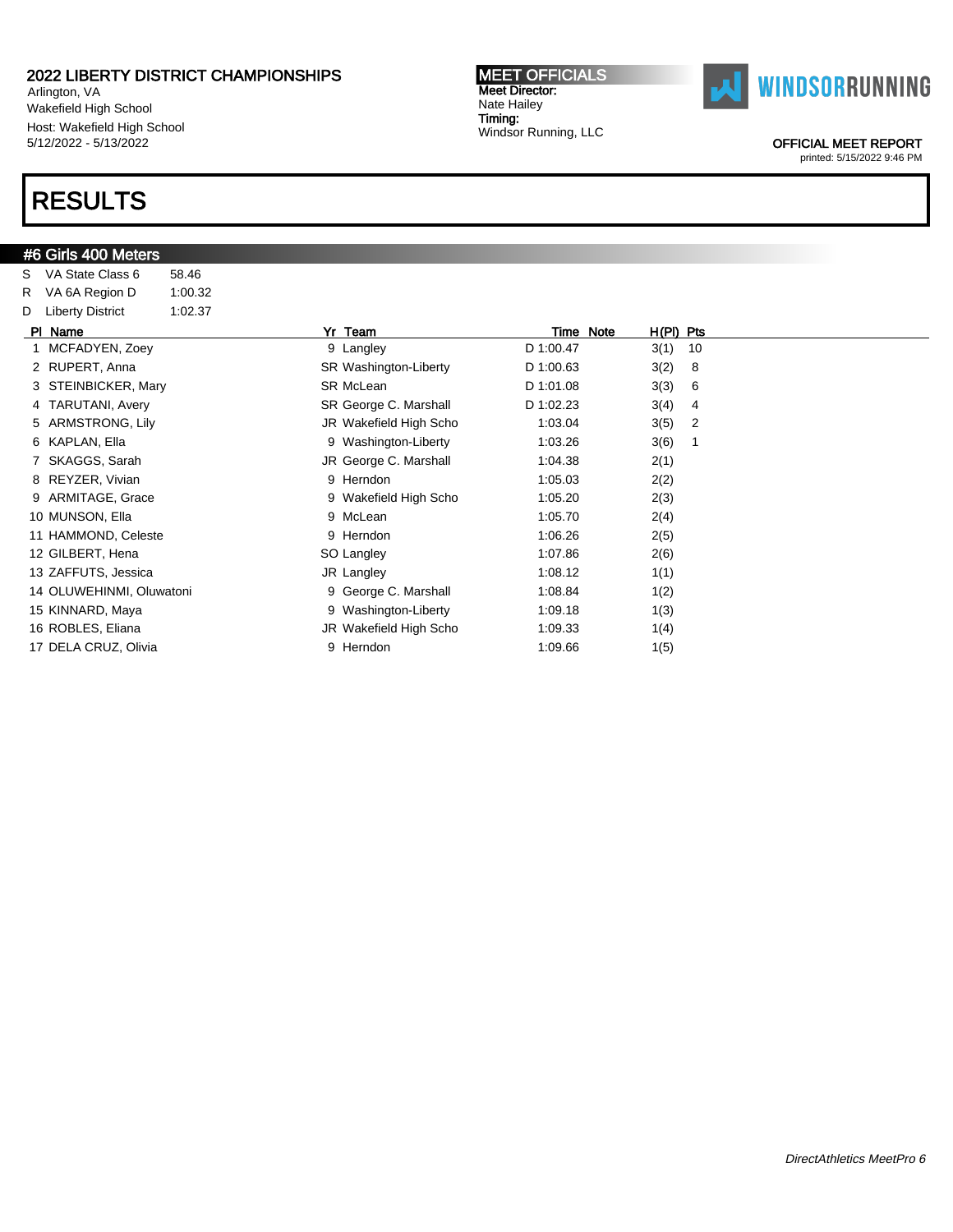Arlington, VA Wakefield High School Host: Wakefield High School 5/12/2022 - 5/13/2022

### RESULTS

### #7 Boys 800 Meters S VA State Class 6 1:57.20 R VA 6A Region D 1:59.39 D Liberty District 2:04.23 PI Name **Note** H(PI) Pts 1 JEMISON, Xavier **SR McLean** SR McLean DRS 1:53.99 2(1) 10 57.09 (57.09) 56.90 (1:53.99) 2 ABDU, Nadim SR Wakefield High Scho DRS 1:54.16 2(2) 8 57.42 (57.42) 56.74 (1:54.16) 3 MCARDLE, Owen SR Yorktown DR 1:58.42 2(3) 6 59.47 (59.47) 58.96 (1:58.42) 4 BLOCHER, Jack SR Yorktown DR 1:58.93 2(4) 4 1:00.24 (1:00.24) 58.69 (1:58.93) 5 KEITH, Lucas 2(5) 2 SR Yorktown 2 D 1:59.95 2(5) 2 1:00.49 (1:00.49) 59.46 (1:59.95) 6 BIRD, Erik SR Washington-Liberty D 2:00.15 2(6) 1 1:00.43 (1:00.43) 59.72 (2:00.15)

MEET OFFICIALS Meet Director: Nate Hailey Timing:

Windsor Running, LLC

| 6 BIRD, Erik<br>1:00.43 (1:00.43)        | 59.72 (2:00.15)   |   | SR Washington-Liberty  | D 2:00.15 | 2(6)  | 1 |
|------------------------------------------|-------------------|---|------------------------|-----------|-------|---|
| 7 KEISH, Liam<br>59.80 (59.80)           | 1:00.47 (2:00.26) |   | 9 Wakefield High Scho  | D 2:00.26 | 2(7)  |   |
| 8 JOHNS, Ashton<br>1:00.70 (1:00.70)     | 1:01.81 (2:02.50) |   | JR Langley             | D 2:02.50 | 2(8)  |   |
| 9 KOVACEVIC, Nathan<br>57.93 (57.93)     | 1:04.90 (2:02.83) |   | JR Washington-Liberty  | D 2:02.83 | 1(1)  |   |
| 10 FARNSWORTH, Kevin<br>57.68 (57.68)    | 1:05.78 (2:03.45) |   | JR Langley             | D 2:03.45 | 1(2)  |   |
| 11 TOWNSEND, John<br>1:01.57 (1:01.57)   | 1:02.63 (2:04.20) |   | SR Washington-Liberty  | D 2:04.20 | 2(9)  |   |
| 12 RILEY, Liam<br>1:01.39 (1:01.39)      | 1:03.40 (2:04.79) |   | SO McLean              | 2:04.79   | 2(10) |   |
| 13 VERMA, Tejus<br>59.99 (59.99)         | 1:05.17 (2:05.16) |   | JR Langley             | 2:05.16   | 1(3)  |   |
| 14 ELWANNAS, Nawfal<br>1:00.67 (1:00.67) | 1:04.83 (2:05.49) |   | JR George C. Marshall  | 2:05.49   | 1(4)  |   |
| 15 SONN, Drew<br>1:02.72 (1:02.72)       | 1:05.54 (2:08.25) |   | JR Wakefield High Scho | 2:08.25   | 2(11) |   |
| 16 PENIX, Jaime<br>1:00.96 (1:00.96)     | 1:09.74 (2:10.69) |   | JR George C. Marshall  | 2:10.69   | 1(5)  |   |
| 17 FORDE, John<br>1:01.73 (1:01.73)      | 1:09.59 (2:11.32) |   | JR McLean              | 2:11.32   | 1(6)  |   |
| 18 METCALF, August<br>1:01.14 (1:01.14)  | 1:11.51 (2:12.64) |   | JR Herndon             | 2:12.64   | 1(7)  |   |
| 19 WEBB, Diego<br>1:02.45 (1:02.45)      | 1:14.12 (2:16.57) |   | 9 Herndon              | 2:16.57   | 1(8)  |   |
| 20 SEQUEIRA, Zane<br>1:05.69 (1:05.69)   | 1:12.89 (2:18.57) | 9 | Herndon                | 2:18.57   | 1(9)  |   |
| 21 BUCKLEY, Reid<br>1:06.82 (1:06.82)    | 1:15.20 (2:22.02) |   | JR George C. Marshall  | 2:22.02   | 1(10) |   |
|                                          |                   |   |                        |           |       |   |



OFFICIAL MEET REPORT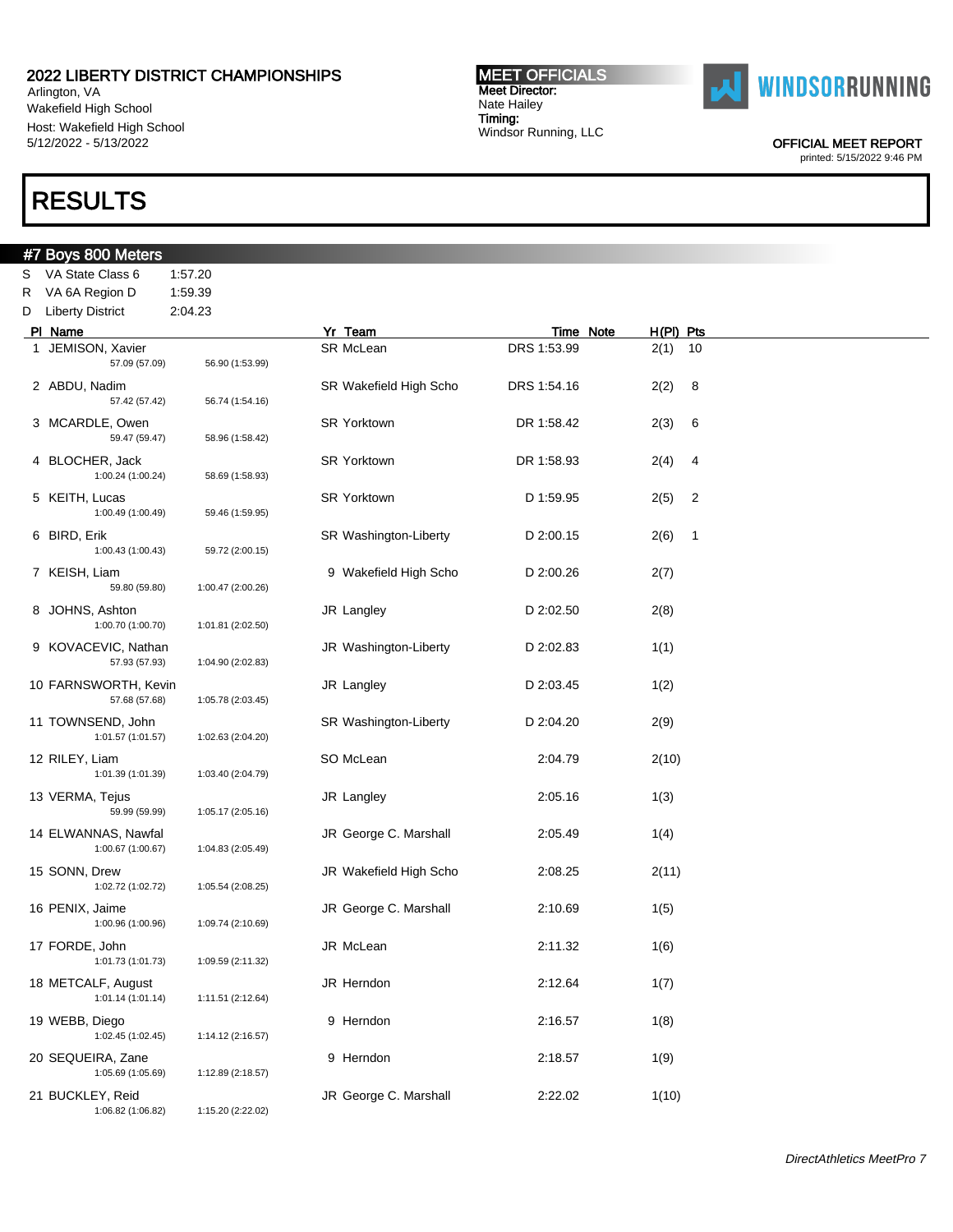Arlington, VA Wakefield High School Host: Wakefield High School 5/12/2022 - 5/13/2022

# RESULTS

#8 Girls 800 Meters

S VA State Class 6 2:18.06

#### MEET OFFICIALS Meet Director: Nate Hailey Timing: Windsor Running, LLC



OFFICIAL MEET REPORT

| R. | VA 6A Region D                              | 2:20.82           |                        |             |             |                |
|----|---------------------------------------------|-------------------|------------------------|-------------|-------------|----------------|
|    | D Liberty District                          | 2:28.12           |                        |             |             |                |
|    | PI Name                                     |                   | Yr Team                | Time Note   | $H(PI)$ Pts |                |
|    | 1 CORCORAN, Anna Macon<br>1:05.00 (1:05.00) | 1:05.77 (2:10.77) | <b>SR Yorktown</b>     | DRS 2:10.77 | 2(1)        | 10             |
|    | 2 ROLLY, Thais<br>1:05.42 (1:05.42)         | 1:12.83 (2:18.25) | JR McLean              | DR 2:18.25  | 2(2)        | 8              |
|    | 3 WATERS, Lila<br>1:06.93 (1:06.93)         | 1:12.00 (2:18.93) | JR Langley             | DR 2:18.93  | 2(3)        | 6              |
|    | 4 WHITEHOUSE, Eleanor<br>1:07.46 (1:07.46)  | 1:12.31 (2:19.77) | SO Yorktown            | DR 2:19.77  | 2(4)        | 4              |
|    | 5 PESAVENTO, Elena<br>1:08.21 (1:08.21)     | 1:13.84 (2:22.04) | JR Langley             | D 2:22.04   | 2(5)        | $\overline{c}$ |
|    | 6 COE, Elizabeth<br>1:09.84 (1:09.84)       | 1:12.55 (2:22.38) | JR Wakefield High Scho | D 2:22.38   | 2(6)        | 1              |
|    | 7 KUZDZAL, Lily<br>1:11.97 (1:11.97)        | 1:15.93 (2:27.90) | JR Washington-Liberty  | D 2:27.90   | 2(7)        |                |
|    | 8 ZAVREL, Lily<br>1:13.21 (1:13.21)         | 1:16.50 (2:29.71) | SO Langley             | 2:29.71     | 1(1)        |                |
|    | 9 FARLEY, Caitlin<br>1:13.85 (1:13.85)      | 1:16.22 (2:30.06) | 9 McLean               | 2:30.06     | 1(2)        |                |
|    | 10 HENSLEY, Lauren<br>1:11.08 (1:11.08)     | 1:19.72 (2:30.80) | JR McLean              | 2:30.80     | 2(8)        |                |
|    | 11 JOHANSSON, Therese<br>1:13.07 (1:13.07)  | 1:18.93 (2:32.00) | 9 Washington-Liberty   | 2:32.00     | 2(9)        |                |
|    | 12 HAMMOND, Isabella<br>1:10.64 (1:10.64)   | 1:24.39 (2:35.02) | <b>SR Herndon</b>      | 2:35.02     | 2(10)       |                |
|    | 13 SCHEFFELL, Riley<br>1:14.34 (1:14.34)    | 1:20.70 (2:35.04) | SO Yorktown            | 2:35.04     | 1(3)        |                |
|    | 14 BATTISTA, Emma<br>1:19.90 (1:19.90)      | 1:17.46 (2:37.36) | SR George C. Marshall  | 2:37.36     | 1(4)        |                |
|    | 15 ALONSO, Kathryn<br>1:18.84 (1:18.84)     | 1:21.67 (2:40.51) | SR George C. Marshall  | 2:40.51     | 1(5)        |                |
|    | 16 GRAFF, Elizabeth<br>1:20.77 (1:20.77)    | 1:21.27 (2:42.04) | 9 Herndon              | 2:42.04     | 1(6)        |                |
|    | 17 DEVAUN, Ashlin<br>1:20.84 (1:20.84)      | 1:23.23 (2:44.07) | JR Herndon             | 2:44.07     | 1(7)        |                |
|    | 18 HALL, Marina<br>1:20.47 (1:20.47)        | 1:27.12 (2:47.58) | Wakefield High Scho    | 2:47.58     | 1(8)        |                |
|    | 19 VISKUPIC, Olivia<br>1:20.37 (1:20.37)    | 1:27.30 (2:47.67) | SR George C. Marshall  | 2:47.67     | 1(9)        |                |
|    | ABRAMSON, Emma                              |                   | 9 Washington-Liberty   | <b>DNS</b>  | 1           |                |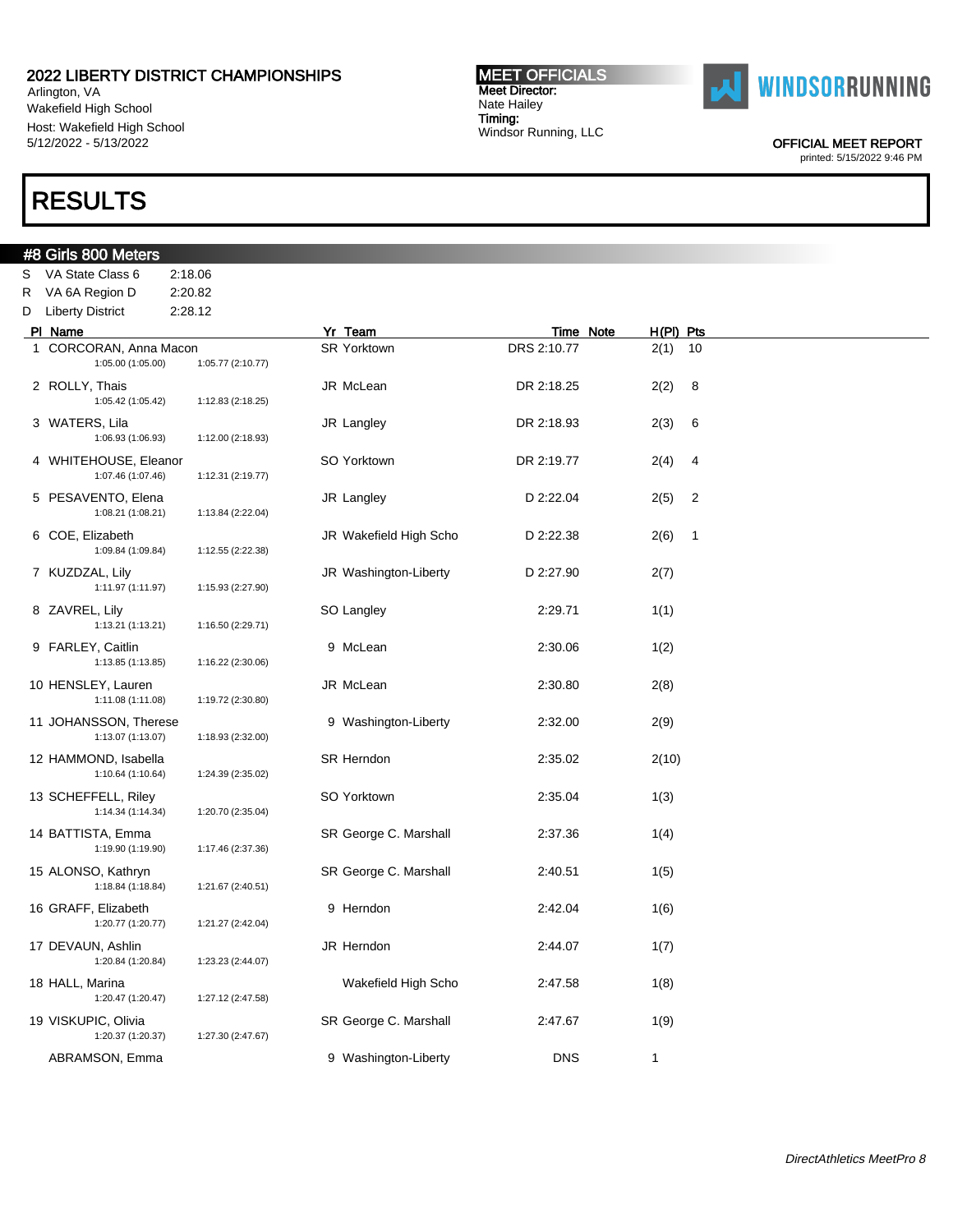Arlington, VA Wakefield High School Host: Wakefield High School 5/12/2022 - 5/13/2022

## RESULTS

#9 Boys 1600 Meters S VA State Class 6 4:24.88

#### MEET OFFICIALS Meet Director: Nate Hailey Timing: Windsor Running, LLC



OFFICIAL MEET REPORT

| R VA 6A Region D                           | 4:33.19           |                                             |                   |             |                         |                |  |
|--------------------------------------------|-------------------|---------------------------------------------|-------------------|-------------|-------------------------|----------------|--|
| D Liberty District                         | 4:39.94           |                                             |                   |             |                         |                |  |
| PI Name                                    |                   | Yr Team                                     |                   | Time Note   | H(PI) Pts               |                |  |
| 1 SANDERS, Sean<br>59.64 (59.64)           | 1:05.12 (2:04.76) | JR George C. Marshall<br>1:09.64 (3:14.39)  | 1:09.84 (4:24.23) | DRS 4:24.23 | 2(1)                    | 10             |  |
| 2 LAMB, Bennett<br>1:08.85 (1:08.85)       | 1:11.49 (2:20.33) | <b>SR Yorktown</b><br>1:09.69 (3:30.02)     | 1:04.73 (4:34.75) | D 4:34.75   | 2(2)                    | 8              |  |
| 3 TOOLE, Roan<br>1:09.10 (1:09.10)         | 1:11.69 (2:20.79) | <b>SR Langley</b><br>1:10.03 (3:30.81)      | 1:05.12 (4:35.92) | D 4:35.92   | 2(3)                    | 6              |  |
| 4 BEAULIEU, Noel<br>1:08.66 (1:08.66)      | 1:12.04 (2:20.69) | JR Washington-Liberty<br>1:09.59 (3:30.28)  | 1:05.86 (4:36.13) | D 4:36.13   | 2(4)                    | 4              |  |
| 5 RILEY, Liam<br>1:08.41 (1:08.41)         | 1:12.65 (2:21.06) | SO McLean<br>1:10.00 (3:31.05)              | 1:05.31 (4:36.36) | D 4:36.36   | 2(5)                    | $\overline{2}$ |  |
| 6 SHORT, James<br>1:09.09 (1:09.09)        | 1:12.01 (2:21.09) | SR Washington-Liberty<br>1:10.21 (3:31.30)  | 1:07.13 (4:38.42) | D 4:38.42   | 2(6)                    | $\overline{1}$ |  |
| 7 FREW, Rowan<br>1:08.69 (1:08.69)         | 1:11.33 (2:20.01) | SR McLean<br>1:10.33 (3:30.34)              | 1:08.50 (4:38.84) | D 4:38.84   | 2(7)                    |                |  |
| 8 HULKA, Carson<br>1:09.32 (1:09.32)       | 1:12.01 (2:21.32) | 9 Herndon<br>1:10.37 (3:31.68)              | 1:10.26 (4:41.94) | 4:41.94     | 2(8)                    |                |  |
| 9 PARK, Tyler<br>1:12.96 (1:12.96)         | 1:14.30 (2:27.26) | JR McLean<br>1:15.30 (3:42.56)              | 1:06.94 (4:49.50) | 4:49.50     | 1(1)                    |                |  |
| 10 SWINT, Tyler<br>1:15.37 (1:15.37)       | 1:16.33 (2:31.69) | JR Langley<br>1:13.70 (3:45.39)             | 1:04.35 (4:49.74) | 4:49.74     | 1(2)                    |                |  |
| 11 ZIMMERMAN, Eben<br>1:12.64 (1:12.64)    | 1:14.34 (2:26.98) | JR Wakefield High Scho<br>1:16.25 (3:43.22) | 1:09.70 (4:52.92) | 4:52.92     | 1(3)                    |                |  |
| 12 VAN HOUTEN, Andrew<br>1:13.07 (1:13.07) | 1:14.38 (2:27.45) | 9 Yorktown<br>1:16.41 (3:43.86)             | 1:09.64 (4:53.49) | 4:53.49     | 1(4)                    |                |  |
| 13 HORN, Alex<br>1:13.65 (1:13.65)         | 1:15.63 (2:29.28) | <b>SR Yorktown</b><br>1:16.98 (3:46.25)     | 1:11.12 (4:57.36) | 4:57.36     | 1(5)                    |                |  |
| 14 RUSSIN, Benjamin<br>1:15.84 (1:15.84)   | 1:16.46 (2:32.29) | JR George C. Marshall<br>1:17.38 (3:49.67)  | 1:08.34 (4:58.01) | 4:58.01     | 1(6)                    |                |  |
| 15 ICE, Edward<br>1:13.31(1:13.31)         | 1:15.82 (2:29.13) | SR George C. Marshall<br>1:20.26 (3:49.39)  | 1:17.59 (5:06.97) | 5:06.97     | 1(7)                    |                |  |
| 16 MCCHREIGHT, Brian<br>1:13.85 (1:13.85)  | 1:17.72 (2:31.56) | JR Wakefield High Scho<br>1:20.30 (3:51.86) | 1:19.13 (5:10.98) | 5:10.98     | 1(8)                    |                |  |
| 17 CHAPUIS, Ben<br>1:15.58 (1:15.58)       | 1:18.23 (2:33.81) | 9 Wakefield High Scho<br>1:23.18 (3:56.98)  | 1:25.47 (5:22.45) | 5:22.45     | 1(9)                    |                |  |
| WEBB, Denzel                               |                   | JR Herndon                                  |                   | <b>DNS</b>  | $\overline{\mathbf{c}}$ |                |  |
| GENTILE, Boden                             |                   | SR Langley                                  |                   | <b>DNS</b>  | $\boldsymbol{2}$        |                |  |
| BIRD, Erik                                 |                   | SR Washington-Liberty                       |                   | <b>DNS</b>  | $\overline{c}$          |                |  |
| VALOS, Benjamin                            |                   | 9 Herndon                                   |                   | NT          | 1                       |                |  |
|                                            |                   |                                             |                   |             |                         |                |  |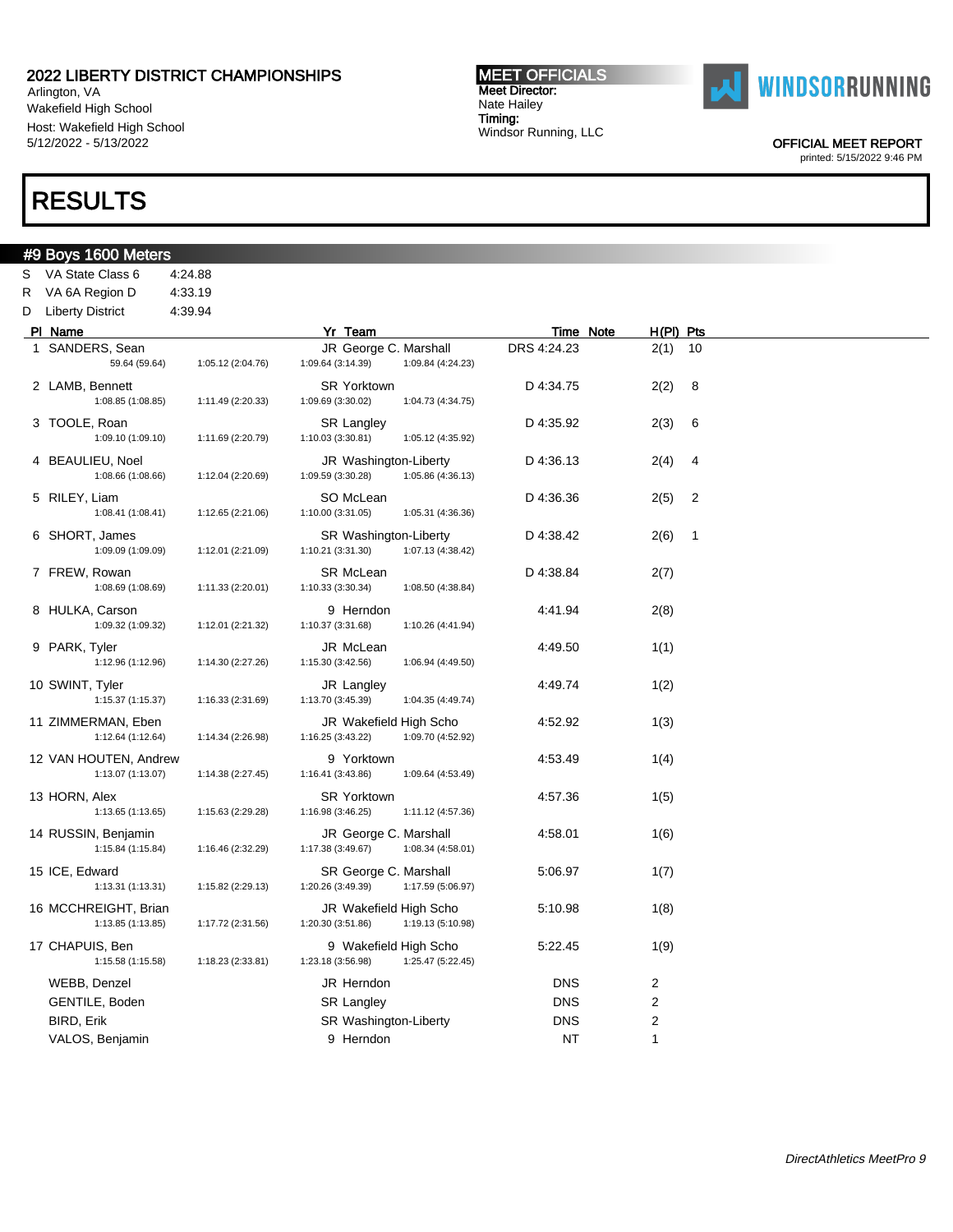Arlington, VA Wakefield High School Host: Wakefield High School 5/12/2022 - 5/13/2022

### RESULTS

### #10 Girls 1600 Meters

S VA State Class 6 5:11.16 R VA 6A Region D 5:15.35 D Liberty District 5:29.14 Pl Name Yr Team Time Note H(Pl) Pts

#### 1 BUSHéE, Gillian JR Herndon DRS 4:58.44 2(1) 10 1:17.16 (1:17.16) 1:18.22 (2:35.38) 1:13.47 (3:48.84) 1:09.60 (4:58.44) 2 WATERS, Lila JR Langley DRS 5:05.14 2(2) 8 1:17.42 (1:17.42) 1:18.27 (2:35.69) 1:14.47 (3:50.16) 1:14.98 (5:05.14) 3 SPODEN, Haley JR George C. Marshall DRS 5:08.07 2(3) 6 1:17.69 (1:17.69) 1:18.28 (2:35.97) 1:14.65 (3:50.62) 1:17.46 (5:08.07) 4 COE, Elizabeth JR Wakefield High Scho DR 5:13.31 2(4) 4 1:18.20 (1:18.20) 1:19.09 (2:37.28) 1:19.10 (3:56.38) 1:16.93 (5:13.31) 5 MULVANEY, Rachel SR Washington-Liberty D 5:28.79 2(5) 2 1:20.30 (1:20.30) 1:24.73 (2:45.03) 1:24.35 (4:09.38) 1:19.41 (5:28.79) 6 SULLIVAN, Meghan 9 Herndon 5:38.67 2(6) 1 1:23.18 (1:23.18) 1:26.63 (2:49.81) 1:26.96 (4:16.76) 1:21.91 (5:38.67) 7 SHOEMAKER, Amelia 9 George C. Marshall 5:41.00 2(7) 1:23.29 (1:23.29) 1:26.37 (2:49.66) 1:26.74 (4:16.40) 1:24.60 (5:41.00) 8 KING, Brianna 1(1) 38 S. The State of the State of the State of State of the State of the State of the State of the State of the State of the State of the State of the State of the State of the State of the State of the 1:22.64 (1:22.64) 1:32.71 (2:55.35) 1:30.34 (4:25.69) 1:20.68 (5:46.37) 9 ALONSO, Kathryn SR George C. Marshall 5:50.60 1(2) 1:25.97 (1:25.97) 1:30.91 (2:56.87) 1:31.94 (4:28.80) 1:21.80 (5:50.60) 10 WILLIAMS, Sienna 1:22.46 (1:22.46) 1:32.68 (2:55.14) 1:31.77 (4:26.90) 1:25.05 (5:51.94 5:51.94 1(3) 1:22.46 (1:22.46) 1:32.68 (2:55.14) 1:31.77 (4:26.90) 11 KELLEY, Josie SR Washington-Liberty 5:52.87 1(4) 1:25.75 (1:25.75) 1:29.33 (2:55.07) 1:31.14 (4:26.21) 1:26.66 (5:52.87) 12 BARDWAJ, Mansi SO Langley 5:55.80 1(5) 1:24.03 (1:24.03) 1:32.29 (2:56.31) 1:31.02 (4:27.33) 1:28.47 (5:55.80) 13 STEPHANT, Camille **16:03.19** SO McLean 6:03.19 6:03.19 1(6) 1:26.86 (1:26.86) 1:33.47 (3:00.32) 1:35.27 (4:35.59) 1:27.60 (6:03.19) 14 JINDAL, Maya SO Langley 6:30.53 1(7) 1:27.37 (1:27.37) 1:37.61 (3:04.97) 1:44.59 (4:49.56) 1:40.97 (6:30.53)

MEET OFFICIALS Meet Director: Nate Hailey Timing:

Windsor Running, LLC

FARLEY, Caitlin 1 and 1 and 1 and 1 and 1 and 1 and 1 and 1 and 1 and 1 and 1 and 1 and 1 and 1 and 1 and 1 and 1 GEARY, Tea **JR Herndon** DNS 2



OFFICIAL MEET REPORT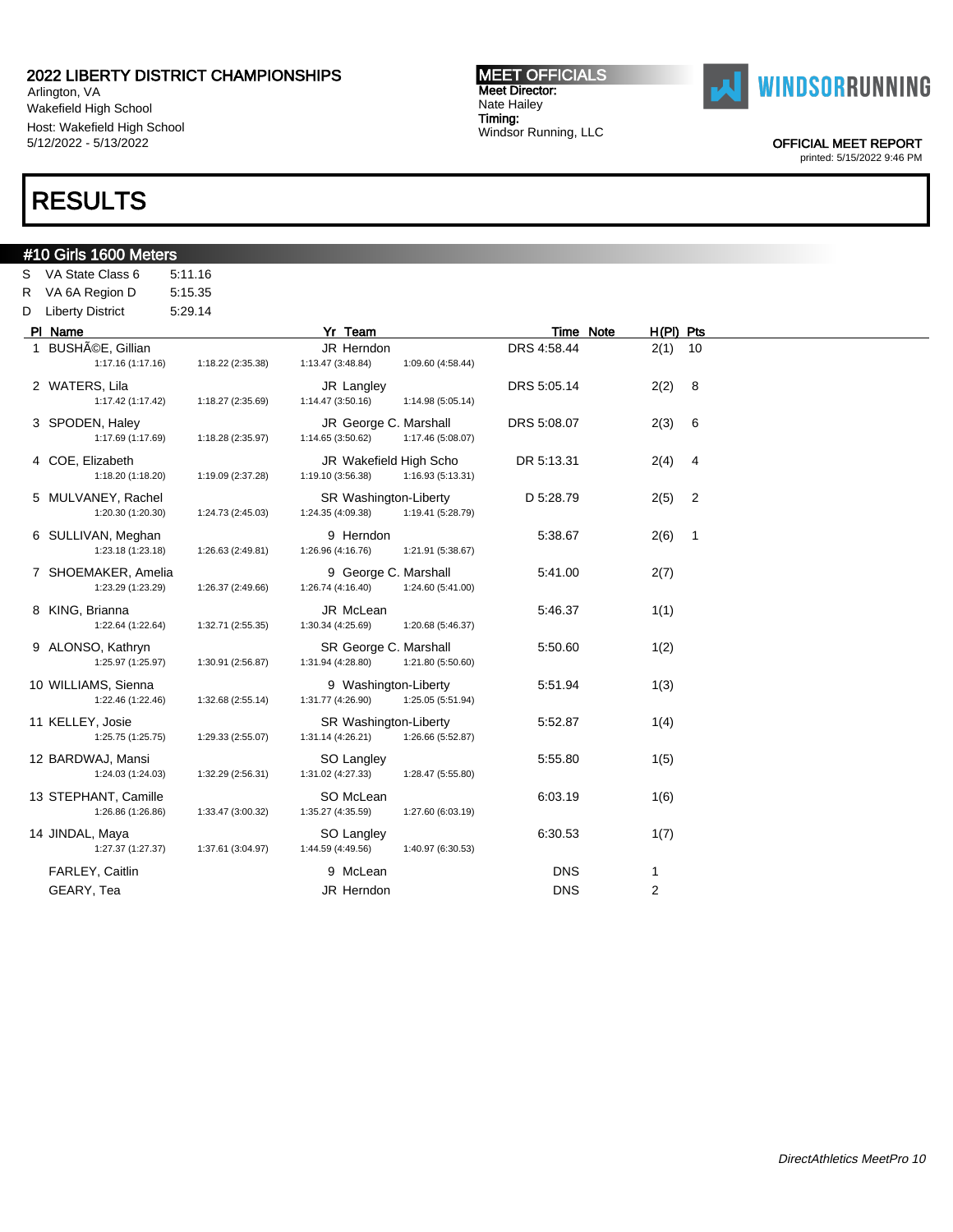Arlington, VA Wakefield High School Host: Wakefield High School 5/12/2022 - 5/13/2022

### RESULTS

### #11 Boys 3200 Meters

S VA State Class 6 9:40.01 R VA 6A Region D 9:52.80 D Liberty District 10:22.47 Pl Name Yr Team Time Note Pts

#### 1 LEVINE, Jack 10 Contract the Superintendent State of the U.S. of the U.S. of the U.S. of the U.S. of the U.S 1:12.27 (1:12.27) 1:14.34 (2:26.60) 1:13.13 (3:39.72) 1:14.48 (4:54.19) 1:15.75 (6:09.94) 1:20.17 (7:30.11) 1:20.44 (8:50.54) 1:10.03 (10:00.57) 2 LEE, Samuel **BEE, Samuel CEE**, Samuel **BEE, Samuel CEE**, Samuel BEE, Samuel BEE, Samuel BEE, Samuel BEE, Samuel BEE, Samuel BEE, Samuel BEE, Samuel BEE, Samuel BEE, Samuel BEE, Samuel BEE, Samuel BEE, Samuel BEE, Samuel 1:12.96 (1:12.96) 1:15.51 (2:28.47) 1:16.60 (3:45.07) 1:16.59 (5:01.65) 1:16.88 (6:18.52) 1:17.48 (7:36.00) 1:17.07 (8:53.07) 1:14.81 (10:07.88) 3 CHATTERJEE, Bohon 9 Herndon D 10:11.48 6 1:13.79 (1:13.79) 1:15.38 (2:29.16) 1:16.72 (3:45.88) 1:17.08 (5:02.96) 1:17.34 (6:20.29) 1:19.73 (7:40.02) 1:19.13 (8:59.15) 1:12.34 (10:11.48) 4 KNAGGS, Wes SO Langley D 10:14.77 4 1:12.59 (1:12.59) 1:15.18 (2:27.77) 1:15.70 (3:43.46) 1:17.76 (5:01.22) 1:17.80 (6:19.02) 1:20.42 (7:39.44) 1:19.88 (8:59.31) 1:15.46 (10:14.77) 5 JANETSKY, Andrew SO Herndon D 10:15.29 2 1:13.58 (1:13.58) 1:15.43 (2:29.00) 1:16.63 (3:45.62) 1:17.22 (5:02.84) 1:17.38 (6:20.21) 1:19.55 (7:39.76) 1:19.18 (8:58.94) 1:16.35 (10:15.29) 6 MALATESTA, Ryan 1 1 SR Washington-Liberty 1 D 10:20.11 1 1 1:13.18 (1:13.18) 1:15.54 (2:28.72) 1:16.83 (3:45.55) 1:17.82 (5:03.36) 1:18.36 (6:21.71) 1:21.54 (7:43.25) 1:20.66 (9:03.91) 1:16.21 (10:20.11) 7 ENGELHARDT, Emmett 9 Washington-Liberty 10:23.16 1:12.58 (1:12.58) 1:14.86 (2:27.44) 1:17.87 (3:45.31) 1:21.28 (5:06.58) 1:15.79 (6:22.37) 1:22.25 (7:44.62) 1:22.62 (9:07.23) 1:15.94 (10:23.16) 8 FREW, Rowan **SR McLean** SR McLean 10:24.79 1:15.49 (1:15.49) 1:17.39 (2:32.88) 1:17.70 (3:50.57) 1:19.15 (5:09.72) 1:19.13 (6:28.84) 1:20.23 (7:49.07) 1:18.25 (9:07.31) 1:17.48 (10:24.79) 9 STOIL, Clayton **10:34.40** JR Langley 10:34.40 1:13.37 (1:13.37) 1:15.58 (2:28.94) 1:16.59 (3:45.53) 1:18.26 (5:03.79) 1:19.17 (6:22.96) 1:24.25 (7:47.20) 1:26.21 (9:13.40) 1:21.01 (10:34.40) 10 BRUNNER, Bennett **SO McLean** SO McLean 10:51.66 1:13.87 (1:13.87) 1:15.58 (2:29.45) 1:16.73 (3:46.17) 1:17.64 (5:03.80) 1:32.28 (6:36.08) 1:30.13 (8:06.20) 1:29.37 (9:35.57) 1:16.09 (10:51.66) 11 CALLIHAN, Alexander 9 George C. Marshall 10:52.02 1:23.40 (1:23.40) 1:22.86 (2:46.25) 1:21.07 (4:07.32) 1:22.82 (5:30.13) 1:24.25 (6:54.38) 1:23.32 (8:17.70) 1:20.44 (9:38.13) 1:13.90 (10:52.02) 12 WOLVERTON, Mason 9 Yorktown 10:55.34 1:14.20 (1:14.20) 1:15.66 (2:29.85) 1:20.88 (3:50.73) 1:25.13 (5:15.86) 1:25.97 (6:41.83) 1:27.68 (8:09.51) 1:27.06 (9:36.56) 1:18.78 (10:55.34) 13 ANZALDI, Gavin **11:00.31** SR Washington-Liberty 11:00.31 1:20.03 (1:20.03) 1:23.20 (2:43.23) 1:23.28 (4:06.51) 1:23.32 (5:29.82) 1:25.29 (6:55.11) 1:25.48 (8:20.58) 1:24.49 (9:45.06) 1:15.25 (11:00.31) 14 PARK, Colin 9 McLean 11:20.86 1:19.92 (1:19.92) 1:22.93 (2:42.85) 1:23.43 (4:06.27) 1:23.30 (5:29.57) 1:25.37 (6:54.93) 1:27.16 (8:22.09) 1:31.08 (9:53.16) 1:27.70 (11:20.86) 15 WILDER, Henry JR George C. Marshall 11:26.82

MEET OFFICIALS Meet Director: Nate Hailey Timing:

Windsor Running, LLC



OFFICIAL MEET REPORT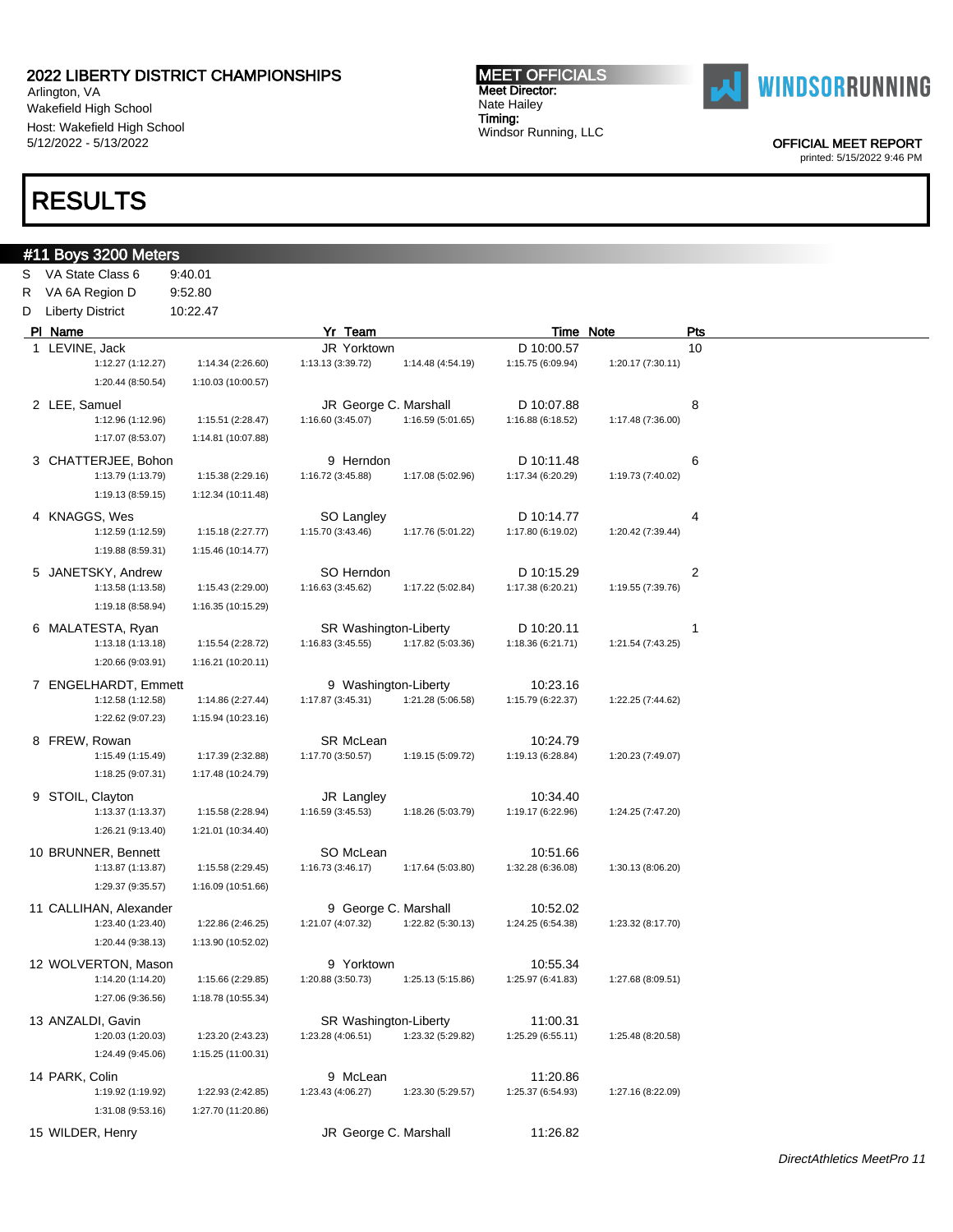Arlington, VA Wakefield High School Host: Wakefield High School 5/12/2022 - 5/13/2022

# RESULTS

MEET OFFICIALS Meet Director: Nate Hailey Timing: Windsor Running, LLC



OFFICIAL MEET REPORT

|                       | #11 Boys 3200 Meters (cont'd) |                   |                        |                   |                   |            |  |  |  |  |
|-----------------------|-------------------------------|-------------------|------------------------|-------------------|-------------------|------------|--|--|--|--|
| PI Name               |                               | Team<br>Yr        |                        | Time              | Note              | <b>Pts</b> |  |  |  |  |
| 1:23.23 (1:23.23)     | 1:23.23 (2:46.46)             | 1:21.53 (4:07.98) | 1:27.79 (5:35.77)      | 1:28.28 (7:04.04) | 1:27.94 (8:31.98) |            |  |  |  |  |
| 1:29.02 (10:01.00)    | 1:25.83 (11:26.82)            |                   |                        |                   |                   |            |  |  |  |  |
| 16 CARPENTER, Hayden  |                               | Yorktown<br>9     |                        | 11:30.17          |                   |            |  |  |  |  |
| 1:17.54 (1:17.54)     | 1:23.94 (2:41.48)             | 1:25.30 (4:06.77) | 1:23.33 (5:30.10)      | 1:27.61 (6:57.71) | 1:34.94 (8:32.65) |            |  |  |  |  |
| 1:34.01 (10:06.65)    | 1:23.52 (11:30.17)            |                   |                        |                   |                   |            |  |  |  |  |
| 17 MCCHREIGHT, Brian  |                               |                   | JR Wakefield High Scho | 11:56.56          |                   |            |  |  |  |  |
| 1:23.00 (1:23.00)     | 1:28.53 (2:51.52)             | 1:30.19 (4:21.70) | 1:30.59 (5:52.29)      | 1:31.91 (7:24.20) | 1:32.16 (8:56.35) |            |  |  |  |  |
| 1:30.89 (10:27.23)    | 1:29.33 (11:56.56)            |                   |                        |                   |                   |            |  |  |  |  |
| 18 PARVIZIAN, Cameron |                               | <b>SR Langley</b> |                        | 11:58.73          |                   |            |  |  |  |  |
| 1:23.44 (1:23.44)     | 1:23.38 (2:46.82)             | 1:23.87 (4:10.68) | 1:29.36 (5:40.03)      | 1:32.55 (7:12.58) | 1:34.73 (8:47.30) |            |  |  |  |  |
| 1:35.30 (10:22.60)    | 1:36.13 (11:58.73)            |                   |                        |                   |                   |            |  |  |  |  |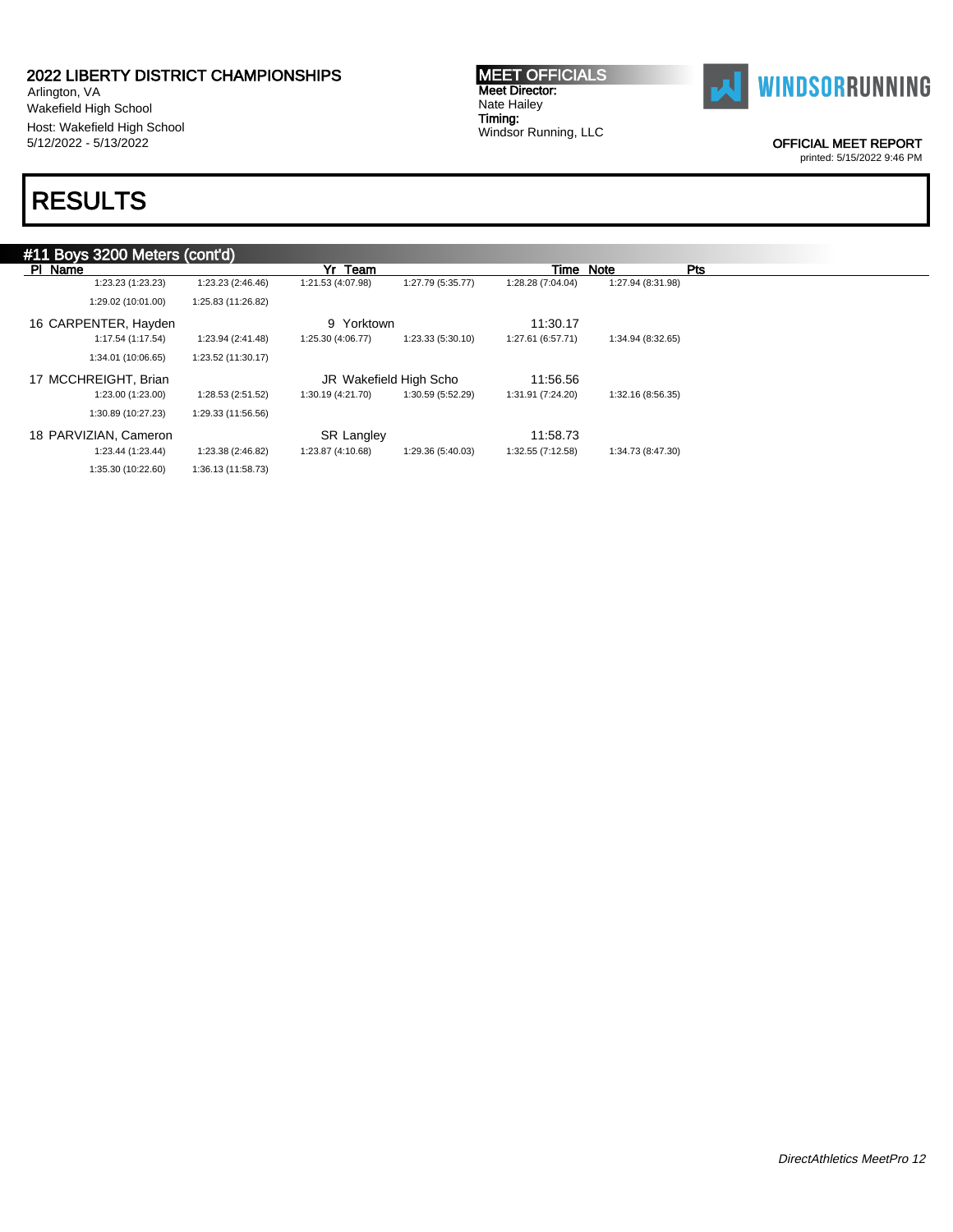Arlington, VA Wakefield High School Host: Wakefield High School 5/12/2022 - 5/13/2022

### RESULTS

#12 Girls 3200 Meters S VA State Class 6 11:19.75

#### MEET OFFICIALS Meet Director: Nate Hailey Timing: Windsor Running, LLC



OFFICIAL MEET REPORT

| R  | VA 6A Region D                            | 11:34.27           |                                            |                   |                               |                    |              |
|----|-------------------------------------------|--------------------|--------------------------------------------|-------------------|-------------------------------|--------------------|--------------|
| D  | <b>Liberty District</b>                   | 12:13.35           |                                            |                   |                               |                    |              |
|    | PI Name                                   |                    | Yr Team                                    |                   | Time Note                     |                    | Pts          |
| 1. | BUSHéE, Gillian                           |                    | JR Herndon                                 |                   | DRS 11:08.72                  |                    | 10           |
|    | 1:22.52 (1:22.52)                         | 1:28.21 (2:50.72)  | 1:29.50 (4:20.21)                          | 1:25.83 (5:46.04) | 1:25.92 (7:11.96)             | 1:21.50 (8:33.45)  |              |
|    | 1:19.13 (9:52.57)                         | 1:16.15 (11:08.72) |                                            |                   |                               |                    |              |
|    | 2 SPANER, Madeleine                       |                    | 9 Langley                                  |                   | DR 11:24.35                   |                    | 8            |
|    | 1:22.80 (1:22.80)                         | 1:28.36 (2:51.16)  | 1:29.28 (4:20.43)                          | 1:26.26 (5:46.69) | 1:25.53 (7:12.21)             | 1:25.02 (8:37.23)  |              |
|    | 1:25.13 (10:02.36)                        | 1:21.99 (11:24.35) |                                            |                   |                               |                    |              |
|    | 3 CALWAY, Hazel                           |                    | 9 Langley                                  |                   | D 11:38.17                    |                    | 6            |
|    | 1:22.31 (1:22.31)                         | 1:27.98 (2:50.29)  | 1:29.87 (4:20.16)                          | 1:27.46 (5:47.62) | 1:27.67 (7:15.28)             | 1:30.64 (8:45.91)  |              |
|    | 1:30.03 (10:15.94)                        | 1:22.23 (11:38.17) |                                            |                   |                               |                    |              |
|    | 4 DURKEE, Leah                            |                    | 9 McLean                                   |                   | D 11:38.30                    |                    | 4            |
|    | 1:22.21 (1:22.21)                         | 1:28.41 (2:50.62)  | 1:29.39 (4:20.01)                          | 1:27.24 (5:47.24) | 1:26.94 (7:14.17)             | 1:29.33 (8:43.50)  |              |
|    | 1:30.32 (10:13.82)                        | 1:24.48 (11:38.30) |                                            |                   |                               |                    |              |
|    | 5 GEARY, Tea                              |                    | JR Herndon                                 |                   | D 11:38.38                    |                    | 2            |
|    | 1:22.66 (1:22.66)                         | 1:28.38 (2:51.04)  | 1:29.33 (4:20.36)                          | 1:26.25 (5:46.61) | 1:26.45 (7:13.06)             | 1:30.65 (8:43.70)  |              |
|    | 1:30.36 (10:14.06)                        | 1:24.33 (11:38.38) |                                            |                   |                               |                    |              |
|    | 6 BREYAULT, Brianna                       |                    | SR Wakefield High Scho                     |                   | D 11:58.04                    |                    | $\mathbf{1}$ |
|    | 1:27.33 (1:27.33)                         | 1:30.61 (2:57.94)  | 1:30.32 (4:28.25)                          | 1:32.84 (6:01.08) | 1:32.39 (7:33.47)             | 1:32.55 (9:06.02)  |              |
|    | 1:32.48 (10:38.50)                        | 1:19.55 (11:58.04) |                                            |                   |                               |                    |              |
|    | 7 SHUMWAY, Ingrid                         |                    | SO McLean                                  |                   | D 11:59.43                    |                    |              |
|    | 1:23.03 (1:23.03)                         | 1:28.52 (2:51.54)  | 1:29.14 (4:20.68)                          | 1:28.33 (5:49.00) | 1:34.29 (7:23.28)             | 1:36.62 (8:59.89)  |              |
|    | 1:35.67 (10:35.56)                        | 1:23.87 (11:59.43) |                                            |                   |                               |                    |              |
|    | 8 EDSALL, Alba                            |                    | 9 Washington-Liberty                       |                   | D 12:06.03                    |                    |              |
|    | 1:26.39 (1:26.39)                         | 1:31.88 (2:58.26)  | 1:33.06 (4:31.32)                          | 1:34.61 (6:05.92) | 1:35.04 (7:40.95)             | 1:32.82 (9:13.77)  |              |
|    | 1:31.98 (10:45.74)                        | 1:20.29 (12:06.03) |                                            |                   |                               |                    |              |
|    |                                           |                    |                                            |                   | 12:27.03                      |                    |              |
|    | 9 KEANE, Karenna<br>1:23.41 (1:23.41)     | 1:30.16 (2:53.56)  | -- Washington-Liberty<br>1:34.16 (4:27.72) | 1:34.32 (6:02.04) | 1:38.93 (7:40.96)             | 1:38.38 (9:19.34)  |              |
|    | 1:40.84 (11:00.18)                        | 1:26.86 (12:27.03) |                                            |                   |                               |                    |              |
|    |                                           |                    |                                            |                   |                               |                    |              |
|    | 10 SHOEMAKER, Amelia<br>1:27.64 (1:27.64) | 1:30.57 (2:58.20)  | 9 George C. Marshall<br>1:33.47 (4:31.67)  | 1:34.57 (6:06.24) | 12:27.48<br>1:38.36 (7:44.59) | 1:39.87 (9:24.46)  |              |
|    | 1:38.00 (11:02.46)                        | 1:25.02 (12:27.48) |                                            |                   |                               |                    |              |
|    | 11 ANDERSON, Grace                        |                    | JR McLean                                  |                   |                               |                    |              |
|    | 1:28.02 (1:28.02)                         | 1:32.83 (3:00.84)  | 1:37.17 (4:38.01)                          | 1:39.58 (6:17.59) | 12:44.05<br>1:41.36 (7:58.95) | 1:40.96 (9:39.90)  |              |
|    | 1:37.66 (11:17.56)                        | 1:26.50 (12:44.05) |                                            |                   |                               |                    |              |
|    | 12 BOSTON, Ava                            |                    |                                            |                   | 12:51.74                      |                    |              |
|    | 1:28.24 (1:28.24)                         | 1:32.64 (3:00.88)  | SR Yorktown<br>1:37.11 (4:37.99)           | 1:39.63 (6:17.61) | 1:08.94 (7:26.54)             | 2:13.35 (9:39.89)  |              |
|    | 1:38.52 (11:18.40)                        | 1:33.35 (12:51.74) |                                            |                   |                               |                    |              |
|    |                                           |                    |                                            |                   | 12:57.50                      |                    |              |
|    | 13 BUNKER, Carmen<br>1:27.57 (1:27.57)    | 1:30.44 (2:58.00)  | JR Washington-Liberty<br>1:33.81 (4:31.80) | 1:35.55 (6:07.35) | 1:41.28 (7:48.62)             | 1:46.81 (9:35.43)  |              |
|    | 1:45.44 (11:20.87)                        | 1:36.64 (12:57.50) |                                            |                   |                               |                    |              |
|    |                                           |                    |                                            |                   |                               |                    |              |
|    | 14 SALEM, Fatimah<br>1:41.33 (1:41.33)    | 1:43.11 (3:24.44)  | SR George C. Marshall<br>1:41.47 (5:05.91) | 1:45.23 (6:51.13) | 13:54.96<br>1:48.11 (8:39.23) | 1:48.13 (10:27.36) |              |
|    | 1:48.27 (12:15.63)                        | 1:39.33 (13:54.96) |                                            |                   |                               |                    |              |
|    |                                           |                    |                                            |                   |                               |                    |              |
|    | 15 PIERCE, Keenan                         |                    | JR Langley                                 |                   | 14:20.09                      |                    |              |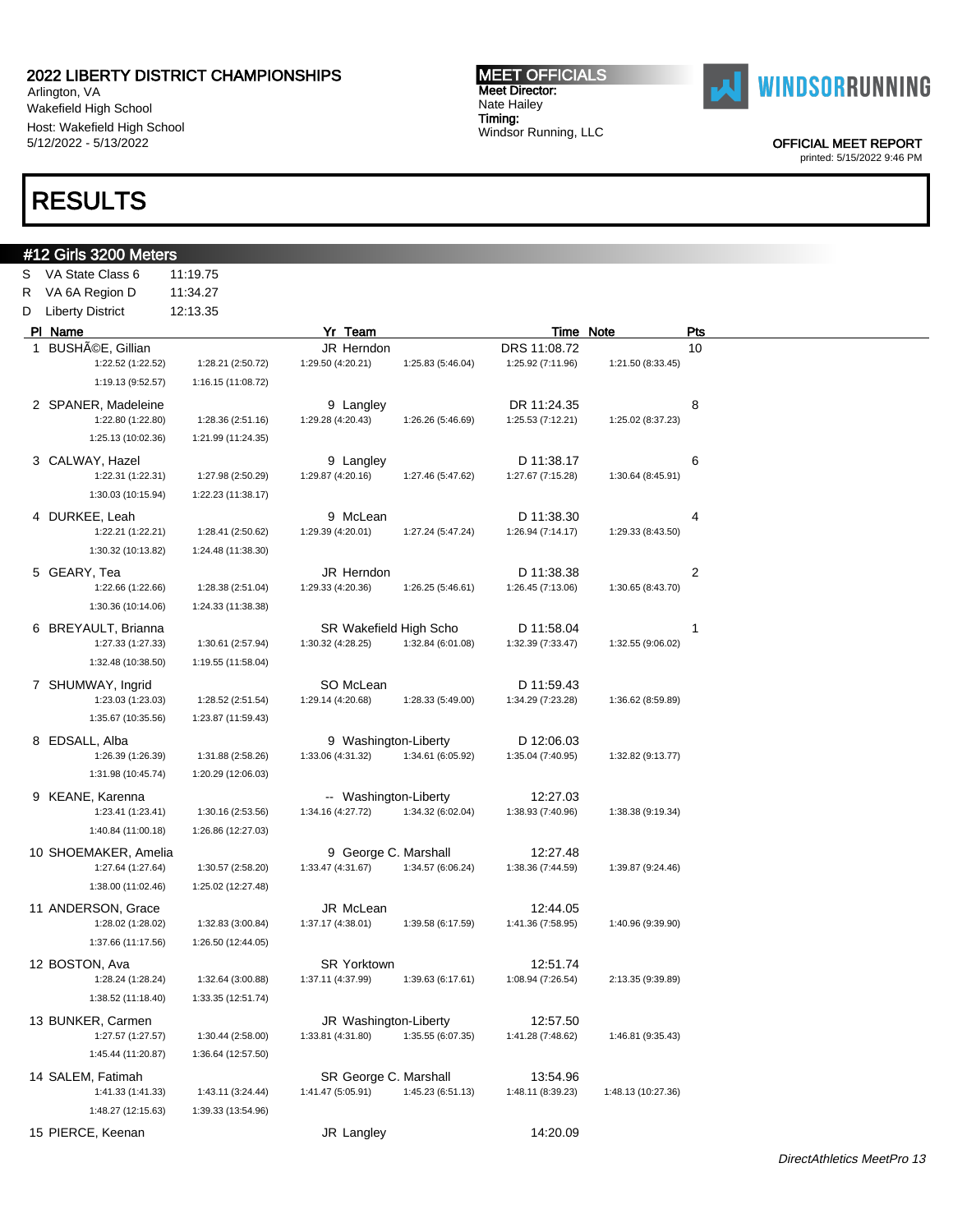Arlington, VA Wakefield High School Host: Wakefield High School 5/12/2022 - 5/13/2022

# RESULTS

MEET OFFICIALS Meet Director: Nate Hailey Timing: Windsor Running, LLC



OFFICIAL MEET REPORT

| #12 Girls 3200 Meters (cont'd) |                    |                       |                   |                   |                    |     |  |  |  |
|--------------------------------|--------------------|-----------------------|-------------------|-------------------|--------------------|-----|--|--|--|
| PI Name                        |                    | Yr Team               |                   | Time Note         |                    | Pts |  |  |  |
| 1:33.23 (1:33.23)              | 1:47.66 (3:20.89)  | 1:46.48 (5:07.36)     | 1:48.93 (6:56.29) | 1:52.19 (8:48.48) | 1:54.17 (10:42.64) |     |  |  |  |
| 1:53.99 (12:36.63)             | 1:43.47 (14:20.09) |                       |                   |                   |                    |     |  |  |  |
| 16 CANTWELL, Maeve             |                    | JR Yorktown           |                   | 14:52.11          |                    |     |  |  |  |
| 1:44.74 (1:44.74)              | 1:52.78 (3:37.52)  | 1:54.15 (5:31.66)     | 2:27.31 (7:58.97) | 1:21.43 (9:20.39) | 1:54.20 (11:14.59) |     |  |  |  |
| 1:55.45 (13:10.04)             | 1:42.08 (14:52.11) |                       |                   |                   |                    |     |  |  |  |
| BATTISTA, Emma                 |                    | SR George C. Marshall |                   | <b>DNS</b>        |                    |     |  |  |  |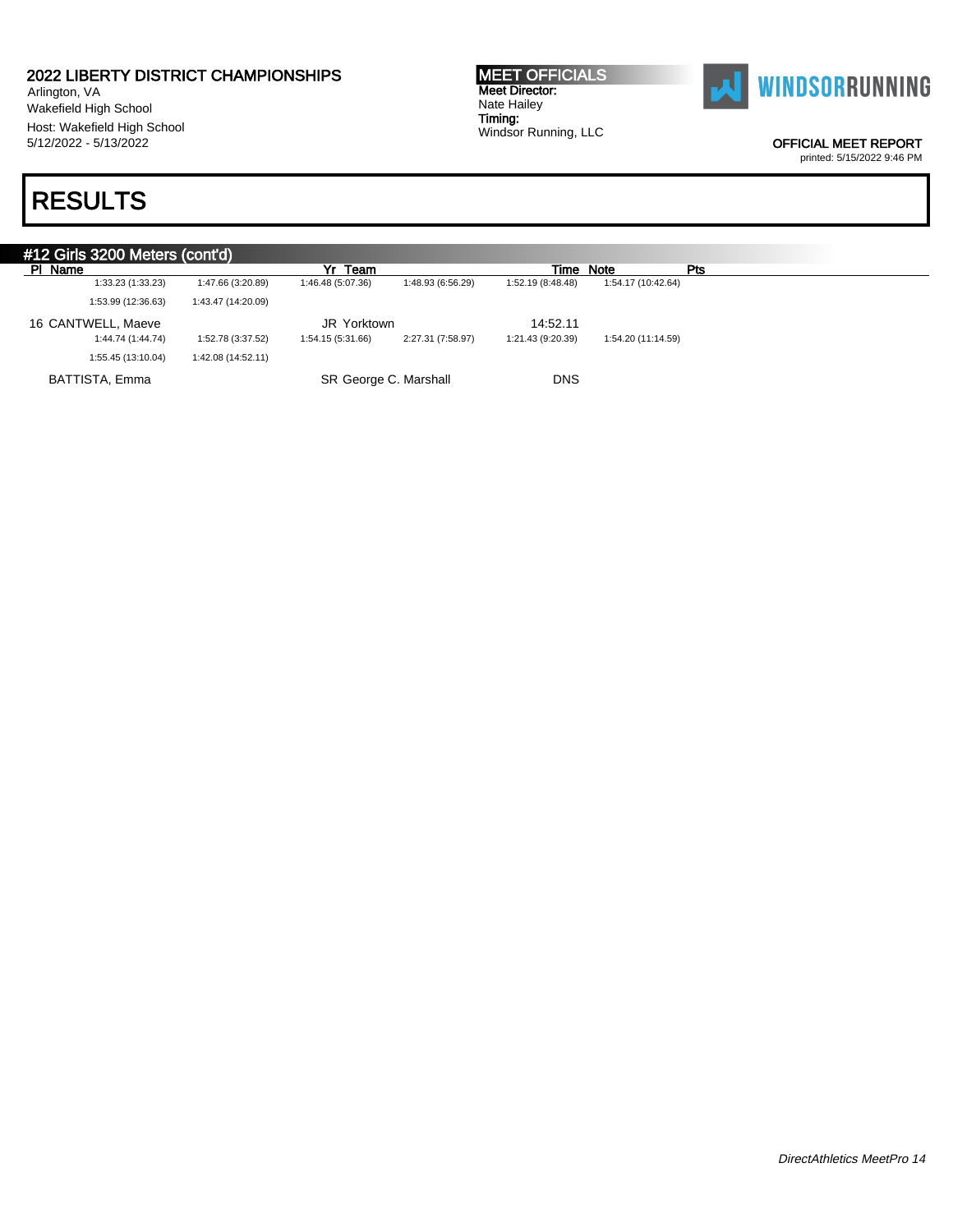Arlington, VA Wakefield High School Host: Wakefield High School 5/12/2022 - 5/13/2022

# RESULTS

### **#13 Girls 100m Hurdles**

S VA State Class 6 15.50 R VA 6A Region D 16.47 D Liberty District 18.26

| <b>Finals</b> |                              |                       | Wind: (+0.0) |     |  |
|---------------|------------------------------|-----------------------|--------------|-----|--|
|               | PI Name                      | Yr Team               | Time Note    | Pts |  |
|               | 1 GRAU, Eva                  | SR McLean             | 16.08        | 10  |  |
|               | 2 ANDREWS, Aneka             | SR McLean             | 16.32        | 8   |  |
|               | 3 MCNABB, Torrie             | SR George C. Marshall | 16.97        | 6   |  |
|               | 4 DE MARCELLUS, Marie-Odette | SO McLean             | 17.45        | 4   |  |
|               | 5 GILBERT, Hala              | <b>SR Langley</b>     | 17.58        | າ   |  |
|               | 6 EDDY, Aurora               | JR Herndon            | 18.23        |     |  |

### Prelims

| PI Name |                              | Yr Team                | Time Note          |      | H(PI) |
|---------|------------------------------|------------------------|--------------------|------|-------|
|         | 1 GRAU, Eva                  | SR McLean              | D 16.61Q           | (NW) | 2(1)  |
|         | 2 MCNABB, Torrie             | SR George C. Marshall  | D 16.64Q           | (NW) | 1(1)  |
|         | 3 ANDREWS, Aneka             | SR McLean              | D 17.34Q           | (NW) | 3(1)  |
|         | 4 GILBERT, Hala              | <b>SR Langley</b>      | D 17.95g           | (NW) | 1(2)  |
|         | 5 DE MARCELLUS, Marie-Odette | SO McLean              | D 18.23q           | (NW) | 2(2)  |
|         | 6 EDDY, Aurora               | JR Herndon             | 18.47 <sub>q</sub> | (NW) | 3(2)  |
|         | 7 MACMULLEN, Maggie          | JR Washington-Liberty  | 18.74              | (NW) | 2(3)  |
|         | 8 TOPCHY, Alena              | SO Washington-Liberty  | 19.20              | (NW) | 3(3)  |
|         | 9 SLEETH, Caleigh            | SO Washington-Liberty  | 19.69              | (NW) | 1(3)  |
|         | 10 CONNOR, Hosanna           | 9 Wakefield High Scho  | 19.70              | (NW) | 1(4)  |
|         | 11 KERTACHE, Lina            | SO Wakefield High Scho | 19.86              | (NW) | 3(4)  |
|         | 12 KENNEDY, Grace            | JR Herndon             | 20.06              | (NW) | 3(5)  |
|         | 13 CRENNEL, Christiana       | JR Herndon             | 20.27              | (NW) | 2(4)  |
|         | CHENG, Sylvia                | JR Langley             | <b>DNS</b>         |      |       |
|         | LIM, Stephanie               | JR Langley             | <b>DNS</b>         |      | 2     |

MEET OFFICIALS Meet Director: Nate Hailey Timing: Windsor Running, LLC



OFFICIAL MEET REPORT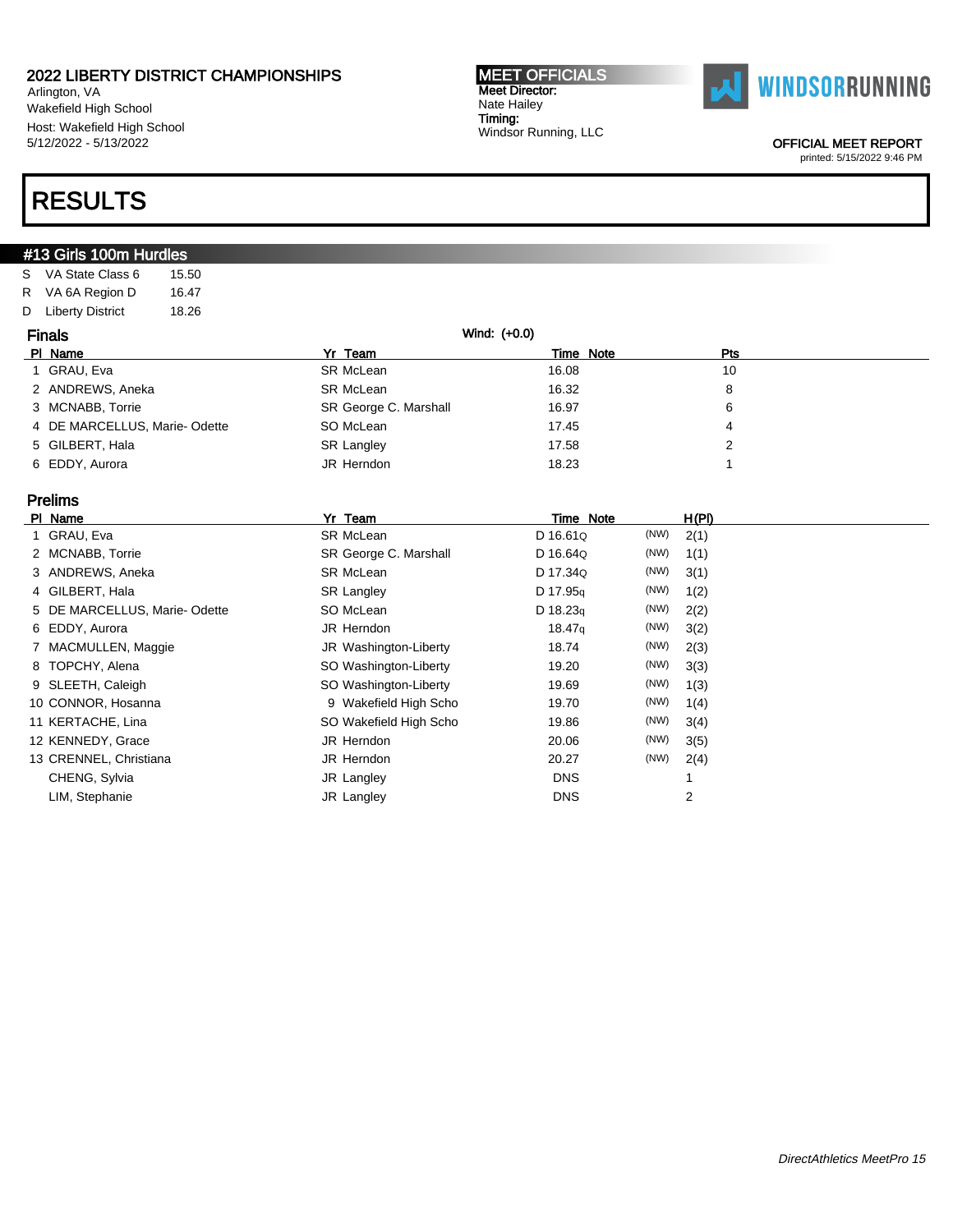Arlington, VA Wakefield High School Host: Wakefield High School 5/12/2022 - 5/13/2022

# RESULTS

### #14 Boys 110m Hurdles

S VA State Class 6 15.12 R VA 6A Region D 16.23 D Liberty District 16.96

| <b>Finals</b> |                       | Wind: (+0.0)           |       |                  |  |
|---------------|-----------------------|------------------------|-------|------------------|--|
|               | PI Name               | Yr Team                |       | Pts<br>Time Note |  |
|               | 1 OLIVEIRA, Peter     | JR Yorktown            | 16.33 | 10               |  |
|               | 2 BROADWELL, Jackson  | JR Washington-Liberty  | 16.47 | 8                |  |
|               | 3 PENA-BANDALO, Logan | SR Wakefield High Scho | 16.88 | 6                |  |
|               | 4 MOORE, Kenton       | <b>SR Herndon</b>      | 17.08 | 4                |  |
|               | 5 SHIELDS, Scott      | JR McLean              | 17.10 |                  |  |
|               | 6 SPOTO, Nicholas     | JR Langley             | 17.57 |                  |  |

### Prelims

| <b>PI</b> | Name                       | Yr Team                | Time Note  |      | H(PI) |
|-----------|----------------------------|------------------------|------------|------|-------|
|           | 1 BROADWELL, Jackson       | JR Washington-Liberty  | D 16.52Q   | (NW) | 1(1)  |
|           | 2 PENA-BANDALO, Logan      | SR Wakefield High Scho | D 16.71Q   | (NW) | 2(1)  |
|           | 3 OLIVEIRA, Peter          | JR Yorktown            | D 16.88Q   | (NW) | 3(1)  |
|           | 4 MOORE, Kenton            | <b>SR Herndon</b>      | 17.19q     | (NW) | 2(2)  |
|           | 5 SHIELDS, Scott           | JR McLean              | 17.29q     | (NW) | 2(3)  |
|           | 6 SPOTO, Nicholas          | JR Langley             | 17.43q     | (NW) | 3(2)  |
|           | 7 KABASELE, Kevin          | SO McLean              | 17.48      | (NW) | 1(2)  |
|           | 8 NGUYEN, Vincent          | SR Herndon             | 17.84      | (NW) | 3(3)  |
|           | 9 TARANOV, Alek            | JR George C. Marshall  | 18.60      | (NW) | 1(3)  |
|           | 10 JONES, Ryan             | <b>SR Langley</b>      | 18.78      | (NW) | 3(4)  |
|           | 11 CRISTO-EZEWOKO, Mikhael | 9 McLean               | 19.17      | (NW) | 3(5)  |
|           | 12 KLUG, Aaron             | JR Wakefield High Scho | 19.63      | (NW) | 2(4)  |
|           | 13 DOCENA, Nico            | 9 Washington-Liberty   | 19.69      | (NW) | 2(5)  |
|           | 14 LEMAY, Nicholas         | <b>SR Yorktown</b>     | 20.23      | (NW) | 1(4)  |
|           | 15 WARDIAN, Pierce         | 9 Washington-Liberty   | 22.76      | (NW) | 2(6)  |
|           | ROBLES, Daniel             | <b>SR Herndon</b>      | DQ         |      |       |
|           | LIU, Nicholas              | <b>SR Langley</b>      | <b>DNS</b> |      |       |
|           |                            |                        |            |      |       |

MEET OFFICIALS Meet Director: Nate Hailey Timing: Windsor Running, LLC



OFFICIAL MEET REPORT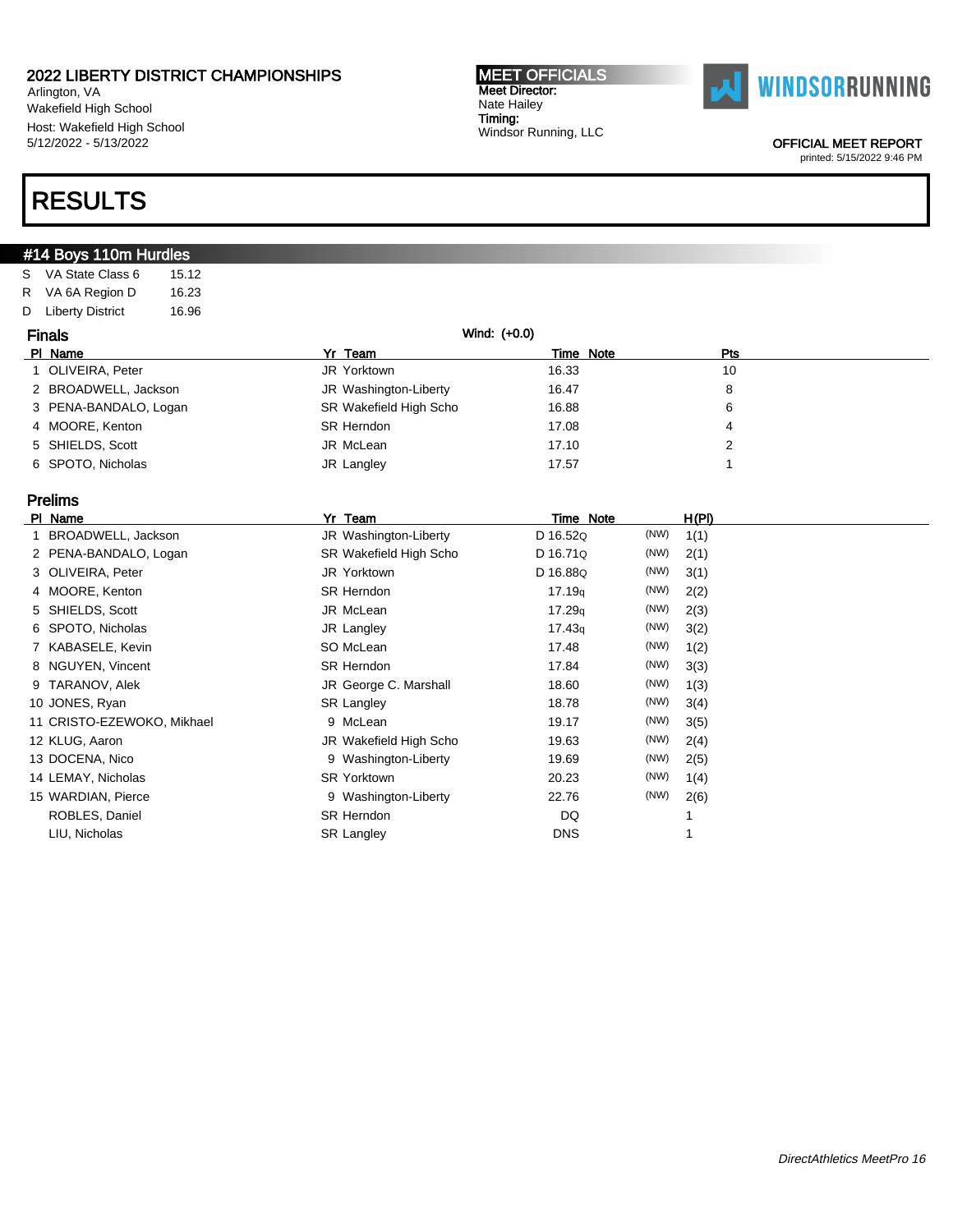Arlington, VA Wakefield High School Host: Wakefield High School 5/12/2022 - 5/13/2022

# RESULTS

### #15 Boys 300m Hurdles

S VA State Class 6 40.11 R VA 6A Region D 41.67 D Liberty District 43.88

#### MEET OFFICIALS Meet Director: Nate Hailey Timing: Windsor Running, LLC



OFFICIAL MEET REPORT

| PI Name            | Yr                    | Team                   | Time Note  | H(PI) Pts      |    |
|--------------------|-----------------------|------------------------|------------|----------------|----|
|                    | BROADWELL, Jackson    | JR Washington-Liberty  | D 42.48    | 4(1)           | 10 |
| 2 ROBLES, Daniel   |                       | SR Herndon             | D 42.75    | 4(2)           | 8  |
| 3 OLIVEIRA, Peter  |                       | JR Yorktown            | D 42.91    | 4(3)           | 6  |
|                    | 4 PENA-BANDALO, Logan | SR Wakefield High Scho | D 42.93    | 4(4)           | 4  |
| 5 SHIELDS, Scott   |                       | JR McLean              | 43.97      | 3(1)           | 2  |
| 6 NGUYEN, Vincent  |                       | SR Herndon             | 44.21      | 3(2)           |    |
| 7 MOORE, Kenton    |                       | SR Herndon             | 44.48      | 3(3)           |    |
| 8 KLUG, Aaron      |                       | JR Wakefield High Scho | 45.72      | 3(4)           |    |
| 9 BEIN, Zemeron    |                       | JR Washington-Liberty  | 45.79      | 3(5)           |    |
| 10 JONES, Ryan     |                       | <b>SR Langley</b>      | 46.55      | 2(1)           |    |
| 11 LIU, Nicholas   |                       | <b>SR Langley</b>      | 47.49      | 4(5)           |    |
| 12 KLESIUS, Leo    |                       | JR Yorktown            | 47.55      | 3(6)           |    |
| 13 MASSOUD, Omar   |                       | JR McLean              | 47.94      | 1(1)           |    |
| 14 SPOTO, Nicholas |                       | JR Langley             | 49.18      | 2(2)           |    |
| 15 TARANOV, Alek   |                       | JR George C. Marshall  | 49.83      | 4(6)           |    |
| 16 DOCENA, Nico    |                       | 9 Washington-Liberty   | 51.34      | 2(3)           |    |
|                    | KABASELE, Kevin       | SO McLean              | DQ         |                |    |
| LEE, Curtis        |                       | JR George C. Marshall  | <b>DNS</b> |                |    |
| ALLEMAN, Neil      |                       | 9 Yorktown             | <b>DNS</b> | $\overline{2}$ |    |
|                    |                       |                        |            |                |    |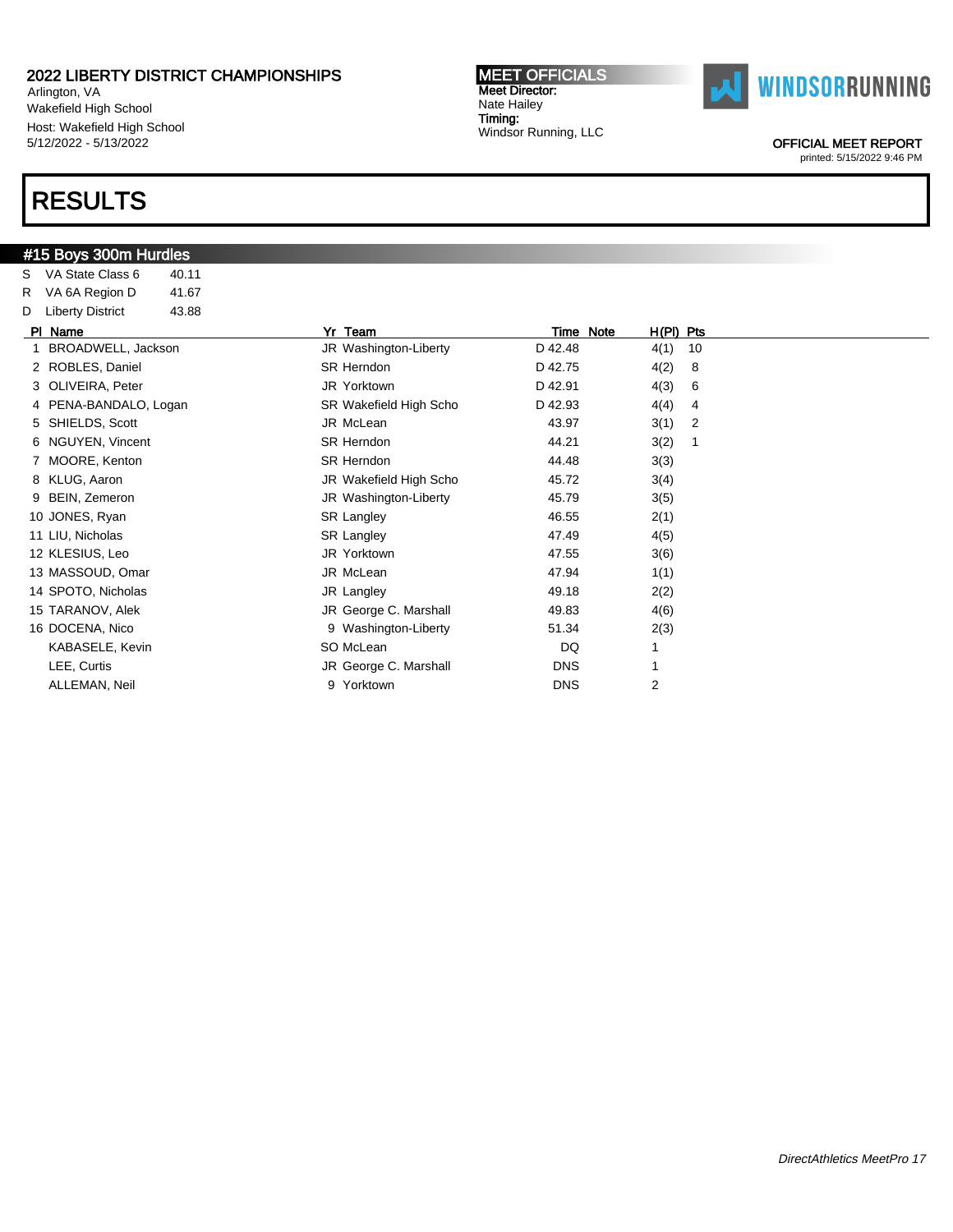Arlington, VA Wakefield High School Host: Wakefield High School 5/12/2022 - 5/13/2022

### RESULTS

#### #16 Girls 300m Hurdles

S VA State Class 6 46.20 R VA 6A Region D 48.65 D Liberty District 51.44 Pl Name Yr Team Time Note H(Pl) Pts 1 KLEPETKOVA, Viktorie JR Yorktown DR 46.59 3(1) 10 2 DELONG, Alexandra SO Langley DR 48.34 3(2) 8 3 DE MARCELLUS, Marie- Odette SO McLean D 50.02 2(1) 6 4 SPRANGER, Stephanie **SR Wakefield High Scho** D 50.37 3(3) 4 5 GILBERT, Hala SR Langley D 51.25 3(4) 2 6 TOPCHY, Alena SO Washington-Liberty 51.65 3(5) 1 7 MACLEOD, Holyn 3(6) 300 JR Langley 52.92 3(6) 8 GRIMMELBEIN, Clara SR Washington-Liberty 52.96 2(2) 9 MACMULLEN, Maggie  $\qquad \qquad \qquad$  JR Washington-Liberty 53.54 2(3) 10 EDDY, Aurora **10 EDDY, Aurora 10 EDDY**, Aurora 10 EDDY, Aurora 10 EDDY, Aurora 10 EU AUROR 10 H 11 CONNOR, Hosanna 9 Wakefield High Scho 56.52 1(1) 12 KERTACHE, Lina **12 KERTACHE, Lina** 36.74 2(5) 13 EMMATTY, Lyla 12 12 12 13 EMMATTY, Lyla 12 14 CRENNEL, Christiana **14 CRENNEL**, Christiana **JR Herndon** 58.50 **2(6)** 

15 LAM, Ashley **SR George C. Marshall** 1:00.10 1(3)

MEET OFFICIALS Meet Director: Nate Hailey Timing: Windsor Running, LLC



OFFICIAL MEET REPORT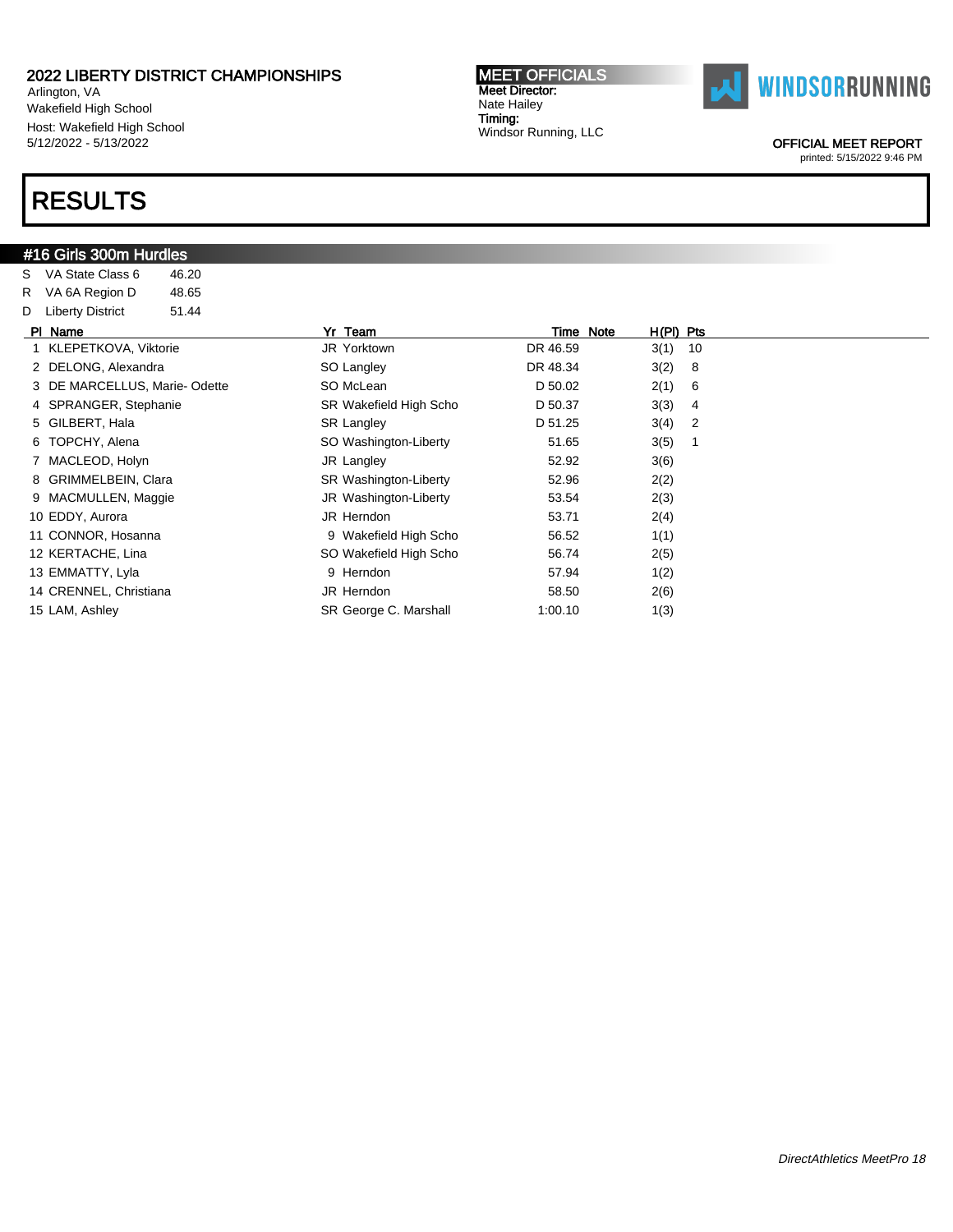Arlington, VA Wakefield High School Host: Wakefield High School 5/12/2022 - 5/13/2022

# RESULTS

#### MEET OFFICIALS Meet Director: Nate Hailey Timing: Windsor Running, LLC



OFFICIAL MEET REPORT

|    | #17 Boys 4 x 100m Relay              |                         |           |             |  |
|----|--------------------------------------|-------------------------|-----------|-------------|--|
| S. | VA State Class 6<br>43.35            |                         |           |             |  |
| R  | VA 6A Region D<br>44.57              |                         |           |             |  |
|    | PI Team                              |                         | Time Note | $H(PI)$ Pts |  |
|    | 1 Yorktown (A)                       |                         | R 44.12   | $2(1)$ 10   |  |
|    | 1) KLESIUS, Leo JR                   | 2) ARRINGTON, Caito SO  |           |             |  |
|    | 3) BIRDSEYE, Jackson SR              | 4) YOEST, James JR      |           |             |  |
|    | 2 Washington-Liberty High School (A) |                         | R 44.27   | 2(2) 8      |  |
|    | 1) GELLENTHIEN, William --           | 2) EMMOTT, Fletcher JR  |           |             |  |
|    | 3) BROADWELL, Jackson JR             | 4) NAFF, Ian JR         |           |             |  |
|    | 3 Wakefield High School (A)          |                         | 44.78     | 1(1) 6      |  |
|    | 1) SMITH, Antonio JR                 | 2) WAMBURA, Alex 9      |           |             |  |
|    | 3) DELGADO, Justin SR                | 4) JOHNSON, Cadyn SO    |           |             |  |
|    | 4 Langley (A)                        |                         | 45.15     | 2(3) 4      |  |
|    | 1) GHIASSY, Kamran SR                | 2) LIU, Nicholas SR     |           |             |  |
|    | 3) KOK, Jet SR                       | 4)                      |           |             |  |
|    | 5 Herndon (A)                        |                         | 45.26     | $1(2)$ 2    |  |
|    | 1) MOORE, Kenton SR                  | 2) ELLIOTT, Cameron JR  |           |             |  |
|    | 3) ROBLES, Daniel SR                 | 4) WESTPHAL, Patrick SR |           |             |  |
|    | 6 McLean (A)                         |                         | 45.30     | 1(3) 1      |  |
|    | 1) HU, Ethan SR                      | 2) CONLY, Andrew 9      |           |             |  |
|    | 3) DAVIS, Lee SO                     | 4) NDEBELE, Ndalo 9     |           |             |  |
|    | 7 George C. Marshall (A)             |                         | 47.26     | 2(4)        |  |
|    | 1) FRAVEL, Alexander 9               | 2) HOSCH, Alexander SO  |           |             |  |
|    | 3) LOMAX, Bennett SO                 | 4) PHO, Hong-An 9       |           |             |  |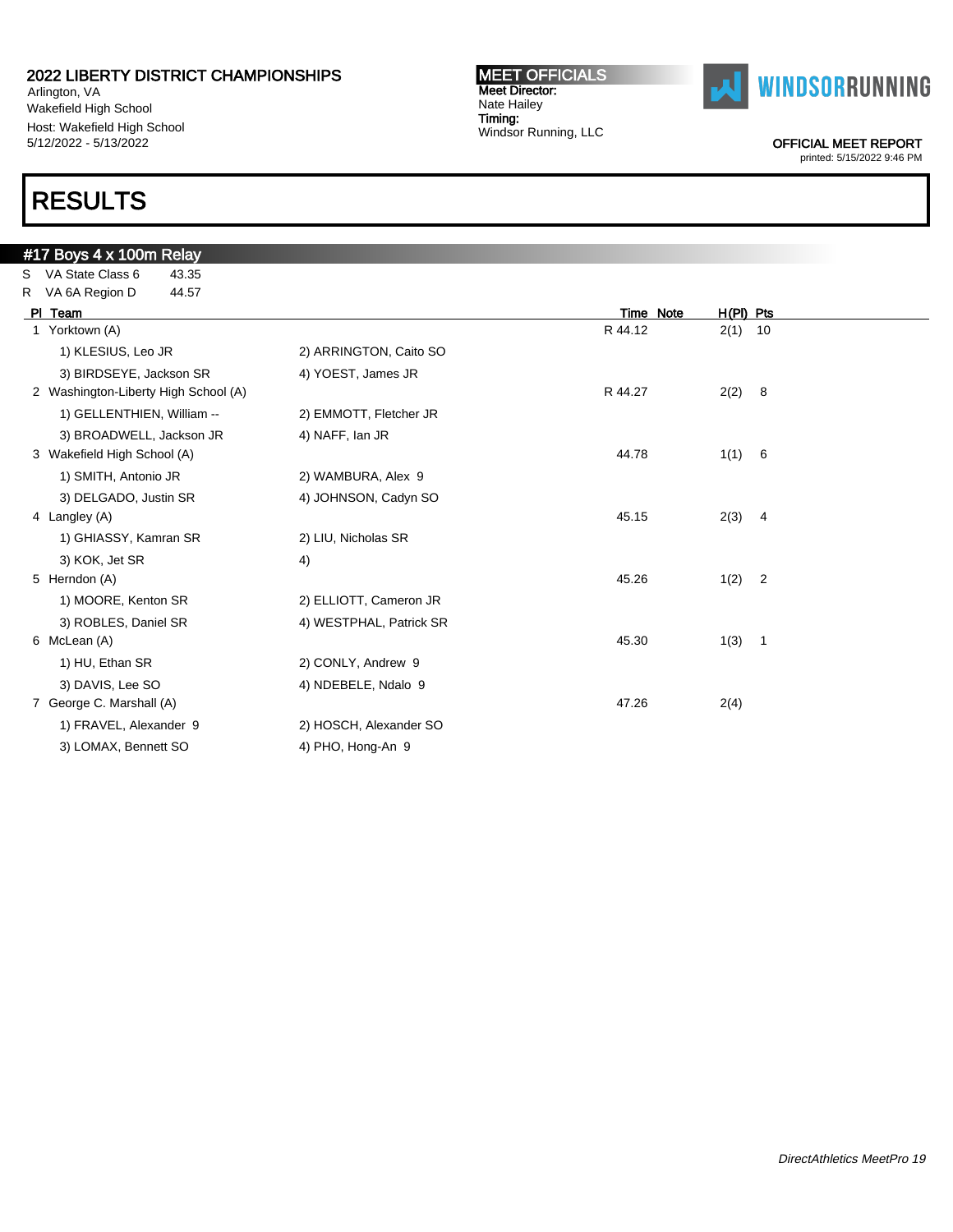Arlington, VA Wakefield High School Host: Wakefield High School 5/12/2022 - 5/13/2022

# RESULTS

#### MEET OFFICIALS Meet Director: Nate Hailey Timing: Windsor Running, LLC



OFFICIAL MEET REPORT

| #18 Girls 4 x 100m Relay  |                                                                                                                                                                                                                        |                  |                                  |
|---------------------------|------------------------------------------------------------------------------------------------------------------------------------------------------------------------------------------------------------------------|------------------|----------------------------------|
| 49.36                     |                                                                                                                                                                                                                        |                  |                                  |
| 51.05                     |                                                                                                                                                                                                                        |                  |                                  |
|                           |                                                                                                                                                                                                                        | <b>Time Note</b> | $H(PI)$ Pts                      |
|                           |                                                                                                                                                                                                                        | 51.12            | $2(1)$ 10                        |
| 1) WALKE, Olivia SR       | 2) PESAVENTO, Elena JR                                                                                                                                                                                                 |                  |                                  |
| 3) CHENG, Sylvia JR       | 4) DELONG, Alexandra SO                                                                                                                                                                                                |                  |                                  |
|                           |                                                                                                                                                                                                                        | 51.56            | 2(2)<br>- 8                      |
| 1) GRAU, Eva SR           | 2) CONLY, Kaitlyn SR                                                                                                                                                                                                   |                  |                                  |
| 3) MUNSON, Ella 9         | 4) DE MARCELLUS, Marie-Odette SO                                                                                                                                                                                       |                  |                                  |
|                           |                                                                                                                                                                                                                        | 51.88            | 2(3)<br>- 6                      |
| 1) CURRAN, Veronica JR    | 2) FORD, Emma SR                                                                                                                                                                                                       |                  |                                  |
| 3) MCNABB, Torrie SR      | 4) PATRICK, Jada SO                                                                                                                                                                                                    |                  |                                  |
|                           |                                                                                                                                                                                                                        | 52.54            | 1(1)<br>$\overline{4}$           |
| 1) SPRANGER, Stephanie SR | 2) GREEN, Jayleeah SO                                                                                                                                                                                                  |                  |                                  |
| 3) ICHWANTORO, Simone SO  | 4) SHIELDS, Kenedy SO                                                                                                                                                                                                  |                  |                                  |
|                           |                                                                                                                                                                                                                        | 52.99            | 2(4)<br>$\overline{\phantom{a}}$ |
| 1) SNELBECKER, Sofia SR   | 2) ROBBINS, Adele SR                                                                                                                                                                                                   |                  |                                  |
| 3) IGER, Abigail 9        | 4) LYNCH, Molly JR                                                                                                                                                                                                     |                  |                                  |
|                           |                                                                                                                                                                                                                        | 53.56            | 1(2)<br>$\overline{\phantom{1}}$ |
| 1) GRIMMELBEIN, Clara SR  | 2) MACMULLEN, Maggie JR                                                                                                                                                                                                |                  |                                  |
| 3) PRASAD, Yuvika 9       | 4) DOCENA, Elise JR                                                                                                                                                                                                    |                  |                                  |
|                           |                                                                                                                                                                                                                        | 54.23            | 1(3)                             |
| 1) EDDY, Aurora JR        | 2) CHERRY, Evelyn 9                                                                                                                                                                                                    |                  |                                  |
| 3) CAUDILL, Caleigh SR    | 4) CRENNEL, Christiana JR                                                                                                                                                                                              |                  |                                  |
|                           | VA State Class 6<br>R VA 6A Region D<br>PI Team<br>1 Langley (A)<br>2 McLean (A)<br>3 George C. Marshall (A)<br>4 Wakefield High School (A)<br>5 Yorktown (A)<br>6 Washington-Liberty High School (A)<br>7 Herndon (A) |                  |                                  |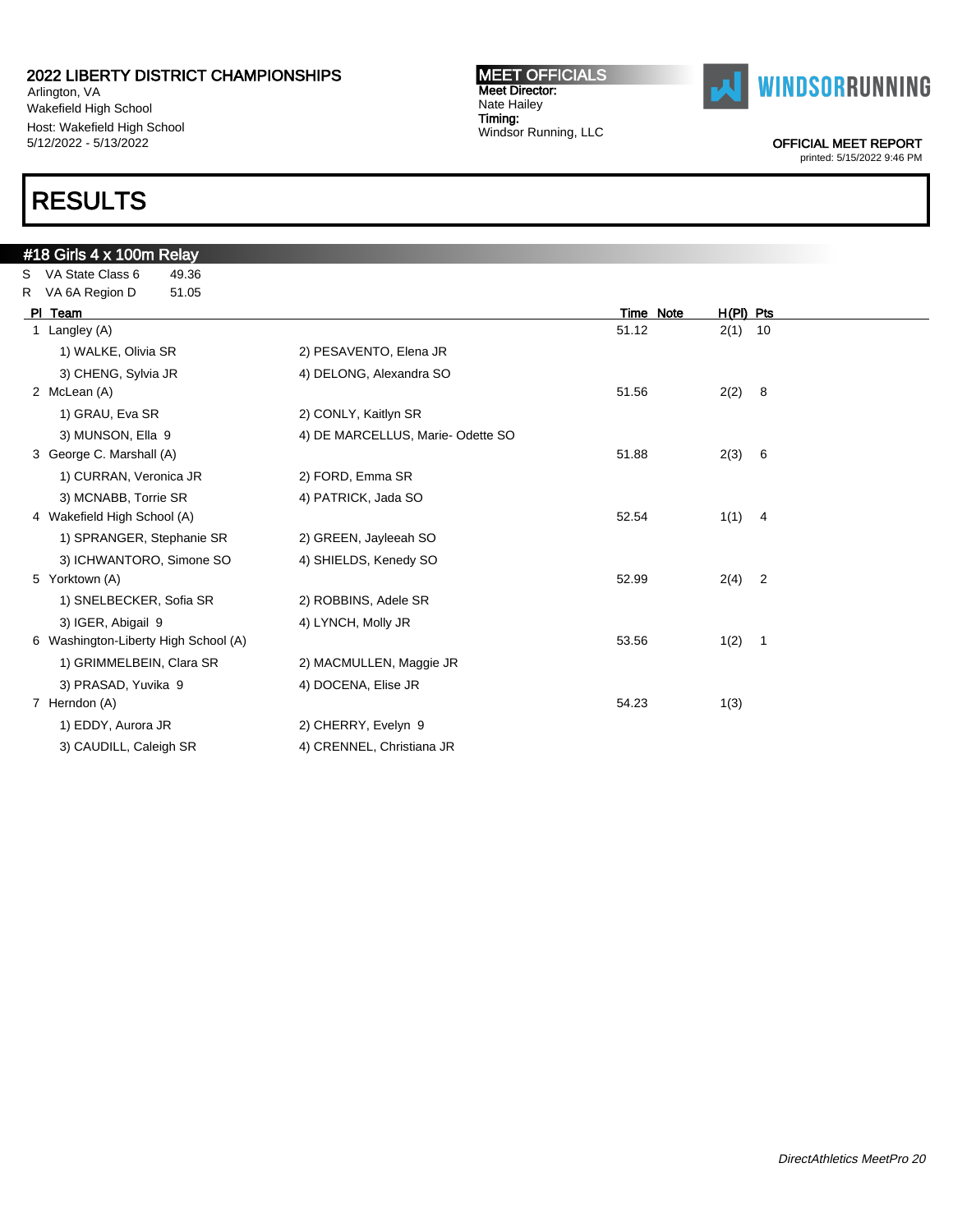Arlington, VA Wakefield High School Host: Wakefield High School 5/12/2022 - 5/13/2022

# RESULTS

#### MEET OFFICIALS Meet Director: Nate Hailey Timing: Windsor Running, LLC



OFFICIAL MEET REPORT

| #19 Boys 4 x 400m Relay              |                           |           |                        |  |
|--------------------------------------|---------------------------|-----------|------------------------|--|
| S VA State Class 6<br>3:25.00        |                           |           |                        |  |
| R VA 6A Region D<br>3:31.67          |                           |           |                        |  |
| PI Team                              |                           | Time Note | H(PI) Pts              |  |
| 1 Herndon (A)                        |                           | R 3:27.17 | $2(1)$ 10              |  |
| 1) HAYNES, Eli JR                    | 2) HULKA, Carson 9        |           |                        |  |
| 3) WEBB, Denzel JR                   | 4) ELLIOTT, Cameron JR    |           |                        |  |
| 2 George C. Marshall (A)             |                           | R 3:28.11 | 2(2)<br>- 8            |  |
| 1) SANDALL, Gavin JR                 | 2) SANDERS, Sean JR       |           |                        |  |
| 3) ELWANNAS, Nawfal JR               | 4) OLIVER, Alexander JR   |           |                        |  |
| 3 McLean (A)                         |                           | R 3:29.35 | 2(3)<br>- 6            |  |
| 1) SHIELDS, Scott JR                 | 2) REING, Colin SR        |           |                        |  |
| 3) JEMISON, Jahi SO                  | 4) JEMISON, Xavier SR     |           |                        |  |
| 4 Langley (A)                        |                           | R 3:29.79 | $2(4)$ 4               |  |
| 1) STODDARD, Matteo JR               | 2) CHAUDHURI, Kanuux 9    |           |                        |  |
| 3) VERMA, Tejus JR                   | 4) PINO, Jack JR          |           |                        |  |
| 5 Wakefield High School (A)          |                           | 3:32.53   | $\overline{2}$<br>1(1) |  |
| 1) SCHROCK, Cody SR                  | 2) PENA-BANDALO, Logan SR |           |                        |  |
| 3) KEISH, Liam 9                     | 4) ABDU, Nadim SR         |           |                        |  |
| 6 Yorktown (A)                       |                           | 3:33.73   | 1(2)<br>$\overline{1}$ |  |
| 1) BLOCHER, Jack SR                  | 2) MCARDLE, Owen SR       |           |                        |  |
| 3) KEITH, Lucas SR                   | 4) BOGLE, Douglas SR      |           |                        |  |
| 7 Washington-Liberty High School (A) |                           | 3:40.69   | 1(3)                   |  |
| 1) BIRD, Erik SR                     | 2) HANEY, Benjamin SO     |           |                        |  |
| 3) NOWINSKI, Jackson --              | 4) LYNCH, Joaquin SO      |           |                        |  |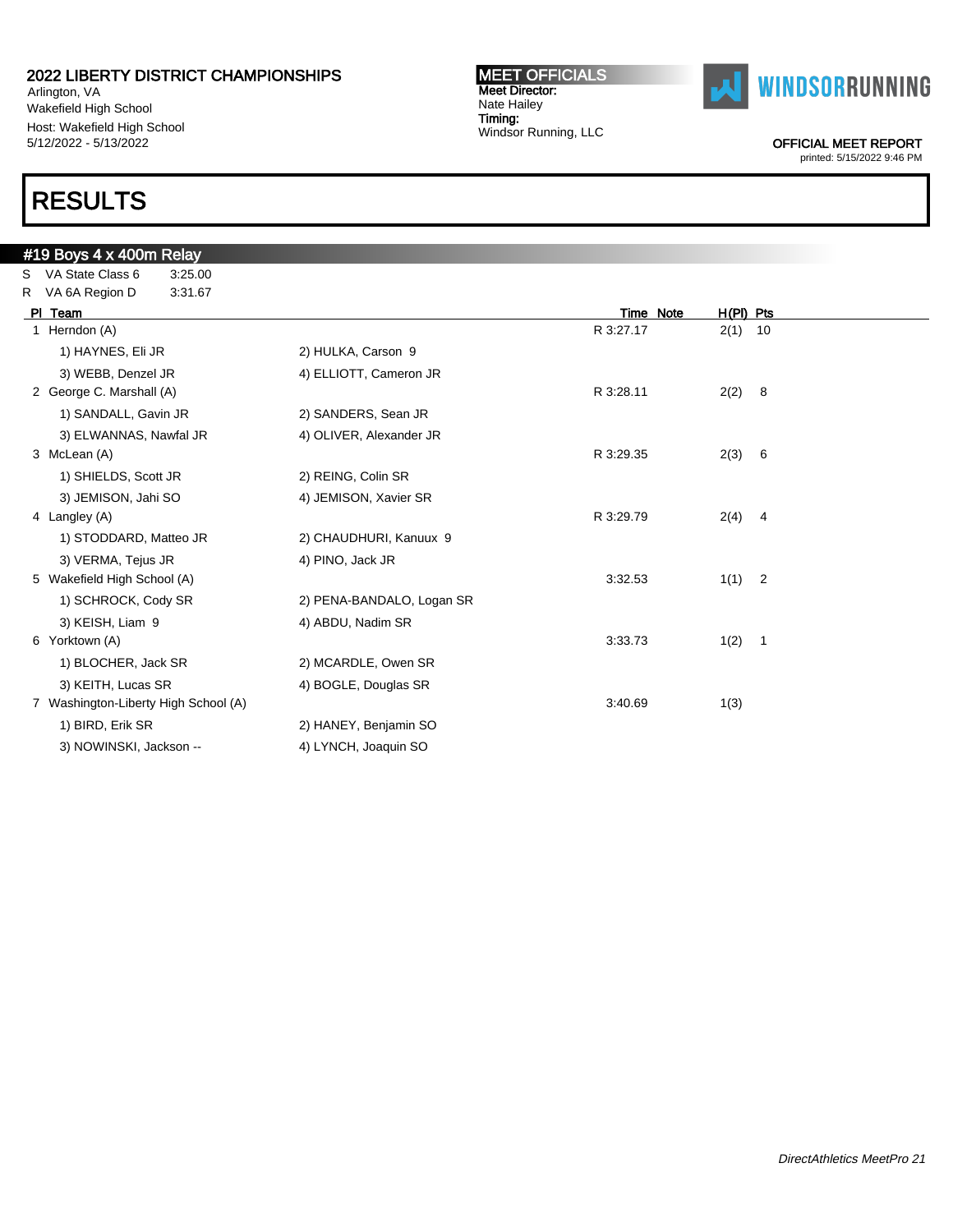Arlington, VA Wakefield High School Host: Wakefield High School 5/12/2022 - 5/13/2022

# RESULTS

#### MEET OFFICIALS Meet Director: Nate Hailey Timing: Windsor Running, LLC



OFFICIAL MEET REPORT

| #20 Girls 4 x 400m Relay             |                            |           |                                  |  |
|--------------------------------------|----------------------------|-----------|----------------------------------|--|
| S VA State Class 6<br>4:01.30        |                            |           |                                  |  |
| R VA 6A Region D<br>4:09.89          |                            |           |                                  |  |
| PI Team                              |                            | Time Note | $H(PI)$ Pts                      |  |
| 1 McLean (A)                         |                            | R 4:03.43 | $2(1)$ 10                        |  |
| 1) GRAU, Eva SR                      | 2) FITZGERALD, Mia SR      |           |                                  |  |
| 3) ANDREWS, Aneka SR                 | 4) STEINBICKER, Mary SR    |           |                                  |  |
| 2 George C. Marshall (A)             |                            | R 4:08.77 | 2(2)<br>8                        |  |
| 1) CURRAN, Veronica JR               | 2) TARUTANI, Avery SR      |           |                                  |  |
| 3) SPODEN, Haley JR                  | 4) FORD, Emma SR           |           |                                  |  |
| 3 Yorktown (A)                       |                            | 4:14.34   | 2(3)<br>6                        |  |
| 1) EVUNA EKI, Alma de Miquel SR      | 2) SCHEFFELL, Riley SO     |           |                                  |  |
| 3) WHITEHOUSE, Eleanor SO            | 4) KLEPETKOVA, Viktorie JR |           |                                  |  |
| 4 Langley (A)                        |                            | 4:17.80   | 2(4)<br>$\overline{\mathbf{4}}$  |  |
| 1) JONES, Arwen JR                   | 2) WALKE, Olivia SR        |           |                                  |  |
| 3) DELONG, Alexandra SO              | 4) MCFADYEN, Zoey 9        |           |                                  |  |
| 5 Wakefield High School (A)          |                            | 4:19.85   | $\overline{\phantom{0}}$<br>1(1) |  |
| 1) ARMITAGE, Grace 9                 | 2) ARMSTRONG, Lily JR      |           |                                  |  |
| 3) COE, Elizabeth JR                 | 4) SPRANGER, Stephanie SR  |           |                                  |  |
| 6 Washington-Liberty High School (A) |                            | 4:28.16   | 1(2)<br>$\overline{1}$           |  |
| 1) KAPLAN, Ella 9                    | 2) KINNARD, Maya 9         |           |                                  |  |
| 3) MULVANEY, Rachel SR               | 4) JOHANSSON, Therese 9    |           |                                  |  |
| 7 Herndon (A)                        |                            | 4:36.35   | 1(3)                             |  |
| 1) HAMMOND, Isabella SR              | 2) GRAFF, Elizabeth 9      |           |                                  |  |
| 3) HAMMOND, Celeste 9                | 4) REYZER, Vivian 9        |           |                                  |  |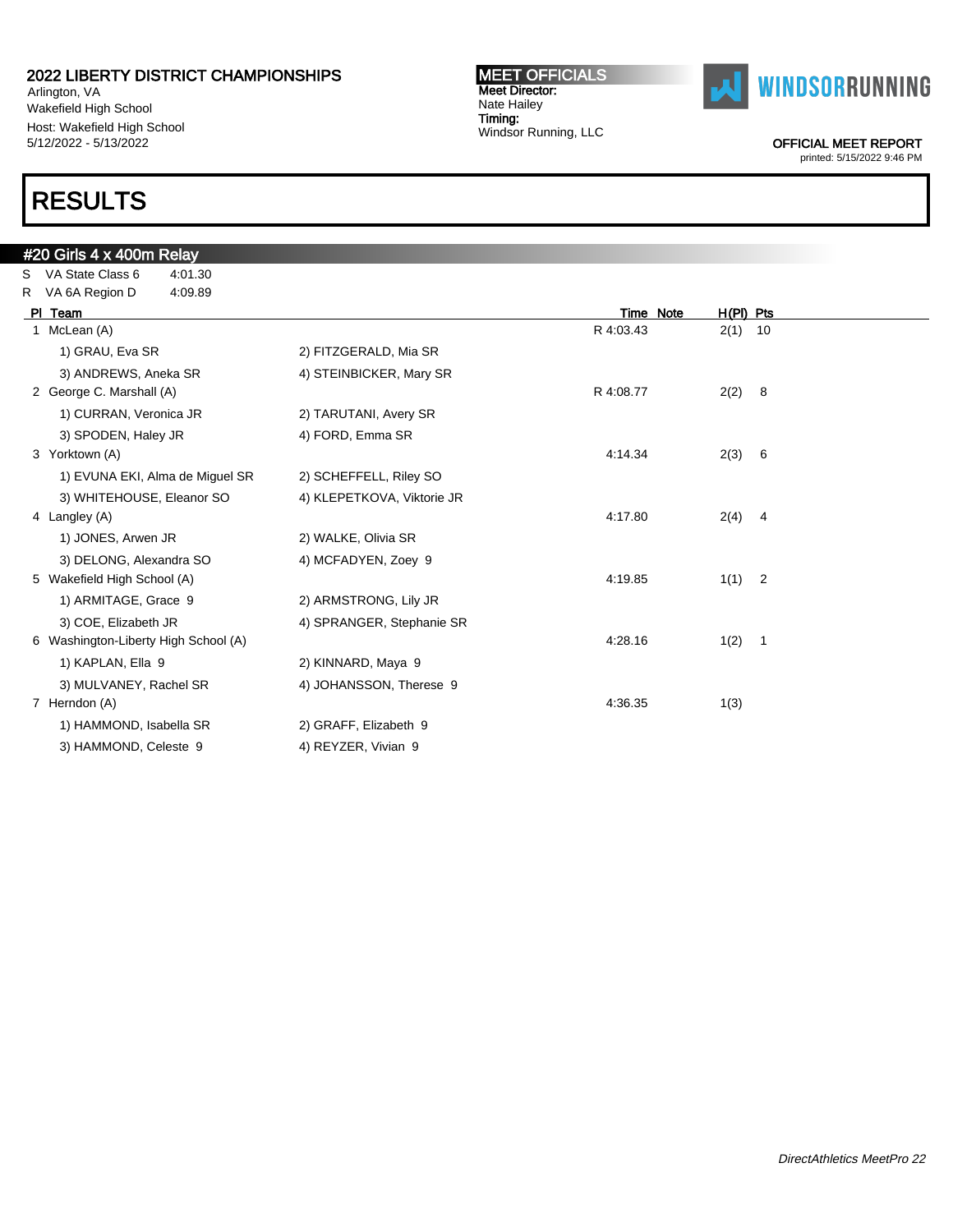Arlington, VA Wakefield High School Host: Wakefield High School 5/12/2022 - 5/13/2022

# RESULTS

MEET OFFICIALS Meet Director: Nate Hailey Timing: Windsor Running, LLC



OFFICIAL MEET REPORT

|    | #21 Boys 4 x 800m Relay              |                        |            |     |
|----|--------------------------------------|------------------------|------------|-----|
| S. | VA State Class 6<br>8:09.45          |                        |            |     |
|    | R VA 6A Region D<br>8:26.73          |                        |            |     |
|    | PI Team                              |                        | Time Note  | Pts |
|    | 1 Wakefield High School (A)          |                        | RS 8:06.39 | 10  |
|    | 1) KEISH, Liam 9                     | 2) SONN, Drew JR       |            |     |
|    | 3) SCHROCK, Cody SR                  | 4) ABDU, Nadim SR      |            |     |
|    | 2 Yorktown (A)                       |                        | RS 8:06.79 | 8   |
|    | 1) KEITH, Lucas SR                   | 2) LEVINE, Jack JR     |            |     |
|    | 3) BLOCHER, Jack SR                  | 4) MCARDLE, Owen SR    |            |     |
|    | 3 McLean (A)                         |                        | R 8:09.75  | 6   |
|    | 1) FREW, Rowan SR                    | 2) RILEY, Liam SO      |            |     |
|    | 3) JEMISON, Jahi SO                  | 4) JEMISON, Xavier SR  |            |     |
|    | 4 Washington-Liberty High School (A) |                        | R 8:11.25  | 4   |
|    | 1) BIRD, Erik SR                     | 2) TOWNSEND, John SR   |            |     |
|    | 3) SHORT, James SR                   | 4) BEAULIEU, Noel JR   |            |     |
|    | 5 Langley (A)                        |                        | R 8:12.75  | 2   |
|    | 1) FARNSWORTH, Kevin JR              | 2) GENTILE, Boden SR   |            |     |
|    | 3) JOHNS, Ashton JR                  | 4) TOOLE, Roan SR      |            |     |
|    | 6 Herndon (A)                        |                        | 8:30.18    | 1   |
|    | 1) HULKA, Carson 9                   | 2) CHATTERJEE, Bohon 9 |            |     |
|    | 3) WEBB, Diego 9                     | 4) WEBB, Denzel JR     |            |     |
|    | 7 George C. Marshall (A)             |                        | 8:39.78    |     |
|    | 1) BUCKLEY, Reid JR                  | 2) ELWANNAS, Nawfal JR |            |     |
|    | 3) LEE, Samuel JR                    | 4) PENIX, Jaime JR     |            |     |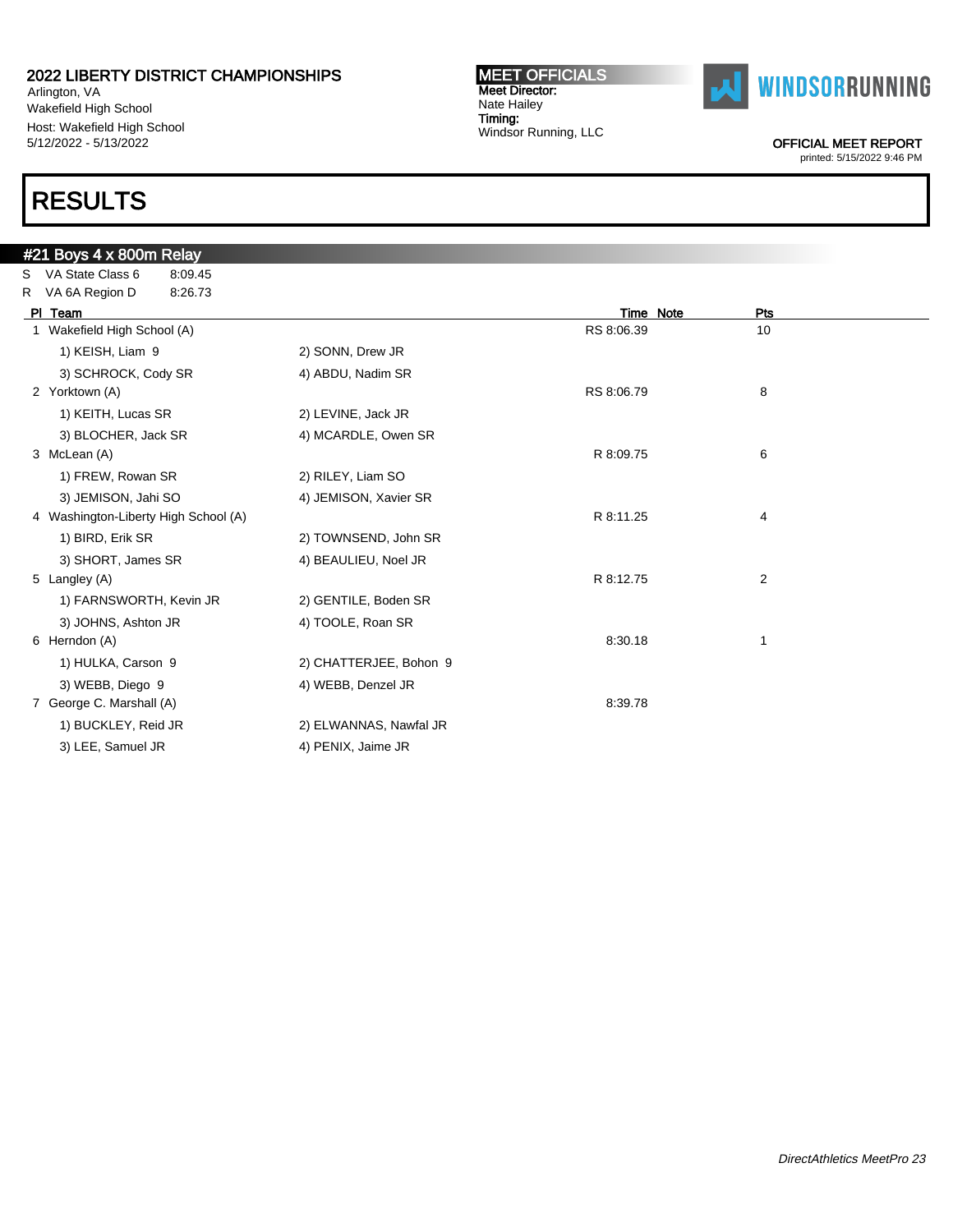Arlington, VA Wakefield High School Host: Wakefield High School 5/12/2022 - 5/13/2022

# RESULTS

#### MEET OFFICIALS Meet Director: Nate Hailey Timing: Windsor Running, LLC



OFFICIAL MEET REPORT

|   | #22 Girls 4 x 800m Relay             |                         |            |                |
|---|--------------------------------------|-------------------------|------------|----------------|
| S | VA State Class 6<br>9:41.88          |                         |            |                |
|   | R VA 6A Region D<br>9:57.28          |                         |            |                |
|   | PI Team                              |                         | Time Note  | Pts            |
|   | 1 Langley (A)                        |                         | RS 9:35.86 | 10             |
|   | 1) PESAVENTO, Elena JR               | 2) SPANER, Madeleine 9  |            |                |
|   | 3) CALWAY, Hazel 9                   | 4) WATERS, Lila JR      |            |                |
|   | 2 McLean (A)                         |                         | RS 9:36.63 | 8              |
|   | 1) ROLLY, Calypso 9                  | 2) STEINBICKER, Mary SR |            |                |
|   | 3) HENSLEY, Lauren JR                | 4) ROLLY, Thais JR      |            |                |
|   | 3 Herndon (A)                        |                         | 10:03.32   | 6              |
|   | 1) BUSHéE, Gillian JR                | 2) GEARY, Tea JR        |            |                |
|   | 3) HAMMOND, Isabella SR              | 4) SULLIVAN, Meghan 9   |            |                |
|   | 4 Washington-Liberty High School (A) |                         | 10:04.28   | 4              |
|   | 1) MULVANEY, Rachel SR               | 2) KUZDZAL, Lily JR     |            |                |
|   | 3) KEANE, Karenna --                 | 4) JOHANSSON, Therese 9 |            |                |
|   | 5 George C. Marshall (A)             |                         | 10:22.27   | $\overline{2}$ |
|   | 1) ALONSO, Kathryn SR                | 2) BATTISTA, Emma SR    |            |                |
|   | 3) SPODEN, Haley JR                  | 4) TARUTANI, Avery SR   |            |                |
|   | 6 Yorktown (A)                       |                         | 10:32.24   | 1              |
|   | 1) MALLOY, Ellen 9                   | 2) DUNN, Ella 9         |            |                |
|   | 3) STELL, Avery 9                    | 4) REISER, Laney 9      |            |                |
|   |                                      |                         |            |                |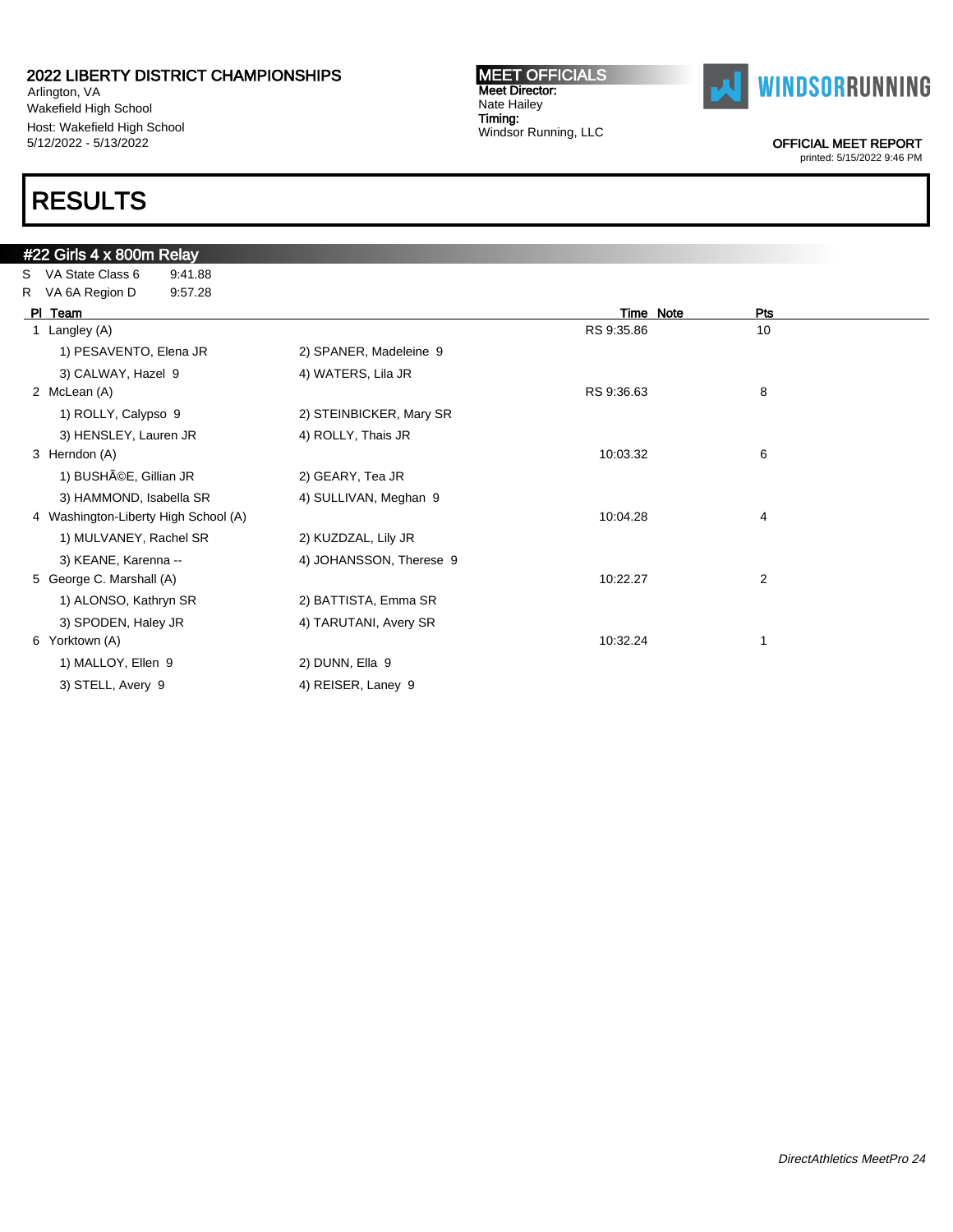Arlington, VA Wakefield High School Host: Wakefield High School 5/12/2022 - 5/13/2022

### RESULTS

#23 Boys High Jump

| S | VA State Class 6        | 6'0''  |                         |             |            |            |            |            |         |            |         |            |             |    |
|---|-------------------------|--------|-------------------------|-------------|------------|------------|------------|------------|---------|------------|---------|------------|-------------|----|
| R | VA 6A Region D          | 5' 8'' |                         |             |            |            |            |            |         |            |         |            |             |    |
| D | <b>Liberty District</b> | 5'6''  |                         |             |            |            |            |            |         |            |         |            |             |    |
|   | PI Name                 |        | Yr Team                 | <b>Mark</b> | 5' 4"      | 5'6'       | 5' 8''     | 5' 10"     | 6'0"    | 6'2"       | 6'3'    | 6' 4''     | $F(PI)$ Pts |    |
|   | 1 BEIN, Zemeron         |        | JR Washington-LDRS 6'3" |             | P          | P          | $\circ$    | XO         | P       | XXO        | $\circ$ | <b>XXX</b> | 2(1)        | 10 |
|   | 2 ROBLES, Daniel        |        | <b>SR Herndon</b>       | DR 6' 0"    | P          | P          | Χ          | XO         | $\circ$ | <b>XXX</b> |         |            | 2(2)        | 8  |
|   | 3 ALTUBIRE JR., Michael |        | JR Yorktown             | D 5' 8"     | $\circ$    | O          | $\circ$    | <b>XXX</b> |         |            |         |            | 2(3)        | 5  |
|   | 3 MINSKER, Dylan        |        | JR Yorktown             | D 5' 8"     | O          | O          | O          | <b>XXX</b> |         |            |         |            | 2(3)        | 5  |
|   | 5 OLIVEIRA, Peter       |        | JR Yorktown             | D 5' 8"     | O          | XO         | $\circ$    | <b>XXX</b> |         |            |         |            | 2(5)        | 2  |
|   | 6 MCGOWAN, Alec         |        | <b>SR Herndon</b>       | 5'6''       | O          | XO         | <b>XXX</b> |            |         |            |         |            | 2(6)        | 1  |
|   | 7 SPOTO, Nicholas       |        | JR Langley              | $5'6''$     | XXO        | XO         |            |            |         |            |         |            | 2(7)        |    |
|   | 8 TEIXEIRA, Demarco     |        | SO Wakefield Hig5' 4"   |             | O          | <b>XXX</b> |            |            |         |            |         |            | 2(8)        |    |
|   | 8 DILLER, Justin        |        | SO Wakefield Hig5' 4"   |             | $\circ$    | <b>XXX</b> |            |            |         |            |         |            | 2(8)        |    |
|   | 10 JEMISON, Jahi        |        | SO McLean               | 5' 4"       | XO         | <b>XXX</b> |            |            |         |            |         |            | 2(10)       |    |
|   | 11 PENN, Jason          |        | SO George C. M 5' 4"    |             | XXO        | <b>XXX</b> |            |            |         |            |         |            | 1(1)        |    |
|   | REING, Colin            |        | <b>SR McLean</b>        | <b>NH</b>   | <b>XXX</b> |            |            |            |         |            |         |            |             |    |
|   | KUMAR, Rohan            |        | JR Langley              | <b>NH</b>   | <b>XXX</b> |            |            |            |         |            |         |            |             |    |
|   | ROBERTO, Leo            |        | SO Langley              | <b>NH</b>   | <b>XXX</b> |            |            |            |         |            |         |            |             |    |
|   | MOORE, Kenton           |        | <b>SR Herndon</b>       | <b>NH</b>   | <b>XXX</b> |            |            |            |         |            |         |            |             |    |
|   | JOHNSON, Cadyn          |        | SO Wakefield HigNH      |             | <b>XXX</b> |            |            |            |         |            |         |            |             |    |
|   | MEEHAN, Zachary         |        | 9 Washington-LNH        |             | <b>XXX</b> |            |            |            |         |            |         |            |             |    |
|   | SHIELDS, Scott          |        | JR McLean               | <b>NH</b>   | <b>XXX</b> |            |            |            |         |            |         |            |             |    |
|   | JONES, Cameron          |        | JR George C. M NH       |             | <b>XXX</b> |            |            |            |         |            |         |            |             |    |
|   | <b>BARBER, Michael</b>  |        | 9 Washington-LNH        |             | <b>XXX</b> |            |            |            |         |            |         |            |             |    |

OFFICIAL MEET REPORT printed: 5/15/2022 9:46 PM



MEET OFFICIALS Meet Director: Nate Hailey Timing: Windsor Running, LLC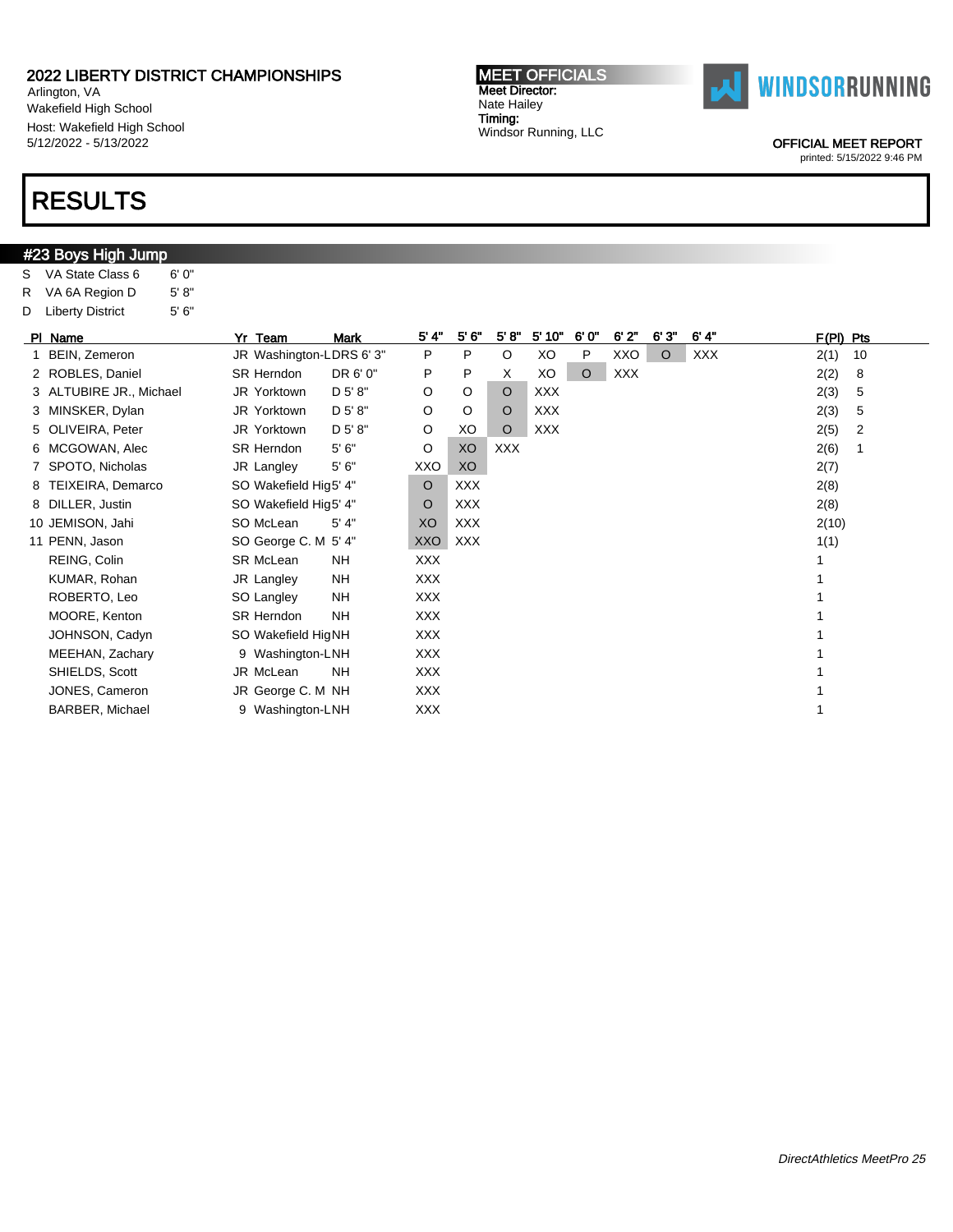Arlington, VA Wakefield High School Host: Wakefield High School 5/12/2022 - 5/13/2022

# RESULTS

#24 Girls High Jump S VA State Class 6 5' 0"

| R | VA 6A Region D<br>4' 10"         |                          |                         |       |            |            |            |            |            |           |    |
|---|----------------------------------|--------------------------|-------------------------|-------|------------|------------|------------|------------|------------|-----------|----|
| D | 4'6''<br><b>Liberty District</b> |                          |                         |       |            |            |            |            |            |           |    |
|   | PI Name                          | Yr Team                  | <b>Mark</b>             | 4' 4" | 4'6''      | 4' 8''     | 4' 10"     | 5'0''      | 5'2"       | F(PI) Pts |    |
|   | 1 SHIELDS, Kenedy                | SO Wakefield HigDR 5' 0" |                         | P     | $\circ$    | $\circ$    | $\circ$    | XXO        | <b>XXX</b> | 2(1)      | 10 |
|   | 2 DE MARCELLUS, Marie-Odett      | SO McLean                | D 4' 10"                | P     | $\circ$    | O          | <b>XXO</b> | <b>XXX</b> |            | 2(2)      | 8  |
|   | 3 DELONG, Alexandra              | SO Langley               | D 4' 10"                | O     | XO         | XXO        | <b>XXO</b> | <b>XXX</b> |            | 2(3)      | 6  |
|   | 4 WESTFALL, Caroline             |                          | SR Wakefield HigD 4' 8" |       | XO         | XO         | <b>XXX</b> |            |            | 2(4)      | 4  |
|   | 5 FORD, Emma                     | SR George C. M D 4' 8"   |                         | P     | O          | <b>XXO</b> | <b>XXX</b> |            |            | 2(5)      | 2  |
|   | 6 BUDDIE, Riley                  | SO Langley               | 4'6''                   | XO    | $\circ$    | <b>XXX</b> |            |            |            | 2(6)      | 1  |
|   | 7 CARR, Kaia                     | JR Yorktown              | 4'6''                   | O     | XO         | <b>XXX</b> |            |            |            | 1(1)      |    |
|   | 8 JONES, Arwen                   | JR Langley               | 4'6''                   | O     | <b>XXO</b> | <b>XXX</b> |            |            |            | 2(7)      |    |
|   | 9 CRENNEL, Christiana            | JR Herndon               | 4' 4''                  | XO    | <b>XXX</b> |            |            |            |            | 1(2)      |    |
|   | 9 BEELAND, Sophia                | JR Langley               | 4' 4''                  | XO    | <b>XXX</b> |            |            |            |            | 2(8)      |    |
|   | 9 ALIZAI, Hana                   | JR Yorktown              | 4' 4''                  | XO    | <b>XXX</b> |            |            |            |            | 2(8)      |    |
|   | 9 GRAU, Eva                      | <b>SR McLean</b>         | 4' 4''                  | XO    | <b>XXX</b> |            |            |            |            | 2(8)      |    |
|   | COURTNEY, Ella                   | SO Wakefield HigNH       |                         |       |            |            |            |            |            |           |    |
|   | <b>TRAVIS, Kaitlyn</b>           | 9 Herndon                | <b>NH</b>               |       |            |            |            |            |            |           |    |
|   | RAMIREZ, Valeria                 | 9 George C. M NH         |                         |       |            |            |            |            |            |           |    |
|   | WATTS, Rose                      | SR George C. M NH        |                         |       |            |            |            |            |            |           |    |
|   | MARQUES-DAVILA, Elena            | SO McLean                | <b>NH</b>               |       |            |            |            |            |            |           |    |
|   | SLEETH, Caleigh                  | SO Washington-LNH        |                         |       |            |            |            |            |            |           |    |
|   | MACMULLEN, Maggie                | JR Washington-LNH        |                         |       |            |            |            |            |            |           |    |
|   | SMITH, Scarlett                  | 9 Washington-LNH         |                         |       |            |            |            |            |            |           |    |
|   | TOUMAZATOS, Ana                  | 9 Langley                | <b>NH</b>               |       |            |            |            |            |            | 2         |    |

MEET OFFICIALS Meet Director: Nate Hailey Timing: Windsor Running, LLC



OFFICIAL MEET REPORT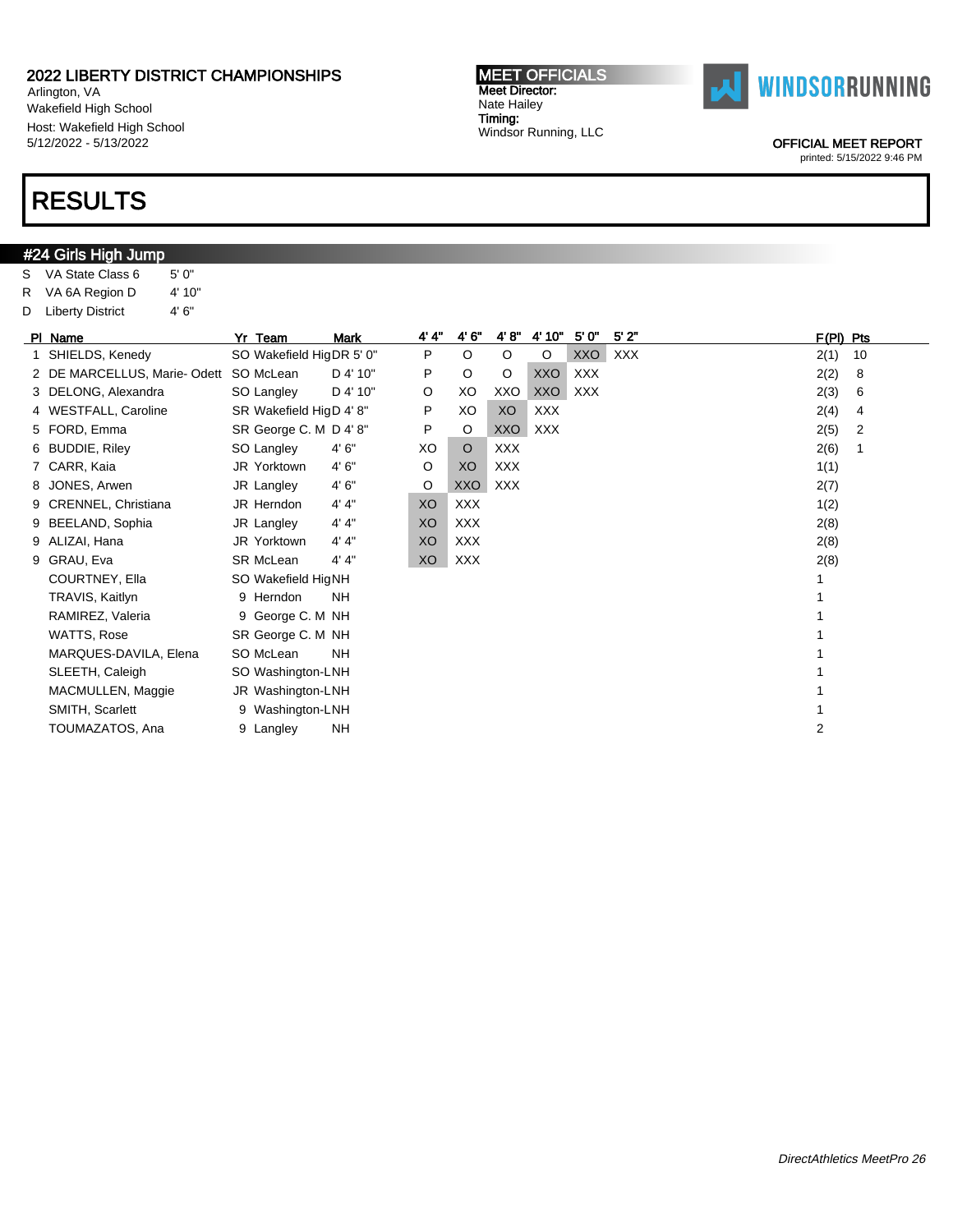Arlington, VA Wakefield High School Host: Wakefield High School 5/12/2022 - 5/13/2022

# RESULTS

| #25 Boys Pole Vault |         |                          |             |            |            |            |       |       |        |            |     |  |
|---------------------|---------|--------------------------|-------------|------------|------------|------------|-------|-------|--------|------------|-----|--|
| S VA State Class 6  | 12' 6'' |                          |             |            |            |            |       |       |        |            |     |  |
| R VA 6A Region D    | 12'0''  |                          |             |            |            |            |       |       |        |            |     |  |
| D Liberty District  | 10'3"   |                          |             |            |            |            |       |       |        |            |     |  |
| PI Name             |         | Yr Team                  | <b>Mark</b> | 8'9"       | 9'3"       | 9'9"       | 10'3' | 10'9" | 11'3'' | 12' 6"     | Pts |  |
| 1 DELGADO, Justin   |         | SR Wakefield HigD 11' 3" |             | P          | P          | P          | P     | P     | XO     | <b>XXX</b> | 10  |  |
| 2 ROSMAN, David     |         | JR Washington-LD 10' 9"  |             | P          | P          | P          | XO    | XXO   | XXX    |            | 8   |  |
| 3 MARTIN, Travis    |         | <b>SR Langley</b>        | 9'9''       | P          | O          | $\circ$    |       |       |        |            | 6   |  |
| 4 STAYIN, Luke      |         | SO Langley               | 9'3"        | XO         | XO         | <b>XXX</b> |       |       |        |            | 4   |  |
| 5 STOIL, Clayton    |         | JR Langley               | 8'9''       | <b>XXO</b> | <b>XXX</b> |            |       |       |        |            | 2   |  |
| EDWARDS, Jayesh     |         | JR McLean                | <b>NH</b>   | P          | P          | <b>XXX</b> |       |       |        |            |     |  |
| JOHNSON, Cadyn      |         | SO Wakefield HigNH       |             | <b>XXX</b> |            |            |       |       |        |            |     |  |
| ALBERS, Luke        |         | 9 Herndon                | NH.         | XXX.       |            |            |       |       |        |            |     |  |
| ROBLES, Daniel      |         | <b>SR Herndon</b>        | <b>NH</b>   |            |            |            |       |       |        |            |     |  |



OFFICIAL MEET REPORT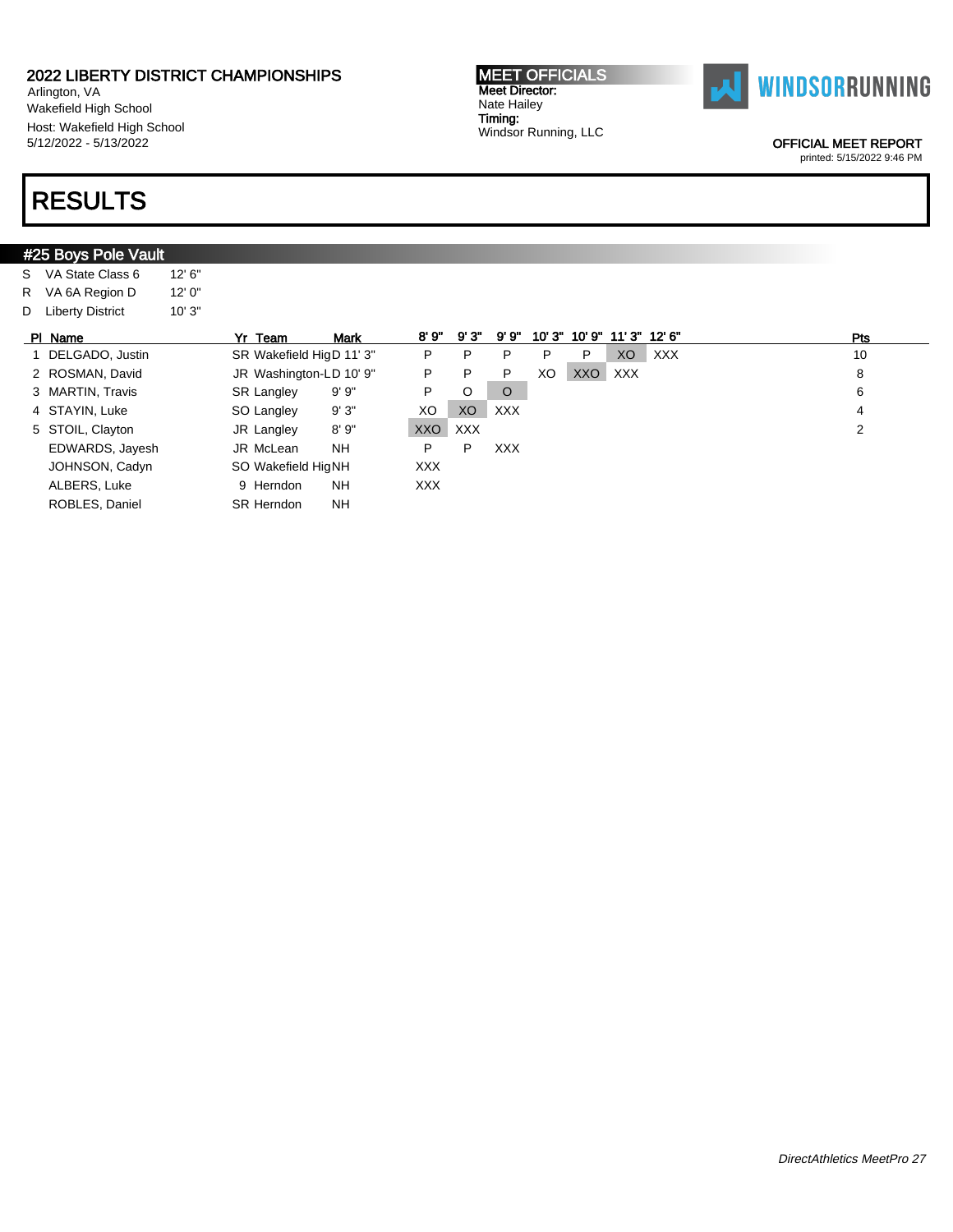Arlington, VA Wakefield High School Host: Wakefield High School 5/12/2022 - 5/13/2022

# RESULTS

#26 Girls Pole Vault S VA State Class 6 9' 9"

| <b>MEET OFFICIALS</b> |
|-----------------------|
| <b>Meet Director:</b> |
| Nate Hailey           |
| Timing:               |
| Windsor Running, LLC  |



OFFICIAL MEET REPORT

printed: 5/15/2022 9:46 PM

### R VA 6A Region D 8' 6" D Liberty District 7' 3" PI Name Yr Team Mark 6' 9" 7' 3" 7' 9" 8' 3" 8' 9" 9' 3" 9' 9" Pts 1 GILBERT, Hala SR Langley RD 9' 3" P P P XO O XXO XXX 10 2 CONNOR, Hosanna 9 Wakefield HigRD 8' 9" P P O O XO XXX 8 8 8 3 VASQUEZ, Sofia SO Wakefield HigD 8' 3" P O O XXO XXX 5 5 3 DELONG, Alexandra SO Langley D 8' 3" O O O XXO XXX 5 5 5 DE MARCELLUS, Marie- Odett SO McLean D 7' 9" XXO O O XXX 2 6 JONES, Arwen JR Langley 6' 9" XO XXX 1 STEPHANT, Camille SO McLean NH XXX GRAU, Eva SR McLean NH MOTTA SANTIZO, Marianna SR Wakefield HigNH XXX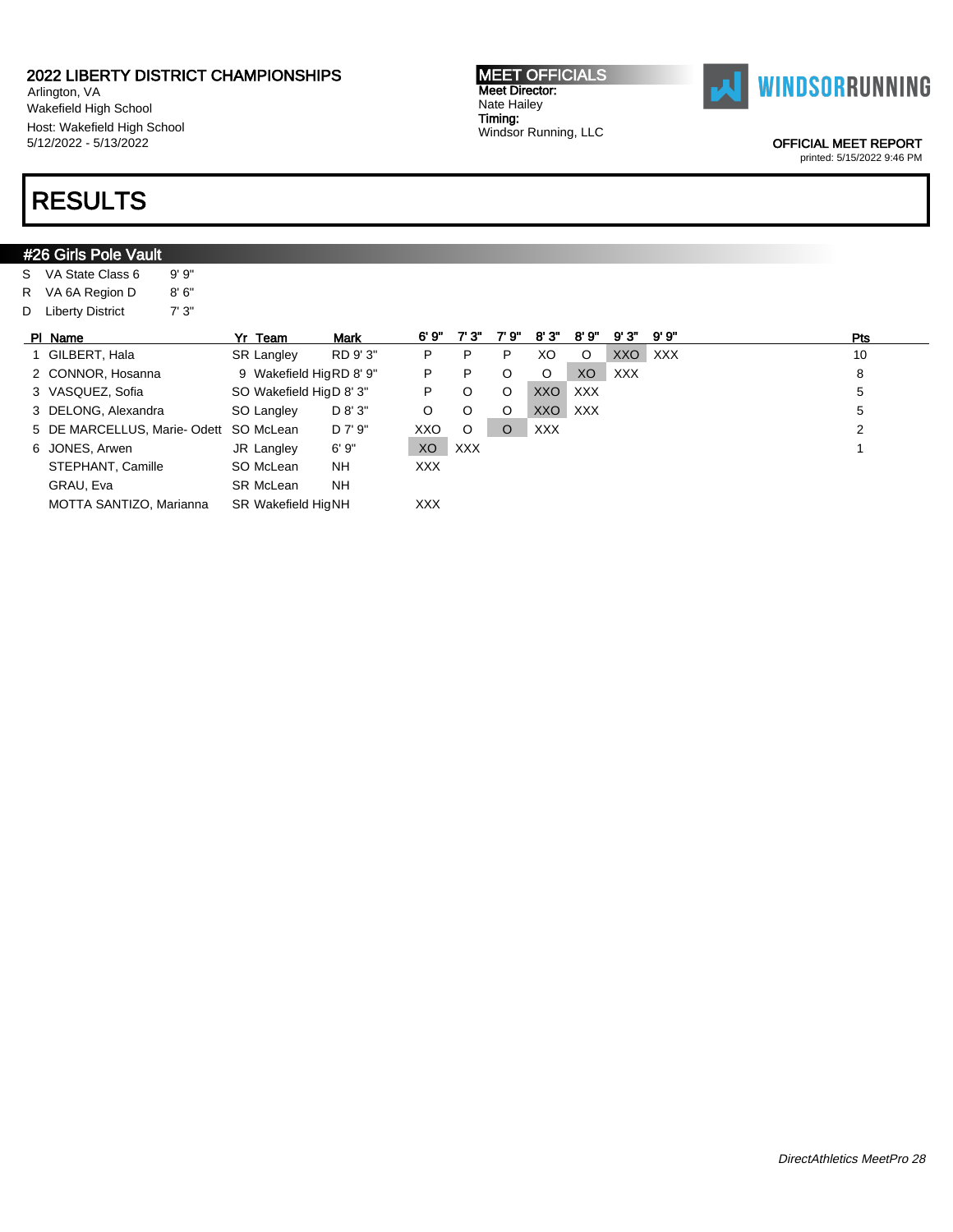Arlington, VA Wakefield High School Host: Wakefield High School 5/12/2022 - 5/13/2022

### RESULTS

#### #27 Boys Long Jump S VA State Class 6 21' 9.25" R VA 6A Region D 20' 3" D Liberty District 19' 2.50" PI Name Yr Team Mark Rnd 1 Rnd 2 Rnd 3 Rnd 4 Rnd 5 Rnd 6 F(Pl) Pts 1 BEIN, Zemeron JR Washington-LDR 20' 10" (NW) 32(1) 10 2 ROBLES, Daniel SR Herndon DR 20' 6" (NW) 2(2) 8 3 BROADWELL, Jackson JR Washington-LD 19' 7" (NW) 2(3) 6 3 HODGKINS, Scotty JR Yorktown D 19' 7" (NW) 2(3) 4 5 CRISTO-EZEWOKO, Mikhael 9 McLean D 19' 5" (NW) 16 (NW) 11 1 1 1 1 1 1 2 6 ALTUBIRE JR., Michael JR Yorktown 19' 1" (NW) 1(2) 1 7 SHIELDS, Scott JR McLean 18' 10" (NW) 2(5) 8 GHIASSY, Kamran SR Langley 18' 9" (NW) 3(6) 8 GHIASSY, Kamran 2(6) 9 MOORE, Kenton SR Herndon 18' 8" (NW) 3(7) 89 MOORE, Kenton 2(7) 10 STARKS, Xandar JR Yorktown 18' 6" (NW) 2(8) 11 SMITH, Antonio JR Wakefield Hig18' 2<sup>1/2</sup>  $(NW)$  2(9) 12 JEMISON, Jahi SO McLean 18' 0<sup>1</sup>/2  $(NW)$  1(3) 13 EMMOTT, Fletcher JR Washington-L17' 10<sup>1</sup>/2  $(NW)$  2(10) 14 EMMATTY, Nathan SR Herndon 17' 6" (NW) 1(4) 179 (NW) 15 DELGADO, Justin SR Wakefield Hig17' 5" (NW) 1(5) 1(5) 1(5) 1(5) 16 MARTIN, Travis SR Langley 17' 0" (NW) 16 MARTIN, Travis 106) 17 LIN, David JR George C. M 16' 3" (NW) 1(7) 18 MANI, Frank SO Wakefield Hig16' 0" (NW) 1(8) 16' (NW) 1(8) 1(8) LIM, Daniel **9 George C. M DNS** 1 LEWIS, James JR Langley DNS 2 LEE, Curtis **Canadian Strategie U.S. A. S. A. S. A. S. A. S. A. S. A. S. A. S. A. S. A. S. A. S. A. S. A. S. A. S. A. S. A. S. A. S. A. S. A. S. A. S. A. S. A. S. A. S. A. S. A. S. A. S. A. S. A. S. A. S. A. S. A. S. A. S.**

Meet Director: Nate Hailey Timing:

Windsor Running, LLC

MEET OFFICIALS



OFFICIAL MEET REPORT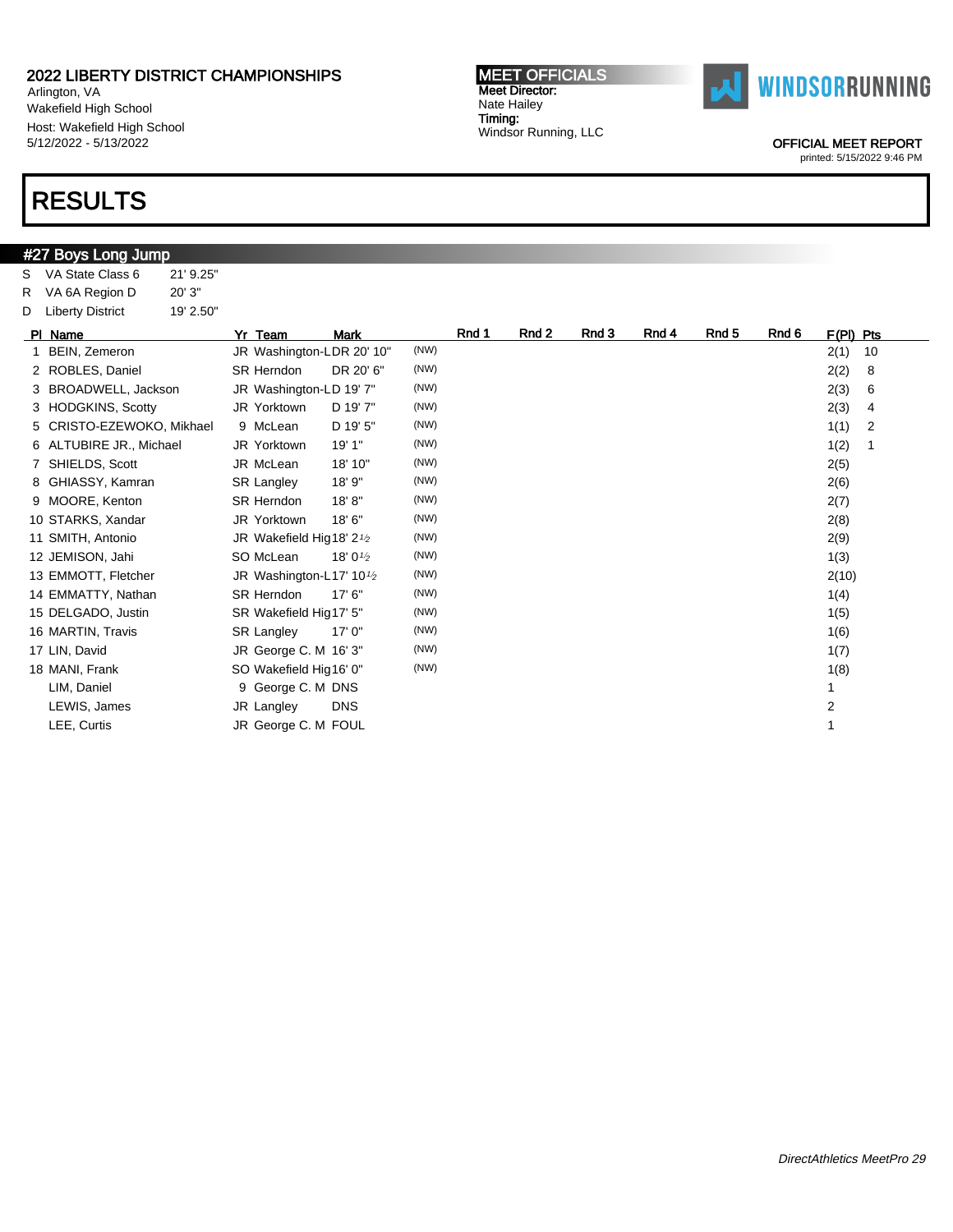Arlington, VA Wakefield High School Host: Wakefield High School 5/12/2022 - 5/13/2022

# RESULTS

#### #28 Girls Long Jump S VA State Class 6 17' 5" R VA 6A Region D 16' 1.25" D Liberty District 15' 2.75" Pl Name Yr Team Mark Rnd 1 Rnd 2 Rnd 3 Rnd 4 Rnd 5 Rnd 6 Pts 1 GRAU, Eva SR McLean DR 16' 2" (NW) <sup>13' 10"</sup> 16' 2" 15' 11<sup>1</sup> 2 15' 4" FOUL 10 2 SMITH, Scarlett 9 Washington-LD 15' 6<sup>1</sup>/<sub>2</sub>  $(NW)$  14' 7" 15' 3" 15' 1<sup>1/2</sup> 15' 6<sup>1</sup>/2 14' 6<sup>1</sup>/2 FOUL 8 3 SHIELDS, Kenedy SO Wakefield HigD 15' 6" (NW) FOUL 15' 6" 15' 1" FOUL 15' 4" 15' 5" 6<br>4 MAROUES DAVILA FIODR SO Mologn D 15' 5" (NW) 15' 1" 14' 1<sup>19</sup> 14' 8" FOUL 15' 0<sup>1</sup> 2 15' 5" 1 4 MARQUES-DAVILA, Elena SO McLean D 15' 5" (NW) | 15' 1" | 14' 1<sup>1</sup>2 | 14' 8" | FOUL | 15' 0<sup>1</sup>2 | 15' 5" | 4 5 TOPCHY, Alena SO Washington-LD 15' 4" (NW) 15' 4" 15' 31/<sup>2</sup> FOUL 14' 4" 15' 2" 13' 5" 2 6 CURRAN, Veronica JR George C. M 15' 11/<sup>2</sup> (NW)  $15'1'2$  FOUL  $14'8'2$   $14'5'2$  FOUL 1 7 VASQUEZ, Sofia SO Wakefield Hig14' 11<sup>1</sup>/2  $(NW)$  14' 5" 14' 11<sup>1</sup><sup>2</sup> 14' 10" FOUL 14' 9<sup>1</sup><sup>2</sup> 14' 11<sup>1</sup><sup>2</sup> 8 EDDY, Aurora JR Herndon 14' 7" (NW) 13' 71/<sup>2</sup> 14' 51/<sup>2</sup> 14' 7" 9 KAPLAN, Ella 9 Washington-L14' 7" (NW) 14' 41/<sup>2</sup> 14' 7" 14' 5" 10 JONES, Arwen JR Langley 13' 10<sup>1</sup>/2  $(NW)$  13' 2<sup>1</sup>/<sub>2</sub> 13' 6" 11 CRENNEL, Christiana JR Herndon 13' 6<sup>1</sup>/<sub>2</sub>  $(NW)$  FOUL 13' 6<sup>1</sup>/<sub>2</sub> FOUL 12 CAUDILL, Caleigh SR Herndon  $13'5''$  (NW)  $12'9^{1/2}$   $12'5''$   $13'5''$   $13'5''$   $13'5''$   $14'9'2$ 13 GREEN, Jayleeah SO Wakefield Hig12' 5" (NW) 14 UMESH, Keya JR Langley 12' 2" (NW) 11' 7" 12' 2" FOUL MUNSON, Ella 9 McLean NM FOUL FOUL FOUL WALKE, Olivia SR Langley NM

OFFICIAL MEET REPORT printed: 5/15/2022 9:46 PM



MEET OFFICIALS Meet Director: Nate Hailey Timing: Windsor Running, LLC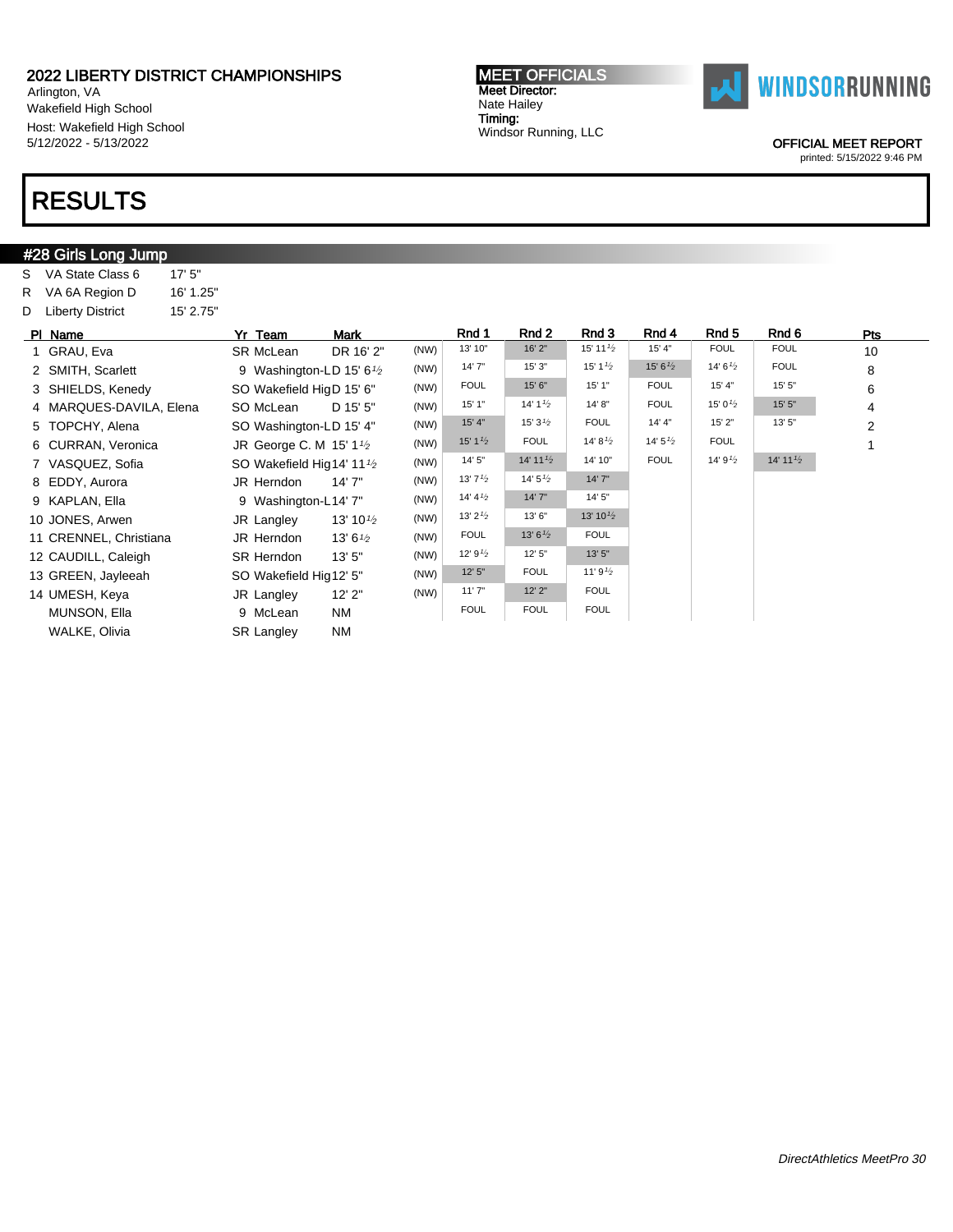Arlington, VA Wakefield High School Host: Wakefield High School 5/12/2022 - 5/13/2022

### RESULTS

#### #29 Boys Triple Jump S VA State Class 6 43' 10" R VA 6A Region D 41' 6.50" D Liberty District 39' 6.25" PIName **Yr Team Mark Rnd 1 Rnd 2 Rnd 3 Rnd 4 Rnd 5** Rnd 6 F(PI) Pts 1 BEIN, Zemeron JR Washington-LDR 42' 0" (NW) 42' 0" 40' 5" 41' 8" 41' 41/<sup>2</sup> 40' 91/<sup>2</sup> FOUL 2(1) 10 2 BROADWELL, Jackson JR Washington-LD 40' 0" (NW) FOUL 38' 6" 39' 5" 40' 0" 39' 8" FOUL 2(2) 8<br>2 MCCOWAN Aloc SB Horndon D 20' 0" (NW) FOUL 38' 2" 38' 2" 38' 9" 38' 10" 39' 9" 2(2) 6 3 MCGOWAN, Alec SR Herndon D 39' 9" (NW) FOUL 38' 2" 38' 38' 38' 38' 38' 10" 39' 9" 2(3) 6<br>4 C BISTO EZEWOKO Mikhael 9 Meloan 20' 2" (NW) 38' 11" 38' 8" 39' 3" 39' 0" 39' 2" 38' 9" 2(4) 4 4 CRISTO-EZEWOKO, Mikhael 9 McLean 39' 3" (NW)  $38' 11"$   $38' 8"$   $39' 3"$   $39' 3"$   $39' 2"$   $39' 2"$   $39' 3"$   $2(4)$  4 5 ROBLES, Daniel SR Herndon 38' 2" (NW) <sup>38' 0"</sup> <sup>38' 2"</sup> <sup>37' 10" 37' 6" <sup>38' 11</sup><sup>2</sup> 37' 3" 2(5) 2<br>6 EMMOTE Eletabor 19 Noobjected 1.27' 7" (NM) 37' 7" 36' 11" 37' 4" 36' 9" 35' 7" 37' 5<sup>1</sup>/<sub>2</sub> 4' 4'</sup> 6 EMMOTT, Fletcher JR Washington-L37' 7" (NW)  $\frac{37'7''}{36'31''}$   $\frac{36'11''}{37'4''}$   $\frac{36'9''}{36'9''}$   $\frac{35'7''}{37'5'2}$   $\frac{37'5'2}{1(1)}$  1 7 SHIELDS, Scott JR McLean 37' 6" (NW)  $3^{4'9^{1/2}}$   $3^{7'6}$   $3^{7'6}$   $3^{8'5}$   $3^{10'5}$   $3^{10'2}$   $3^{10'3''}$   $3^{10'3''}$   $3^{10'3''}$   $3^{10'3''}$   $3^{10'3''}$   $3^{10'3''}$   $3^{10'3''}$   $3^{10'3''}$   $3^{10'3''}$   $3^{10'3''}$   $3^{10'3''}$  8 KABASELE, Kevin SO McLean 37' 5" (NW)  $36' 11"$   $37' 4"$   $37' 5"$   $34' 8"$   $37' 1<sup>1</sup>2$   $36' 4"$  1(2)<br>9 CHADHIS Bon 9 Mokofield Hig 37' 2" 37'  $2"$   $36' 2"$   $36' 2"$   $37' 3"$   $37' 1<sup>1</sup>2$   $36' 4"$   $37' 3$ 9 CHAPUIS, Ben 9 Wakefield Hig37' 2" (NW) 36' 6" 37' 2" 36' 2" 1(3) 10 KOK, Jet SR Langley 37' 0" (NW) FOUL 37' 0" 34' 8" 2(7) 11 EMMATTY, Nathan SR Herndon 36' 6" (NW) 35' 4" 36' 6" FOUL 1(4) 12 DILLER, Justin SO Wakefield Hig35' 8" (NW)  $34'10''$   $35'6^{1/2}$   $35'8''$  1(5)  $1(5)$ <br>12 SO Even IP Langley  $35'4''$  (NW) FOUL  $35'4''$   $35'0''$   $1(6)$ 13 SO, Evan JR Langley 35' 4" (NW) FOUL 35' 4" 35' 0" 1(6) VAIDYA, Vedansh JR George C. M NM FOUL FOUL FOUL 1 ZARANDAZEHI, Shervin JR George C. M NM FOUL FOUL FOUL FOUL FOUL TO THE STATE 1 VIDWANS, Kalen **JR George C. M NM 1** 1 KLUG, Aaron JR Wakefield HigNM FOUL FOUL FOUL 1 LEE, Curtis **Carris Community Community Community Community** Foul Foul Foul Foul Poul 2 LEWIS, James JR Langley NM 2

MEET OFFICIALS Meet Director: Nate Hailey Timing:

Windsor Running, LLC

**WINDSORRUNNING** 

OFFICIAL MEET REPORT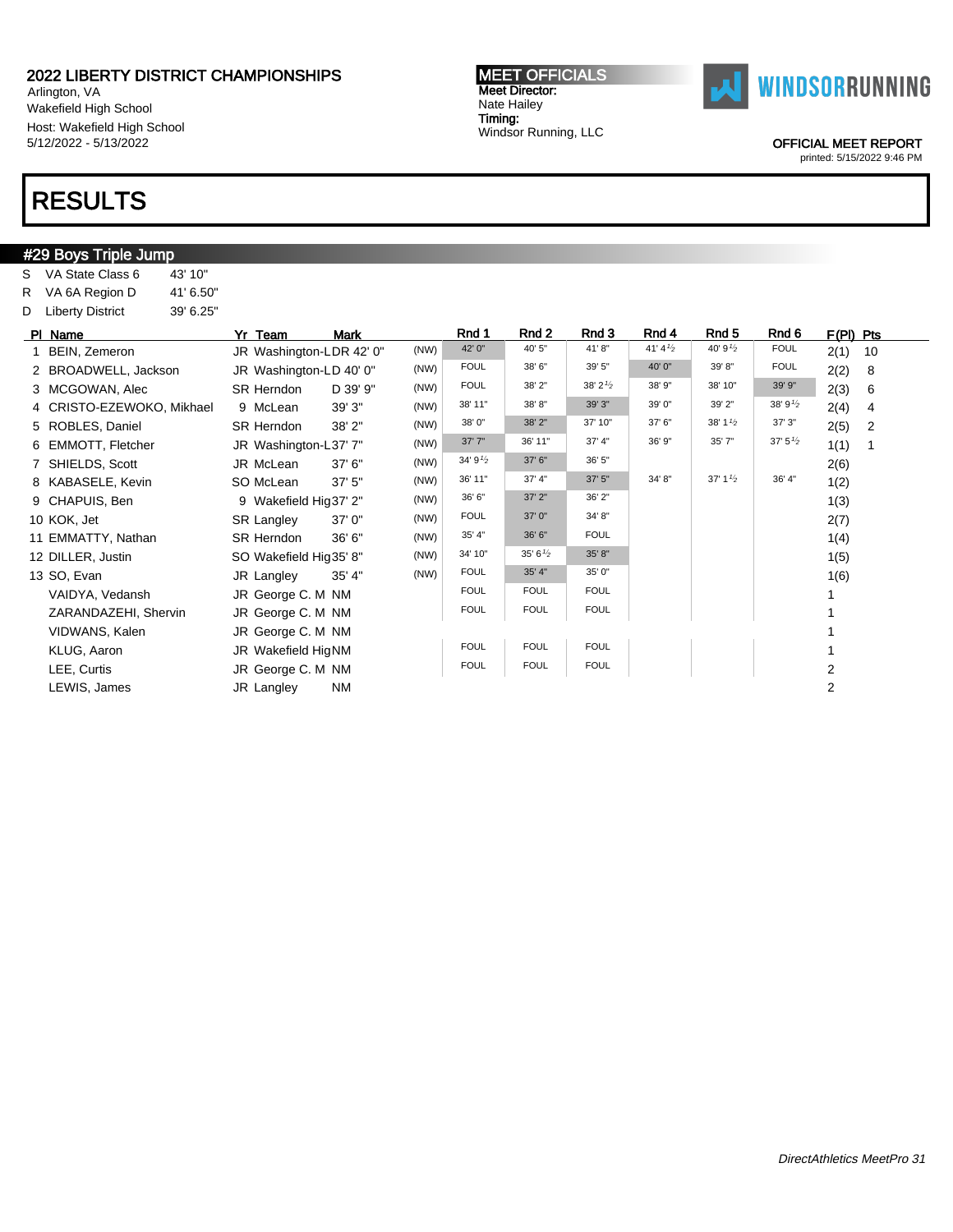Arlington, VA Wakefield High School Host: Wakefield High School 5/12/2022 - 5/13/2022

### RESULTS

#### **#30 Girls Triple Jump** S VA State Class 6 37' 2" R VA 6A Region D 34' 3.75" D Liberty District 32' 2" Pl Name Yr Team Mark Rnd 1 Rnd 2 Rnd 3 Rnd 4 Rnd 5 Rnd 6 Pts 1 KLEPETKOVA, Viktorie JR Yorktown DRS 37' 21/<sup>2</sup>  $(NW)$  10 2 ANDREWS, Aneka SR McLean D 33' 4<sup>1</sup>/<sub>2</sub>  $(WW)$  8 3 TOPCHY, Alena SO Washington-LD 32' 11<sup>1/2</sup> (NW) 6 4 KAPLAN, Ella 9 Washington-LD 32' 10<sup>1</sup>/2  $(NW)$  4 5 CURRAN, Veronica JR George C. M D 32' 83/<sup>4</sup>  $(NW)$  2 6 VASQUEZ, Sofia SO Wakefield Hig31' 81/<sup>4</sup>  $(NW)$  1 7 CHENG, Sylvia JR Langley 31' 5<sup>1/2</sup> (NW) 8 GRIMMELBEIN, Clara SR Washington-L30' 8" (NW) 9 EDDY, Aurora **JR Herndon** 30' 4" (NW) 10 ARMITAGE, Grace 9 Wakefield Hig29' 3<sup>1/4</sup> (NW) 11 MUNSON, Ella 9 McLean 28' 9<sup>1/4</sup> (NW) 12 BEELAND, Sophia JR Langley 28' 41/<sup>4</sup> (NW) UMESH, Keya JR Langley DNS



Meet Director: Nate Hailey Timing: Windsor Running, LLC

MEET OFFICIALS

OFFICIAL MEET REPORT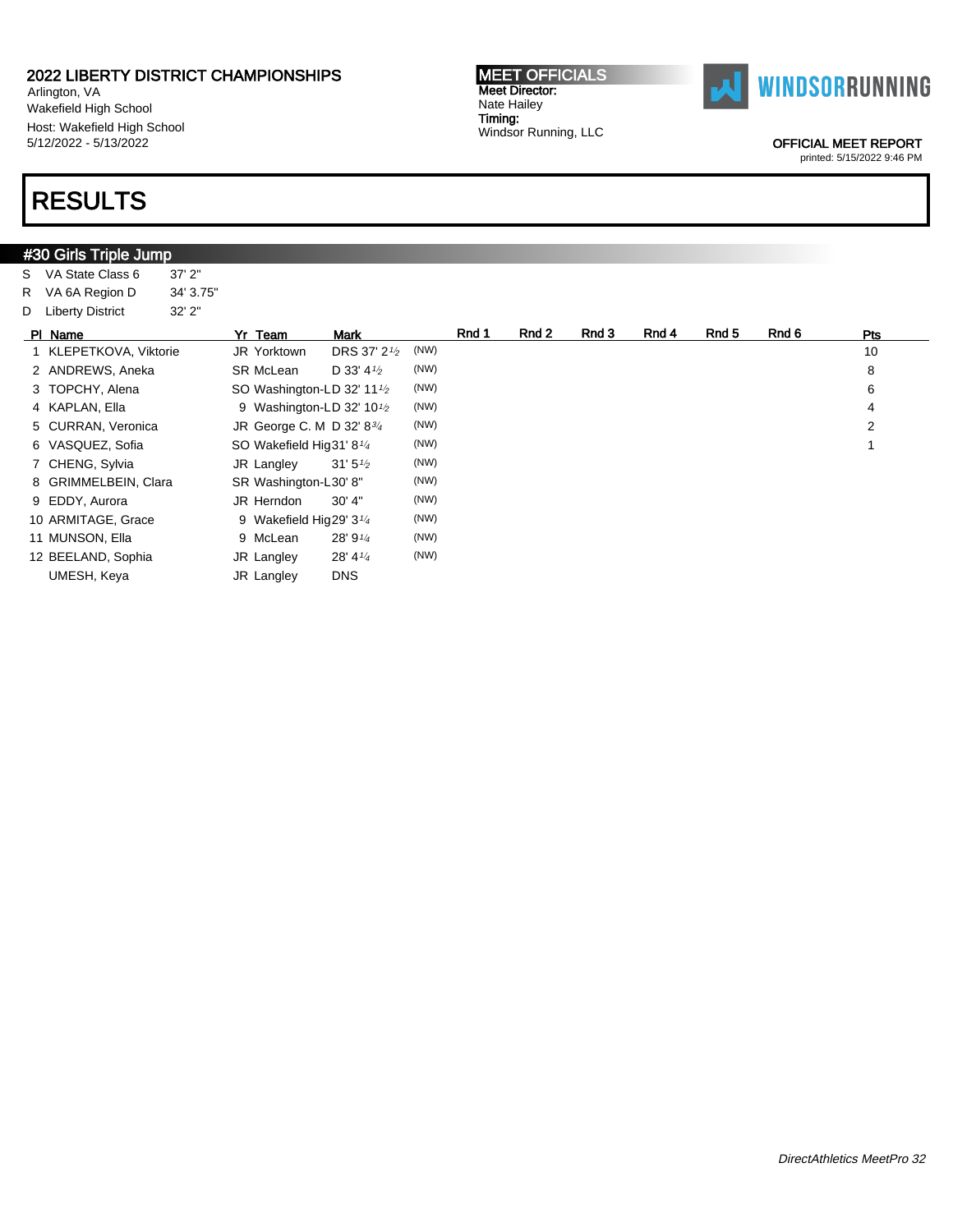Arlington, VA Wakefield High School Host: Wakefield High School 5/12/2022 - 5/13/2022

### RESULTS

#### #31 Boys Shot Put S VA State Class 6 48' 5.75" R VA 6A Region D 44' 6.50" D Liberty District 40' 2.75" PIName **Yr Team Mark Rnd 1 Rnd 2 Rnd 3 Rnd 4 Rnd 5** Rnd 6 F(PI) Pts 1 FRIEDMAN, Jonah JR Washington-LDRS 53' 3<sup>1/2</sup> 53' 3 $^{1/2}$  51' 0" 48' 1 $^{1/2}$  47' 11" 51' 1" 2(1) 10 2 HUGHES, Elijah JR Washington-LDR 47' 0<sup>1</sup>/2 47' 01/<sup>2</sup> 46' 7" FOUL 45' 3" 44' 1" 45' 9" 2(2) 8 3 MADDEN, William SR Wakefield HigDR 46' 0" 43' 2" 43' 0" 46' 0" 44' 5" FOUL 43' 8" 2(3) 6 4 PETERSON, Graham JR George C. M D 42' 10"  $42'$  10"  $41'$  9<sup>1</sup>/<sub>2</sub>  $41'$  10<sup>1</sup>/<sub>2</sub>  $41'$  2"  $40'$  4"  $41'$  0"  $2(4)$  4 5 THOMPSON, Blake SO Langley D 41' 4<sup>1</sup>/<sub>2</sub>  $38^\prime\,9^{1/2}$  34' 0" 40' 5 $^{1/2}$  38' 8" 41' 4 $^{1/2}$  40' 5" 2(5) 2 6 EDWARDS, Jayesh JR McLean D 41' 2"  $40'9''$  38' 81<sup>/2</sup> FOUL FOUL 39' 6"  $41'2''$  2(6) 1 7 NAIR, Keshav JR Herndon D 40' 8" 40' 8" 37' 1" 37' 2" 38' 31/<sup>2</sup> 37' 7" 37' 3" 2(7) 8 REINHARDT, Kristopher SO Langley D 40' 4" FOUL 36' 2" 40' 4" | 2(8) 9 JORDAN, Will SR Langley 39' 10" 39' 8" 39' 10" 39' 4" 1(1) 10 JACOBS, Luke SO Herndon 37' 2" 34' 5" 37' 2" 35' 4" 1(2) 11 ELLISON, Mark SR Herndon 37' 1" 36' 9" 37' 1" 35' 2" 13) 12 HUTCHINSON, Michael SO Wakefield Hig36' 9" 36' 9" 36' 8" FOUL | POUL | POUL | POUL | POUL | POUL | POUL | P 13 KATZ, Benjamin SR George C. M 36' 5" 34' 8<sup>1</sup>2 35' 10" NATZ, Benjamin 1(4) 14 ECKROTE, Joshua JR Yorktown 35' 10" 35' 10" FOUL 32' 11" 2(10) 15 JUERGENS, Garrett JR Yorktown 35' 3" FOUL 35' 3" 33' 2" 1(5) 16 SENNOTT, Daniel JR Yorktown 34' 7" 34' 7" 33' 4" 33' 61/<sup>2</sup> 1(6) 17 TADLOCK, Conner JR George C. M 33' 0" 32' 5" 33' 0" FOUL 1(7) 18 RANDOLPH, Charles SO Wakefield Hig32' 11" 32' 11" 31' 8" 28' 8" | 28' 8" | | | | | | | | | | | | | | | | | | 19 SNYDER, Sam SR McLean 30' 9" 29' 6" FOUL 30' 9" 1(9) ASHTON, Joseph 9 McLean NM 1

MEET OFFICIALS Meet Director: Nate Hailey Timing: Windsor Running, LLC



OFFICIAL MEET REPORT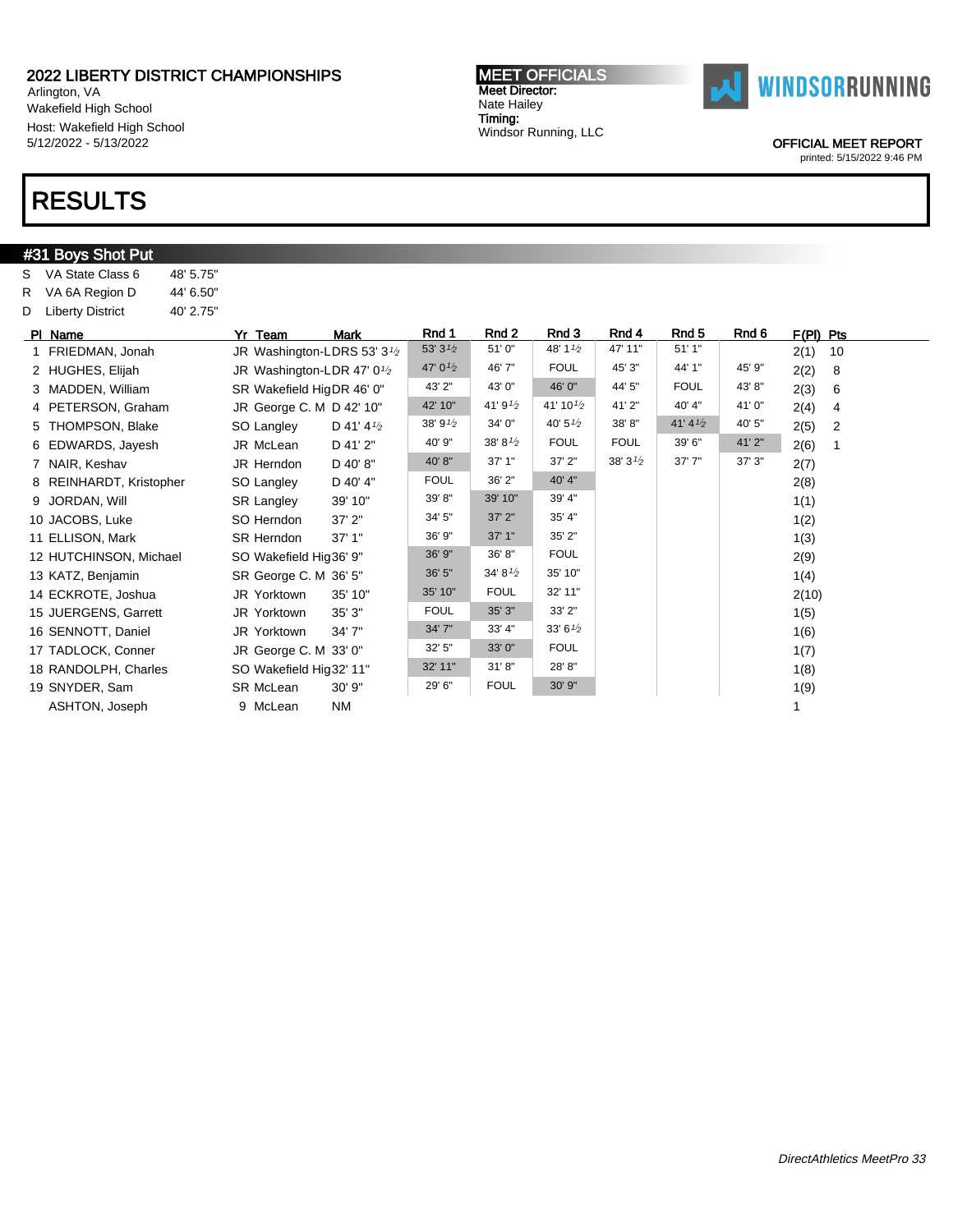Arlington, VA Wakefield High School Host: Wakefield High School 5/12/2022 - 5/13/2022

### RESULTS

#### **#32 Girls Shot Put** S VA State Class 6 36' 6.75" R VA 6A Region D 33' 9.75" D Liberty District 27' 3" Pl Name **Yr Team Mark Rnd 1 Rnd 2 Rnd 3 Rnd 4 Rnd 5** Rnd 6 F(Pl) Pts 1 SWANSON, Mackenzie SR Herndon DRS 38' 1" 2(1) 10 2 ROBINSON, Jasmine JR Herndon DR 35' 1" 2(2) 8 3 BRADLEY, Lainey SR Herndon DR 34' 10" 2(3) 6 4 PATRICK, Jada SO George C. M D 31' 8" 2(4) 4 4 MALE, Amela SO Washington-LD 31' 8" 2(4) 2 6 HAGGERTY GRAHAM, Adriann SO George C. M D 31' 0" 2(6) 1 7 REINHARDT, Kariana JR Langley D 29' 0" 2(7) 8 FRIEDMAN, Annabel JR Washington-LD 28' 9" <br>
2(8) 9 COOPER, Kaitlyn JR Washington-LD 28' 0" 2(9) 9 GARCIA PALENCIA, Daniela SO George C. M D 28' 0" 2(9) 11 HUNGER, Juliane SO Yorktown D 27' 4" 1(1) 12 FONTAINE-RASAIAH, Jaeda JR Langley 26' 3" 2(11) 13 ZHANG, Sophie 9 McLean 25' 3" 1(2) 14 HODDER, Ally 9 McLean 23' 7" 1(3) 15 MARQUIS, Mathea SR Wakefield Hig22' 10" 1(4) 169 Matheurs and the SR Wakefield Hig22' 10" 15 PHILLIPS, Olivia 1(4) 9 McLean 22' 10" 1(5) 1(5) 1(5) 1(4) 1(4) 17 WILSHER, Libbi SR Yorktown 22' 1" 1(6) 18 LERSTEN, Alexandra SO Wakefield Hig20' 6" 1(7) 19 PLIMPTON, Olivia SO Yorktown 20' 2" 1(8) BRADLEY, Gabriella SO Herndon DNS 1 TOUMAZATOS, Ana 19 Langley DNS 1 COURTNEY, Ella SO Wakefield HigDNS 1

MEET OFFICIALS Meet Director: Nate Hailey Timing: Windsor Running, LLC



OFFICIAL MEET REPORT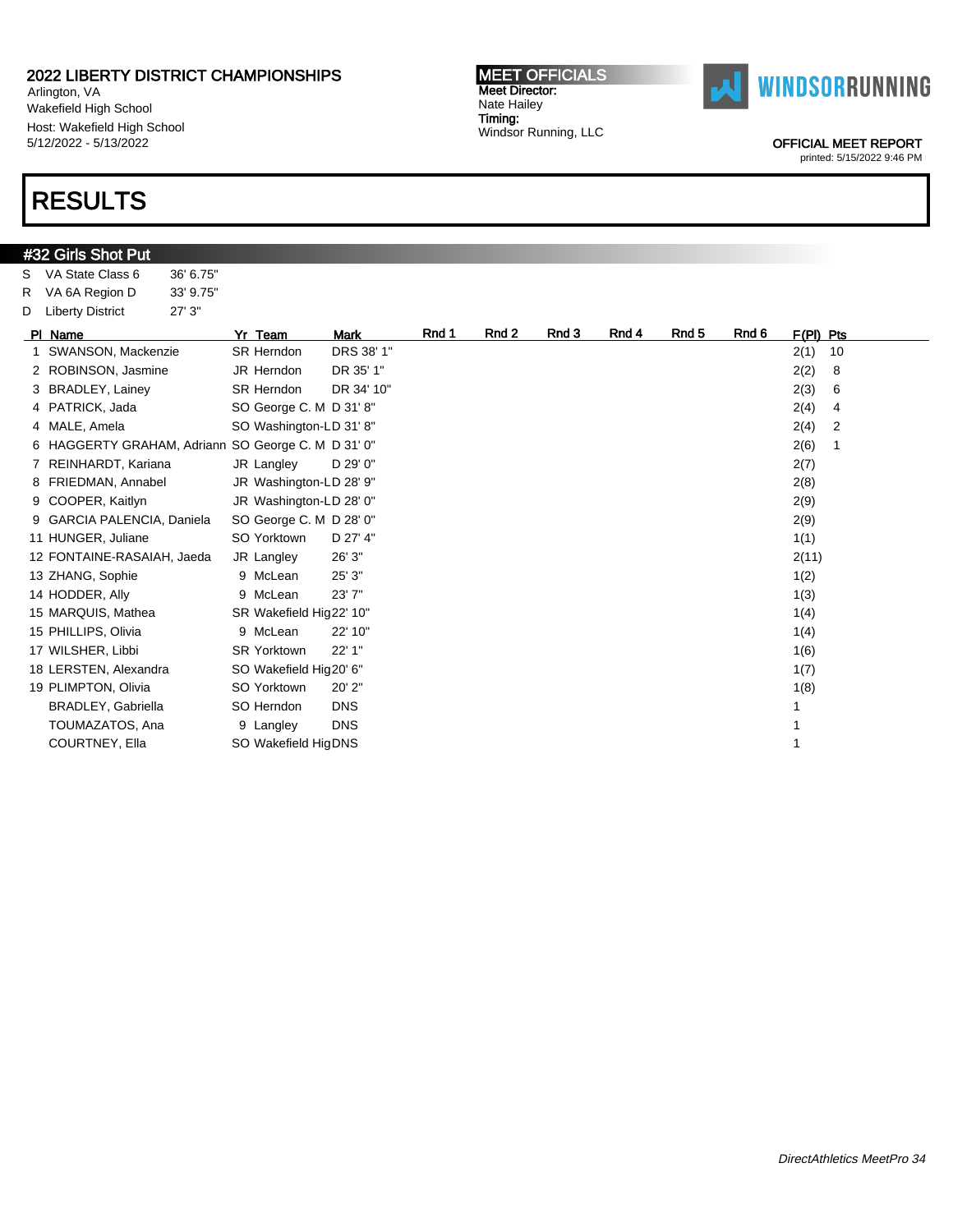Arlington, VA Wakefield High School Host: Wakefield High School 5/12/2022 - 5/13/2022

### RESULTS

|   | #33 Boys Discus         |         |                          |             |       |       |       |       |       |       |             |
|---|-------------------------|---------|--------------------------|-------------|-------|-------|-------|-------|-------|-------|-------------|
| s | VA State Class 6        | 140' 9" |                          |             |       |       |       |       |       |       |             |
|   | D Liberty District      | 114' 3" |                          |             |       |       |       |       |       |       |             |
|   | PI Name                 |         | Yr Team                  | <b>Mark</b> | Rnd 1 | Rnd 2 | Rnd 3 | Rnd 4 | Rnd 5 | Rnd 6 | $F(PI)$ Pts |
|   | 1 FRIEDMAN, Jonah       |         | JR Washington-LD 139' 5" |             |       |       |       |       |       |       | 2(1)        |
|   | 2 THOMPSON, Blake       |         | SO Langley               | D 132' 7"   |       |       |       |       |       |       | 2(2)        |
|   | 3 REINHARDT, Kristopher |         | SO Langley               | D 119' 0"   |       |       |       |       |       |       | 1(1)        |
|   | 4 KRAWCZYK, Evan        |         | SO Langley               | 113' 11"    |       |       |       |       |       |       | 2(3)        |
|   | 5 HUGHES, Elijah        |         | JR Washington-L112' 0"   |             |       |       |       |       |       |       | 2(4)        |
|   | 6 HUTCHINSON, Michael   |         | SO Wakefield Hig110' 0"  |             |       |       |       |       |       |       | 2(5)        |
|   | 7 PLATT, Daniel         |         | <b>SR Yorktown</b>       | 102' 4"     |       |       |       |       |       |       | 2(6)        |
|   | 8 THOMAS, William       |         | <b>SR Herndon</b>        | 102' 3"     |       |       |       |       |       |       | 1(2)        |
|   | 9 ECKROTE, Joshua       |         | JR Yorktown              | 101'8"      |       |       |       |       |       |       | 2(7)        |
|   | 10 MCGOWAN, Alec        |         | <b>SR Herndon</b>        | 98' 1"      |       |       |       |       |       |       | 2(8)        |
|   | 11 SNYDER, Sam          |         | SR McLean                | 97' 10"     |       |       |       |       |       |       | 1(3)        |
|   | 12 ENNIS, Thomas        |         | JR Herndon               | 97' 2"      |       |       |       |       |       |       | 1(4)        |
|   | 13 TADLOCK, Conner      |         | JR George C. M 95' 3"    |             |       |       |       |       |       |       | 2(9)        |
|   | 14 EDWARDS, Jayesh      |         | JR McLean                | 94'8"       |       |       |       |       |       |       | 1(5)        |
|   | 15 KATZ, Benjamin       |         | SR George C. M 92' 5"    |             |       |       |       |       |       |       | 1(6)        |
|   | 15 PETERSON, Graham     |         | JR George C. M 92' 5"    |             |       |       |       |       |       |       | 2(10)       |
|   | 17 JUERGENS, Garrett    |         | JR Yorktown              | 84' 1"      |       |       |       |       |       |       | 1(7)        |
|   | 18 SCHULTZE, Michael    |         | SR Wakefield Hig82' 9"   |             |       |       |       |       |       |       | 1(8)        |
|   | 19 RANDOLPH, Charles    |         | SO Wakefield Hig75' 7"   |             |       |       |       |       |       |       | 1(9)        |
|   | ASHTON, Joseph          |         | 9 McLean                 | <b>DNS</b>  |       |       |       |       |       |       | 1           |

MEET OFFICIALS Meet Director: Nate Hailey Timing: Windsor Running, LLC



OFFICIAL MEET REPORT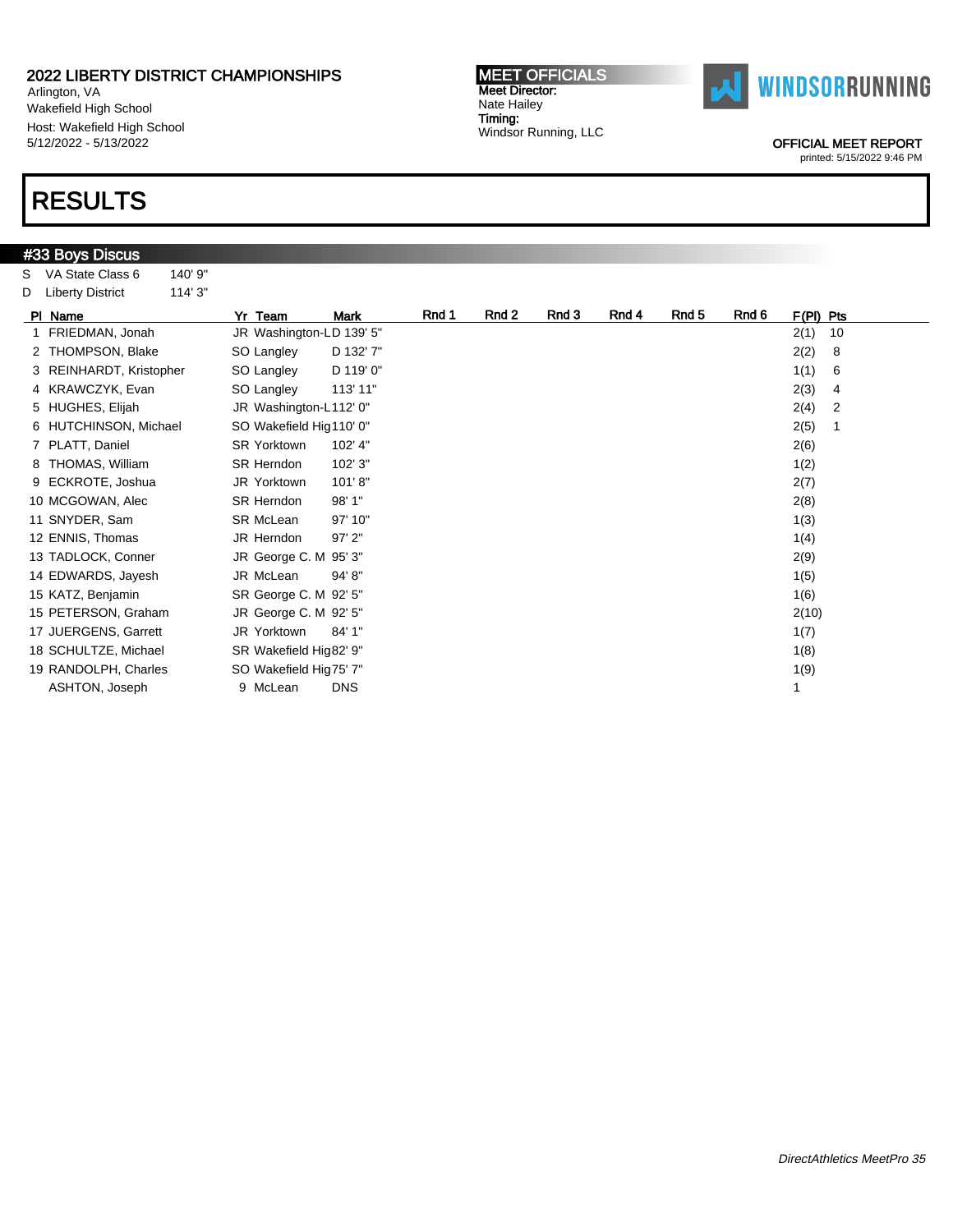Arlington, VA Wakefield High School Host: Wakefield High School 5/12/2022 - 5/13/2022

### RESULTS

#### #34 Girls Discus S VA State Class 6 110' 8" R VA 6A Region D 94' 0" D Liberty District 79' 0" PIName **Yr Team Mark Rnd 1 Rnd 2 Rnd 3 Rnd 4 Rnd 5** Rnd 6 F(PI) Pts 1 PATRICK, Jada SO George C. M RD 109' 4" | 92' 6" | 101' 0" | FOUL | 108' 7" | 109' 4" | FOUL 2(1) 10 2 FRIEDMAN, Annabel JR Washington-LRD 107' 8" FOUL 61' 11" 77' 11" 104' 1" 107' 8" 84' 8" 2(2) 8 3 TOUMAZATOS, Ana 9 Langley RD 107' 7" 100' 0" 101' 8" 88' 0" 107' 7" FOUL 105' 1" 2(3) 6 4 FONTAINE-RASAIAH, Jaeda JR Langley RD 105' 1" 104' 5" 98' 0" 105' 1" 92' 10" 104' 2" 104' 11" 2(4) 4 5 COOPER, Kaitlyn JR Washington-LRD 96' 8" | FOUL 96' 8" | 93' 9" | FOUL | FOUL | 73' 7" | 2(5) 2 6 REINHARDT, Kariana JR Langley D 84' 5" 78' 3" FOUL 84' 5" FOUL FOUL 73' 7" 2(6) 1 7 HAGGERTY GRAHAM, Adriann SO George C. M D 80' 0" | FOUL | 79' 3" | 80' 0" | 62' 9" | FOUL | FOUL 2(7) 8 BUDDIE, Riley SO Langley D 79' 1" 72' 3" 76' 7" 75' 4" 79' 1" FOUL 77' 8" 2(8) 9 LERSTEN, Alexandra SO Wakefield Hig74' 3"  $69'0"$  70' 6" 74' 3" 1(1) 10 GARCIA PALENCIA, Daniela SO George C. M 72' 7" 66' 11" 67' 9" 72' 7" 21' 7" 2(9) 11 PATTON, Ellie SO Herndon 71' 4" FOUL 56' 8" 71' 4" 2(10) 12 HARTMANN, Sophie -- Washington-L69' 0" FOUL 68' 6" 69' 0" | 2(11) 13 TRAN, Sofia JR Yorktown 68' 8" <sup>57' 4"</sup> <sup>67' 11"</sup> <sup>68' 8"</sup> 1(2) 14 MALE, Amela SO Washington-L65' 8" FOUL 65' 8" FOUL 2(12) 15 WILSHER, Libbi SR Yorktown 64' 3" 64' 3" 57' 4" 61' 2" 1(3) 16 HUNGER, Juliane SO Yorktown 62' 11" 61' 62' 11" 55' 0" 1(4) 17 HODDER, Ally 9 McLean 62' 3" 61' 8" 62' 3" 61' 0" 1(5) 18 ZHANG, Sophie 9 McLean 60' 4" FOUL 47' 0" 60' 4" 1(6) 19 WILLIAMS, Treianna SR Herndon 57' 6" 57' 6" 57' 4" FOUL 100 (7) 57' 4" | 1(7) 20 GONZALEZ, Laura SO Wakefield Hig50' 0" FOUL 47' 1" | 50' 0" | 1(8) | 1(8) 21 PHILLIPS, Olivia **9 McLean 48' 4"** 40' 9" 48' 4" 41' 10" 1(9) COURTNEY, Ella SO Wakefield HigNM 1 SWANSON, Mackenzie SR Herndon NM 1

MEET OFFICIALS Meet Director: Nate Hailey Timing:

Windsor Running, LLC

**WINDSORRUNNING** 

OFFICIAL MEET REPORT

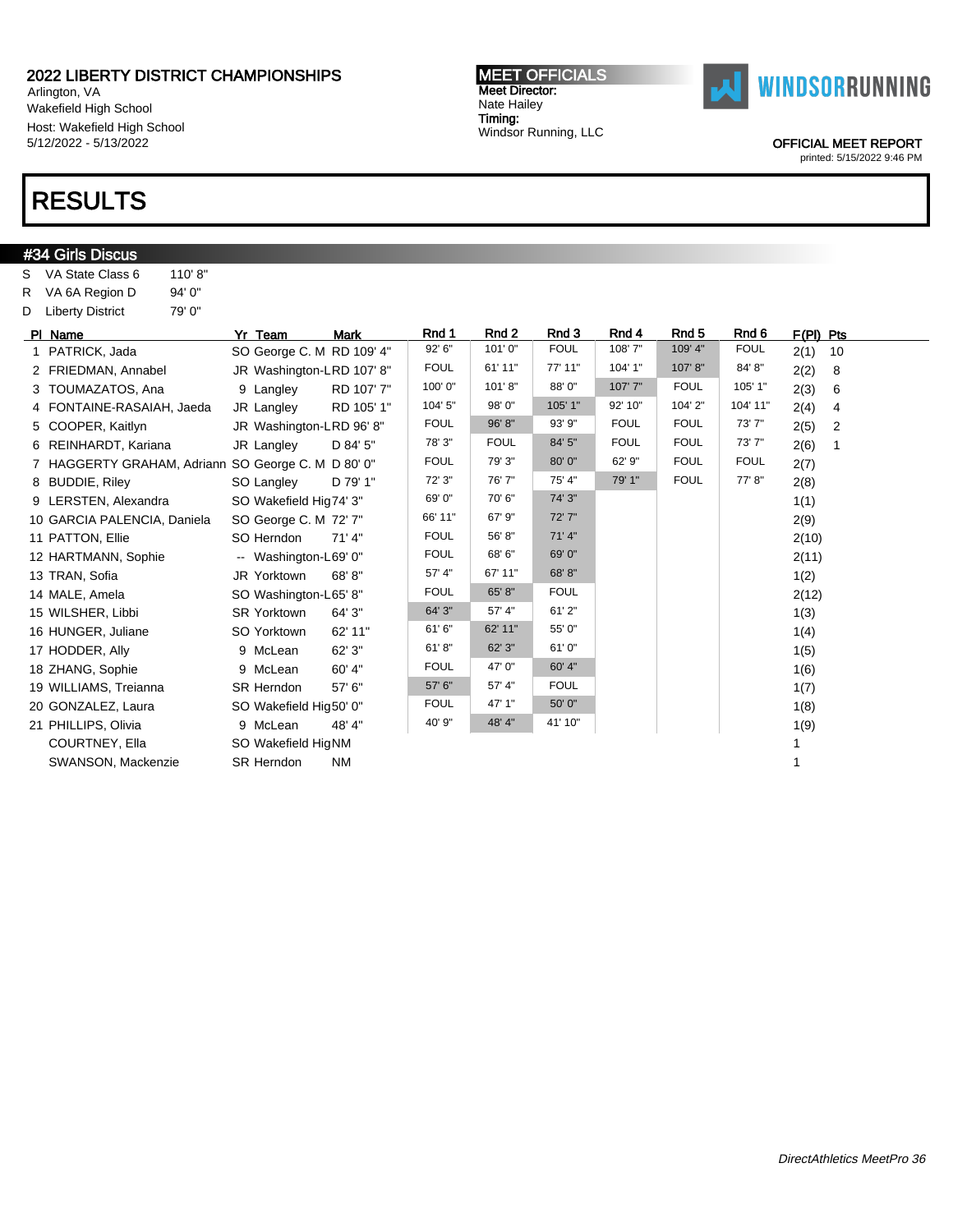Arlington, VA Wakefield High School Host: Wakefield High School 5/12/2022 - 5/13/2022

# RESULTS

|           | <b>Boys Scores</b>             |             |       |  |  |  |  |
|-----------|--------------------------------|-------------|-------|--|--|--|--|
| <b>PI</b> | Team                           | Code        | Score |  |  |  |  |
|           | Washington-Liberty High School | W-LE        | 138   |  |  |  |  |
| 2         | Yorktown                       | <b>YKTW</b> | 101   |  |  |  |  |
| 3         | Herndon                        | <b>HERN</b> | 69    |  |  |  |  |
| 4         | Langley                        | LANG        | 65    |  |  |  |  |
| 5         | Wakefield High School          | WAKE        | 53    |  |  |  |  |
| 6         | McLean                         | <b>MCL</b>  | 50    |  |  |  |  |
| 7         | George C. Marshall             | <b>GCM</b>  | 49    |  |  |  |  |

MEET OFFICIALS Meet Director: Nate Hailey Timing: Windsor Running, LLC



OFFICIAL MEET REPORT printed: 5/15/2022 9:46 PM